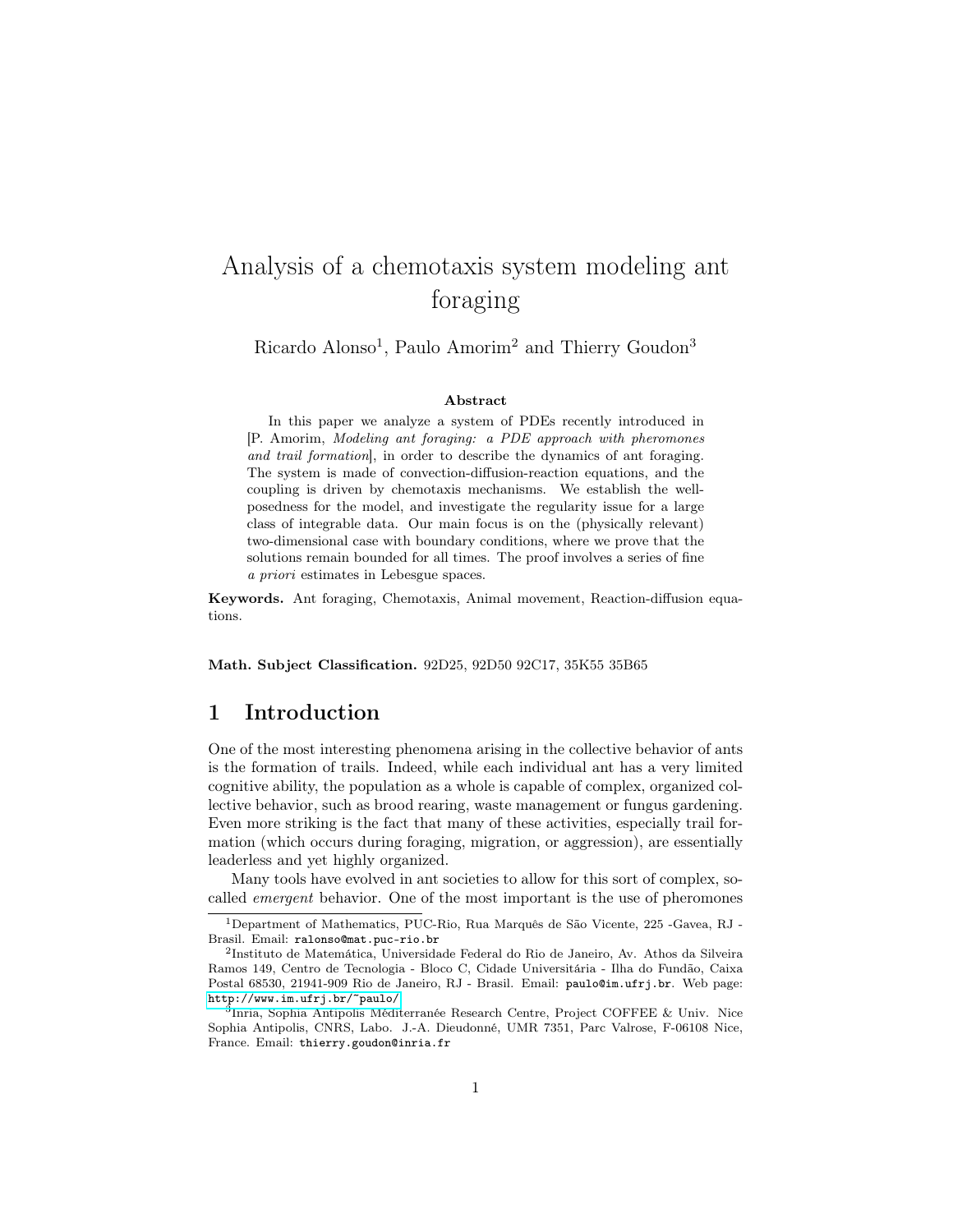as a means of communication between individuals. Pheromones are chemical compounds secreted by ants (and many other species of animals) which are used to convey information between individuals and to signal different states, such as presence of food or alarm. Each pheromone triggers a corresponding behavior in individuals: when an ant detects alarm pheromone, it becomes itself alarmed and secretes more pheromone, leading to a chain reaction among the population, whose effect is to elicit an apparently organized defense response.

We are interested here in the trail-following behavior of ants, which is triggered in part by trails of pheromones. When an individual ant, foraging at random, encounters a food source, it typically travels back to the nest leaving on the substrate a trail of pheromone. When other ants encounter the trail, they follow it in the direction of the food, and upon finding the food, they head back to the nest and deposit more pheromone. Thus, as long as food is available, the trail will be reinforced and the food will be removed efficiently. Conversely, when the food is exhausted, the evaporation and diffusion of the pheromone quickly erase the trail, when it is no longer being reinforced.

The dynamics of ant foraging behavior has recently come under increased interest from mathematicians trying to find suitable frameworks in which to analyze this behavior. We refer the reader to the recent works [\[2,](#page-36-0) [3,](#page-36-1) [4,](#page-36-2) [30\]](#page-38-0), among others. In [\[2\]](#page-36-0) (see also the independent work [\[3\]](#page-36-1)), a system of PDEs, see ([SPD](#page-2-0)) below, is introduced in order to describe the dynamics of ant foraging. Roughly speaking, the population splits into two parts: the ants searching for food, and the ants going back to the nest, and the pheromone production is interpreted as a chemotactic mechanism that drives the population to privileged directions. The discussion on the modeling issues in [\[2\]](#page-36-0) is complemented by a set of convincing numerical simulations that illustrate the ability of the model to reproduce relevant behaviors of ant populations. Here, we aim at analysing the mathematical properties of these equations.

More generally, finding relevant models able to reproduce the formation of the space-time heterogeneous patterns observed in life sciences is becoming a very active field, particularly motivated by the landmark contributions of T. Vicsek et al [\[32\]](#page-38-1), and F. Cucker and S. Smale [\[9,](#page-37-0) [10\]](#page-37-1) about the formation of flocks in large populations of birds or fish. The key feature relies on the transmission by the individuals of the information contained in their close environment, so that the whole population organizes according to remarkable patterns. In this vein, various models have been introduced, which have led to original problems for mathematical analysis and fascinating numerical simulations that reproduce certain features of natural phenomena; we refer the reader to the surveys [\[24,](#page-38-2) [33\]](#page-38-3) for an overview on the subject. Here, following [\[2\]](#page-36-0), we are interested in continuum models, where populations are described by their local concentrations. The interaction between the individuals can be though of through a certain potential, which is defined self–consistently, thus depending on the variations of the concentrations. This is reminiscent to the theory of chemotaxis, which dates back to C. Patlak [\[28\]](#page-38-4) and E. Keller–L. Segel [\[22,](#page-38-5) [23\]](#page-38-6) to model the behavior of certain bacteria and slime molds, which are attracted to chemical substances that they themselves secrete. In particular, the possible formation in finite time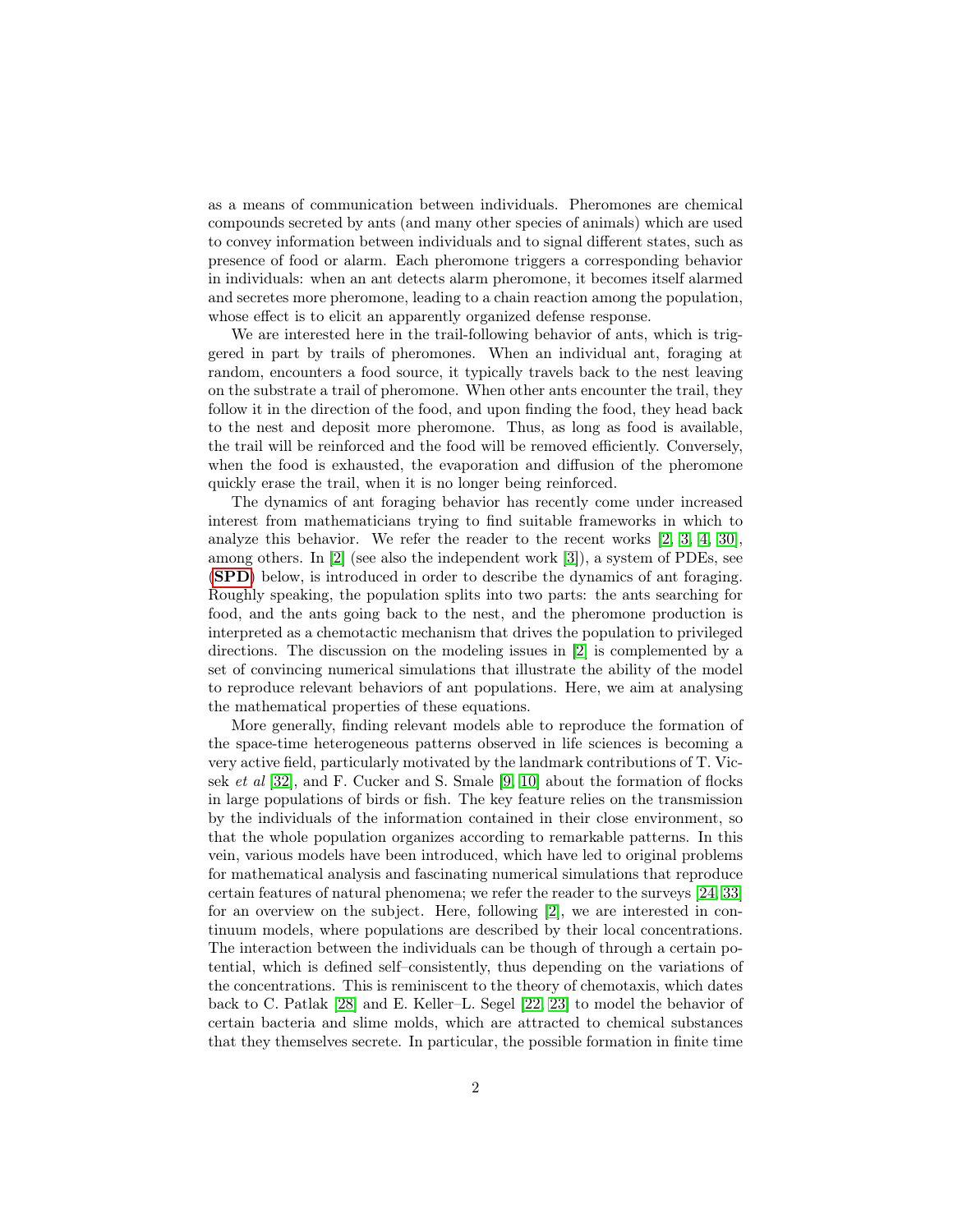of singularities in the solutions of the Keller–Segel equations, the concentration into Dirac masses corresponding to the aggregation of the population into a single location, has motivated a huge amount of mathematical works, see for instance [\[16,](#page-37-2) [21,](#page-38-7) [29\]](#page-38-8). By now, the mathematical theory of the Keller–Segel system is well established, and we refer the reader to the surveys [\[17,](#page-37-3) [18,](#page-37-4) [19\]](#page-37-5) for further information and references. To describe interaction mechanisms between living organisms by chemotactic principles has been successfully adapted to many different situations, see e. g.  $[8, 12, 13, 14, 20, 27, 31]$  $[8, 12, 13, 14, 20, 27, 31]$  $[8, 12, 13, 14, 20, 27, 31]$  $[8, 12, 13, 14, 20, 27, 31]$  $[8, 12, 13, 14, 20, 27, 31]$  $[8, 12, 13, 14, 20, 27, 31]$  $[8, 12, 13, 14, 20, 27, 31]$  to mention a few.

To be more specific, in this paper, we study the basic mathematical theory for nonnegative solutions  $(t, x) \mapsto (u, w, p, c)(t, x)$  of the following model for ant foraging

<span id="page-2-1"></span><span id="page-2-0"></span>
$$
\begin{cases}\n\partial_t u - \Delta u + \nabla \cdot (u \chi \nabla p) = -uc + wN, \\
\partial_t w - D_w \Delta w + \nabla \cdot (w \nabla v) = uc - wN, \\
\partial_t p - D_p \Delta p = Pw - \delta p, \\
\partial_t c = -uc.\n\end{cases}
$$
\n(SPD)

In this system of PDEs, the unknowns are

- $\bullet$  the density of foraging ants u,
- $\bullet$  the density of returning ants w: it describes the ants which have found food and are returning to the nest,
- $\bullet$  the concentration of the pheromone  $p$ ,
- the distribution of the food  $c$ .

These nonnegative quantities depend on time  $(t \geq 0)$  and space  $(x \in \Omega \subset \mathbb{R}^n)$ variables. The data of the problem are

- the site of the nest, embodied into the function  $x \mapsto N(x)$ ,
- a function  $x \mapsto P(x)$  that describes the pheromone deposition as returning ants approach the nest; typically this function decreases as the distance to the nest decreases,
- a nest-bound vector field  $x \mapsto \nabla v(x)$  representing the speed of the ants when returning to the nest (it might contain information on the topography, obstacles...),
- Diffusion, sensitivity and evaporation coefficients  $D_w, D_p, \chi$ , and  $\delta$ , which are all positive constants.

The system ([SPD](#page-2-0)) will be addressed in the sequel as the Slow Pheromone Diffusion model as the pheromone diffusion time scale is comparable to that of the dynamics of the ant foraging. We refer the reader to [\[2\]](#page-36-0) for details on the biological motivation for system ([SPD](#page-2-0)). In what follows, we will take  $P \equiv 1$  and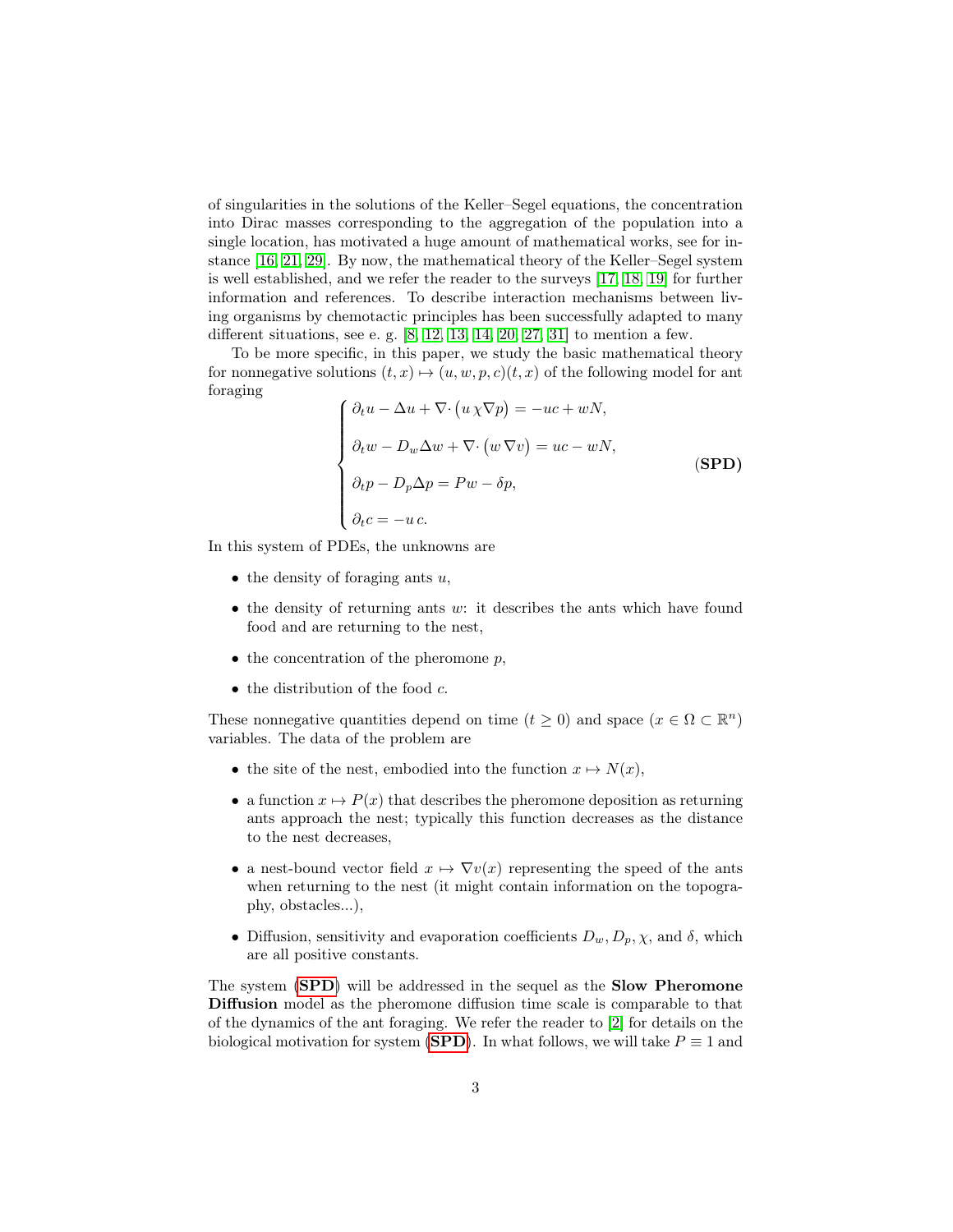$D_p = D_w = \chi = 1$  for the sake of simplicity. We will study the system  ${\bf (SPD)}$  ${\bf (SPD)}$  ${\bf (SPD)}$ on the whole Euclidean spatial domain  $\mathbb{R}^2$  with a few comments applying to dimension  $n = 3$ .

We will also work with the simplified situation where the pheromone diffusion time scale is small compared to the dispersal of the ants. In addition, we suppose that there exists a very abundant, or renewable, food source  $0 \leq c := c(x)$ , so that we can assume it is a given function of space. These simplifying assumptions lead us to the following reduced system, with unknowns  $(t, x) \mapsto (u, w, p)(t, x)$ 

<span id="page-3-1"></span>
$$
\begin{cases}\n\partial_t u - \Delta u + \nabla \cdot (u \nabla p) = -uc + wN, \\
\partial_t w - \Delta w + \nabla \cdot (w \nabla v) = uc - wN, \\
-\Delta p = w - \delta p.\n\end{cases}
$$
\n(FPD)

It will be referred to as the Fast Pheromone Diffusion model. This system will be considered in a domain  $\Omega \subset \mathbb{R}^2$  having a smooth boundary  $\partial \Omega$ . In order to conserve the total mass of ants, we impose the following zero-flux boundary conditions

$$
\nabla u \cdot \mathbf{n} \Big|_{\partial \Omega} = (w \nabla v - \nabla w) \cdot \mathbf{n} \Big|_{\partial \Omega} = \nabla p \cdot \mathbf{n} \Big|_{\partial \Omega} = 0, \tag{1.1}
$$

where **n** stands for the outward unit normal vector to  $\partial\Omega$ . While this is not crucial for most of the analysis, we can bear in mind the fact that physically relevant velocity fields satisfy

<span id="page-3-0"></span>
$$
\nabla v \cdot \mathbf{n} \big|_{\partial \Omega} \le 0 \tag{1.2}
$$

since  $\nabla v$  is pointing towards the nest. Assumption [\(1.2\)](#page-3-0) will play a role when proving uniform propagation of the  $L^{\infty}$ –norm for solutions, namely, estimate [\(3.23\)](#page-15-0) and later, for the local existence of classical solutions. Therefore, ants do not escape the domain  $Ω$ . The initial data

$$
u\Big|_{t=0} = u_o, \qquad w\Big|_{t=0} = w_o \tag{1.3}
$$

will be assumed, naturally, as nonnegative integrable functions. As a consequence, we have

<span id="page-3-3"></span>
$$
\int_{\Omega} (u+w)(t,x) dx = \int_{\Omega} (u_o + w_o)(x) dx.
$$
\n(1.4)

We shall prove the global well-posedness in dimension  $n = 2$  for both models ([SPD](#page-2-0)) and ([FPD](#page-3-1)). In fact, weak solutions of such systems are bounded in  $(0, T] \times \Omega$  for any  $T > 0$ . This is in contrast with the situation known for the usual Keller–Segel system

<span id="page-3-2"></span>
$$
\begin{cases} \partial_t \rho + \nabla \cdot (\rho \nabla \Phi) - \Delta \rho = 0, \\ -\Delta \Phi = \rho. \end{cases}
$$
 (1.5)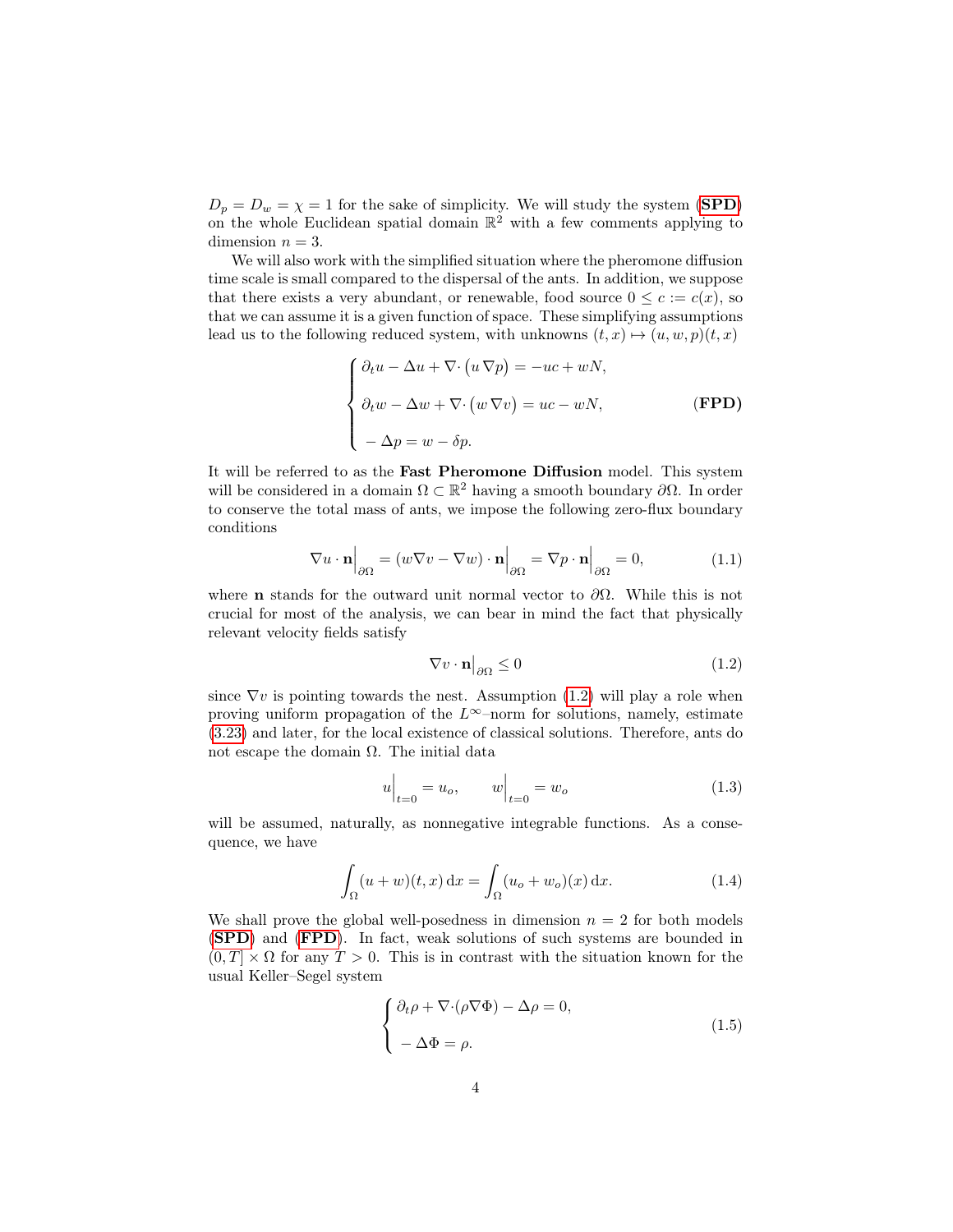It is indeed well-known that, if the initial mass  $\int \rho(0, x) dx$  exceeds a certain threshold (which depends on the domain and the space dimension  $n \geq 2$ ), then the solution of [\(1.5\)](#page-3-2) blows up:  $\|\rho(t,x)\|_{\infty} \to \infty$  as  $t \to T^* < \infty$ , typically exhibiting a concentration to a certain location. Roughly speaking, this effect can be seen as a result of the competing effects between diffusion, and the explosive behavior of the ODE  $\dot{y} = y^2$  (which is obtained neglecting diffusion and looking at the solution  $\rho$  evaluated along the characteristics associated to the field  $\nabla\Phi$ ). At first sight, the structure of the systems ([SPD](#page-2-0)) and ([FPD](#page-3-1)) is quite close to that of the Keller–Segel system [\(1.5\)](#page-3-2) and one may wonder whether of not such threshold phenomena occur to produce the blow up of the solutions. However, we shall see that the introduction of an additional population (the returning ant population  $w$ ), which is itself subjected to a regularizing parabolic equation, prevents the blow up formation.

The paper is organized as follows. In Section [2](#page-4-0) we set up the assumptions necessary to the analysis and we state the main results. Section [3](#page-6-0) is devoted to the model ([FPD](#page-3-1)) and it is divided in four subsections for clarity. The first and second subsections present the core of the analysis where increasing integrability of the solutions is shown by means of a priori estimates. The initial step is to prove instantaneous generation of  $L^{\gamma}$ -integrability. To be more specific, we prove that  $L^1$  initial data will lead to solutions lying in  $L^{\infty}(t_*, T; L^{\gamma}(\Omega))$  for any  $\gamma \in (1,\infty)$  and any positive times  $0 < t_* \leq T \leq \infty$ . The bounds given for the  $L^{\gamma}$ -norm of the solution will depend on the *structure of the system*, that is, on the data  $N, c, v$  and more importantly, on the conserved quantity, that is the initial mass of the total ant population  $m_o = \int u_o dx + \int w_o dx$ . Such bounds are independent of the time existence interval, a fact that can be used to justify that the solutions are globally defined. Furthermore, it is possible to use such a result to prove that solutions are actually uniformly bounded for any positive time. The proof of this fact relies on the De Giorgi energy level set method, [\[11\]](#page-37-11). The third subsection is concerned with the global existence of classical solutions for the problem. Given smooth initial data, local in time existence of solutions can be justified by using the classical Banach fixed-point theorem on suitable metric spaces. Next, the global a priori estimates which are valid for classical solutions allow us to justify that the lifespan of these solutions is actually infinite. We finish Section [3](#page-6-0) by presenting a global well-posedness theorem for weak solutions of (**[FPD](#page-3-1)**) with initial data in  $L^1 \cap L^{\gamma}$  with  $\gamma > 2$ . The proof uses approximation by the classical solutions just found. Finally, in Section [4](#page-23-0) we discuss the well-posedness of the system ([SPD](#page-2-0)). Our approach uses elementary properties of the heat kernel which is, somehow, a different approach than the one used for the analysis of ([FPD](#page-3-1)).

## <span id="page-4-0"></span>2 Notations, hypotheses and main results

The main results of this paper are concerned with the well-posedness of weak solutions of the system ([FPD](#page-3-1)).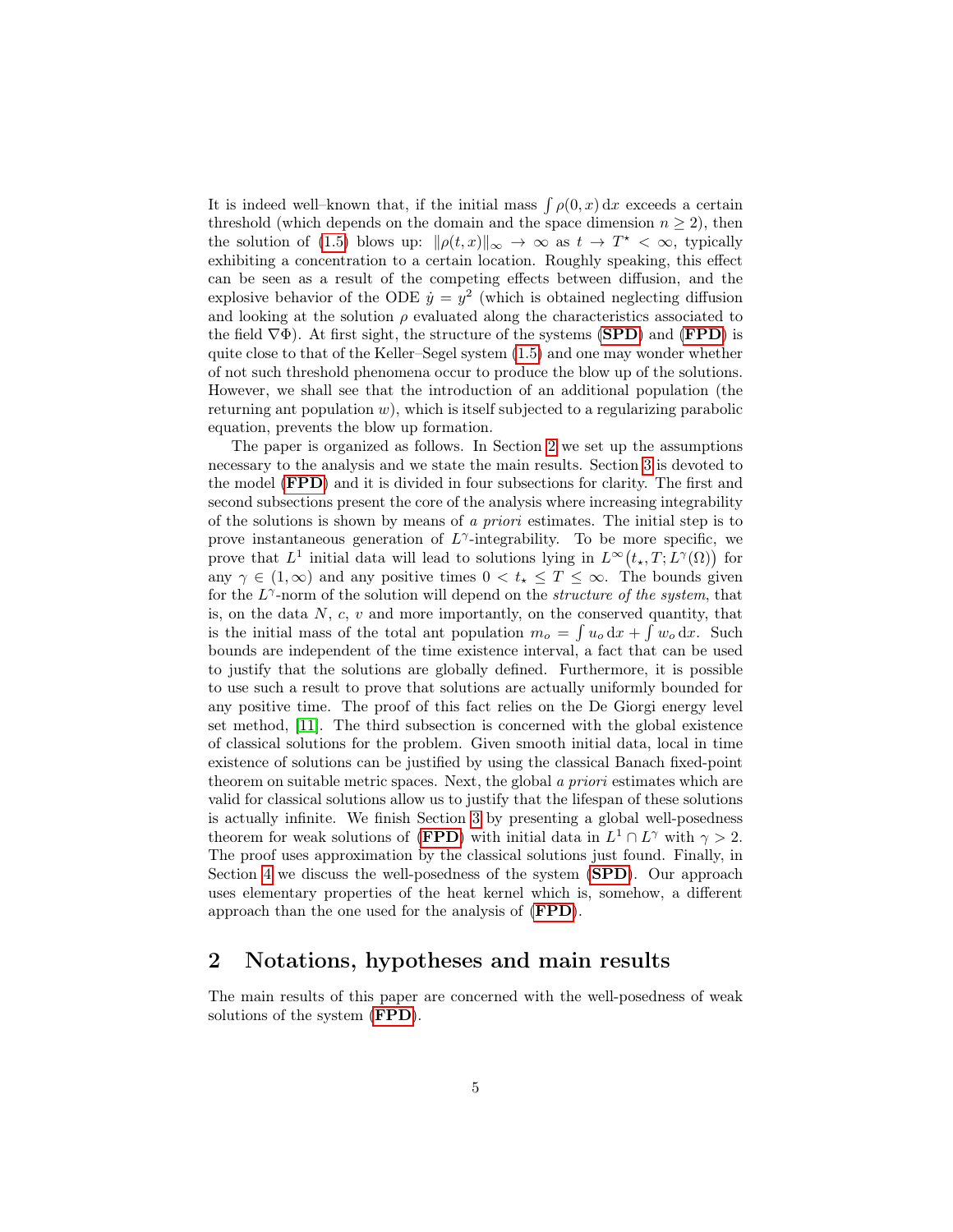<span id="page-5-1"></span>**Definition 2.1.** We say that the triple  $(u, w, p)$  is a *weak solution* of the system ([FPD](#page-3-1)) if it satisfies:

- (i)  $(u, w) \in L^2(0,T; H^1(\Omega))$  and  $(\partial_t u, \partial_t w) \in L^2(0,T; H^1(\Omega)^*)$ .
- (ii) Equations ([FPD](#page-3-1)) are solved in the sense that, for any test function  $\zeta \in$  $C^{\infty}([0,\infty)\times\Omega)$ , compactly supported in  $[0,T)\times\overline{\Omega}$ , we have

$$
\int_0^T \int_{\Omega} \left( -u \partial_t \zeta + (\nabla u - u \nabla p) \cdot \nabla \zeta \right) (t, x) dx dt - \int_{\Omega} u_o(x) \zeta(0, x) dx
$$
  
\n
$$
= \int_0^T \int_{\Omega} (-u c + w N) \zeta(t, x) dx dt,
$$
  
\n
$$
\int_0^T \int_{\Omega} \left( -w \partial_t \zeta + (\nabla w - w \nabla v) \cdot \nabla \zeta \right) (t, x) dx dt - \int_{\Omega} w_o(x) \zeta(0, x) dx
$$
  
\n
$$
= \int_0^T \int_{\Omega} (u c - w N) \zeta(t, x) dx dt,
$$
  
\n
$$
\int_{\Omega} \nabla p \cdot \nabla \zeta dx = \int_{\Omega} (w - \delta p) \zeta dx.
$$

Main hypotheses. The following assumptions will be used throughout this Section:

(i) The initial data  $(u_o, w_o)$  is nonnegative with finite mass:

$$
\int_{\Omega} u_o(x) + \int_{\Omega} w_o(x) dx = m_o < \infty.
$$
 (2.1)

(ii) The parameters of the system  $(FPD)$  $(FPD)$  $(FPD)$  are such that

<span id="page-5-0"></span>
$$
(N, c, \nabla v, \Delta v) \in L^{\infty}(\Omega). \tag{H}
$$

The results can be extended under weaker assumptions on  $v$  at the price of more involved technicalities in the estimates. As a convention, let us agree here that when a constant is referred to depend on  $(H)$  $(H)$  $(H)$  it means that this constant depends on the  $L^{\infty}$ -norms of N, c,  $\nabla v$  and  $\Delta v$ .

(*iii*) The domain  $\Omega$  is of class  $C^2$ .

In what follows we will use the shorthand notation  $\gamma^{\pm}$  to denote a number close but strictly bigger/smaller that  $\gamma$ . Having all these in mind let us gather the main results regarding ([FPD](#page-3-1)) in one single statement.

**Theorem 2.2.** Let  $\delta > 0$  be fixed. Let  $(u_o, w_o)$  be a pair of nonnegative functions in  $L^1 \cap L^{2^+}(\Omega)$ . Then, there exists a unique nonnegative weak solution to **([FPD](#page-3-1))**. In the case  $\delta = 0$  uniqueness continues holding up to a constant in the pheromone p distribution. Furthermore, the following estimates are satisfied by the solutions for any  $0 < t \leq T < \infty$ :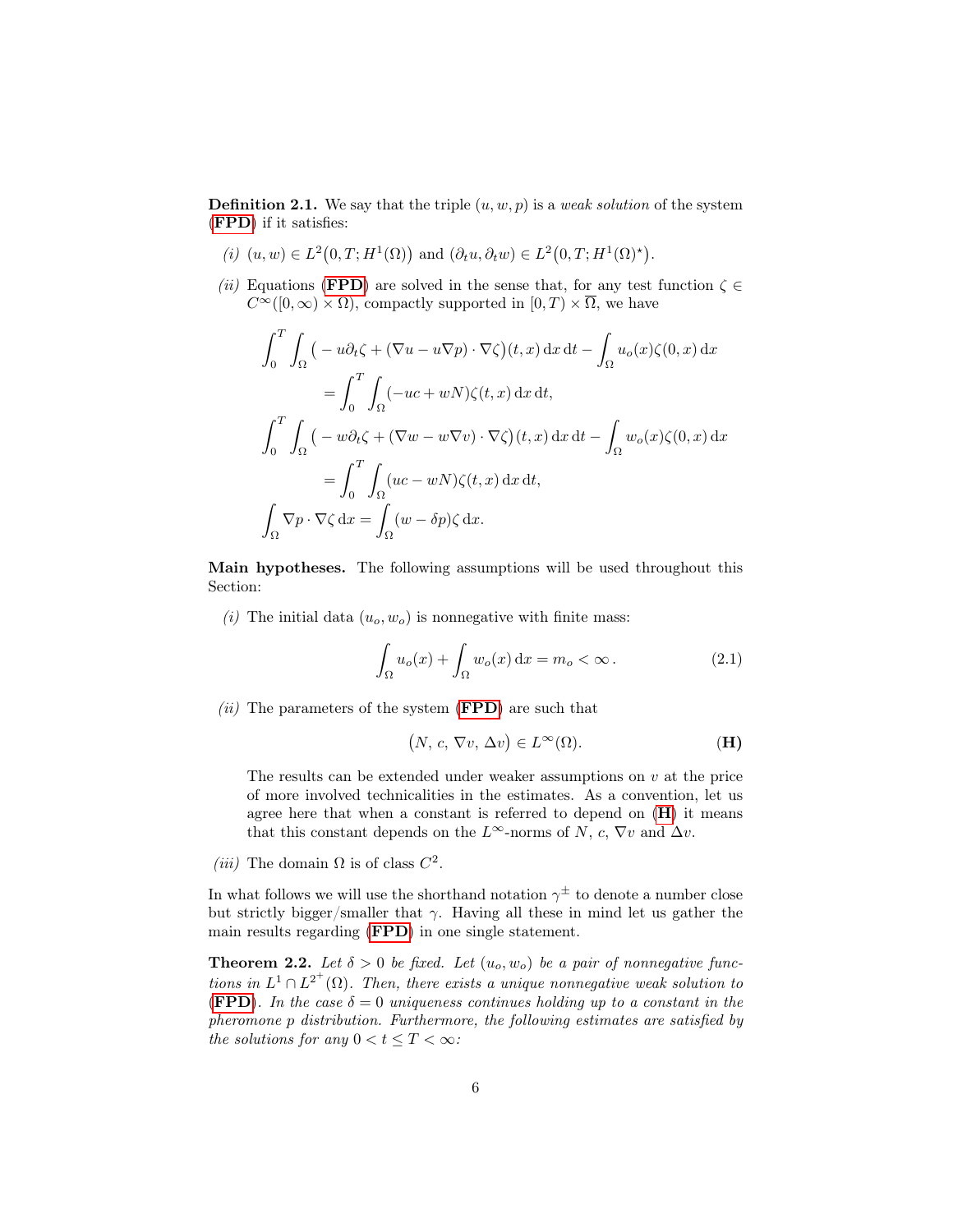(i)  $L^{\gamma}$ -integrability

$$
||w(t)||_{\gamma} + ||u(t)||_{\gamma} \le C(m_o, \gamma) \Big( 1 + \frac{1}{t^{(1/\gamma')^+}} \Big) , \quad \text{for any } \gamma \in [1, \infty),
$$

(ii)  $L^{\infty}$ -bound

$$
||w(t)||_{\infty} + ||u(t)||_{\infty} \leq C(m_o) \Big( 1 + \frac{1}{t^{1+}} \Big).
$$

The constants in  $(i)$  and  $(ii)$  depend on  $(H)$  $(H)$  $(H)$  but do not depend on  $T$ .

(iii) If, in addition, the initial data are in  $L^{\gamma}(\Omega)$  for  $\gamma \in (1,\infty]$ , then the previous estimates are improved to

$$
||w(t)||_{\gamma^{+}} + ||u(t)||_{\gamma} \leq C'(m_o, \gamma),
$$

where the constant C' depends on  $(\mathbf{H})$  $(\mathbf{H})$  $(\mathbf{H})$  and on  $||w_o||_{\gamma^+}$ ,  $||u_o||_{\gamma}$  but not on T.

**Remark 2.3.** Once the  $L^{\infty}$  estimate has been established, it can be used to investigate further regularity of the solution. In particular, it implies that  $\nabla u$ and  $\nabla p$  are bounded on  $[t_\star, T] \times \Omega'$ , for any  $0 < t_\star < T$  and any domain  $\Omega'$ strictly included in  $\Omega$ ; see [\[25,](#page-38-11) Th. VII.6.1]. Assuming that  $N, c, v$  are  $C^{\infty}$ , we can boil down a bootstrap argument to show that the solution  $(u, w)$  is actually of class  $C^{\infty}$  in any such subdomain  $[t_{\star}, T] \times \Omega'$ , see for instance [\[15,](#page-37-12) Prop. A.1] & Th. A. 1].

## <span id="page-6-0"></span>3 Analysis of the model ([FPD](#page-3-1))

In this section we provide a series of a *priori* estimates to build up enough regularity to prove the existence of classical solutions of ([FPD](#page-3-1)).

**Definition 3.1.** A *classical solution*  $(u, w, p)$  of the system (**[FPD](#page-3-1)**) is defined as a triple  $(u, w, p)$  satisfying the following:

- (i) The triple  $(u, w, p) \in C([0, T]; L^2(\Omega))$  and each of the terms in the system ([FPD](#page-3-1)) (i.e.  $\partial_t u$ ,  $\Delta u$ ,  $\nabla \cdot (u \nabla p)$ , and so forth) are well defined functions in  $L^2((0,T)\times\Omega)$ ,
- (ii) The equations ( $\bf{FPD}$  $\bf{FPD}$  $\bf{FPD}$ ) are satisfied almost everywhere,
- (*iii*) The initial data  $(u, w)|_{t=0} = (u_o, w_o)$  and the boundary condition [\(1.1\)](#page-2-1) are satisfied almost everywhere.

#### 3.1 From  $L^1$  to  $L^{\gamma}$  regularity.

In this section we prove instantaneous generation of  $L^{\gamma}$  integrability, with  $\gamma > 1$ , for nonnegative classical solutions of ([FPD](#page-3-1)) associated to initial data lying in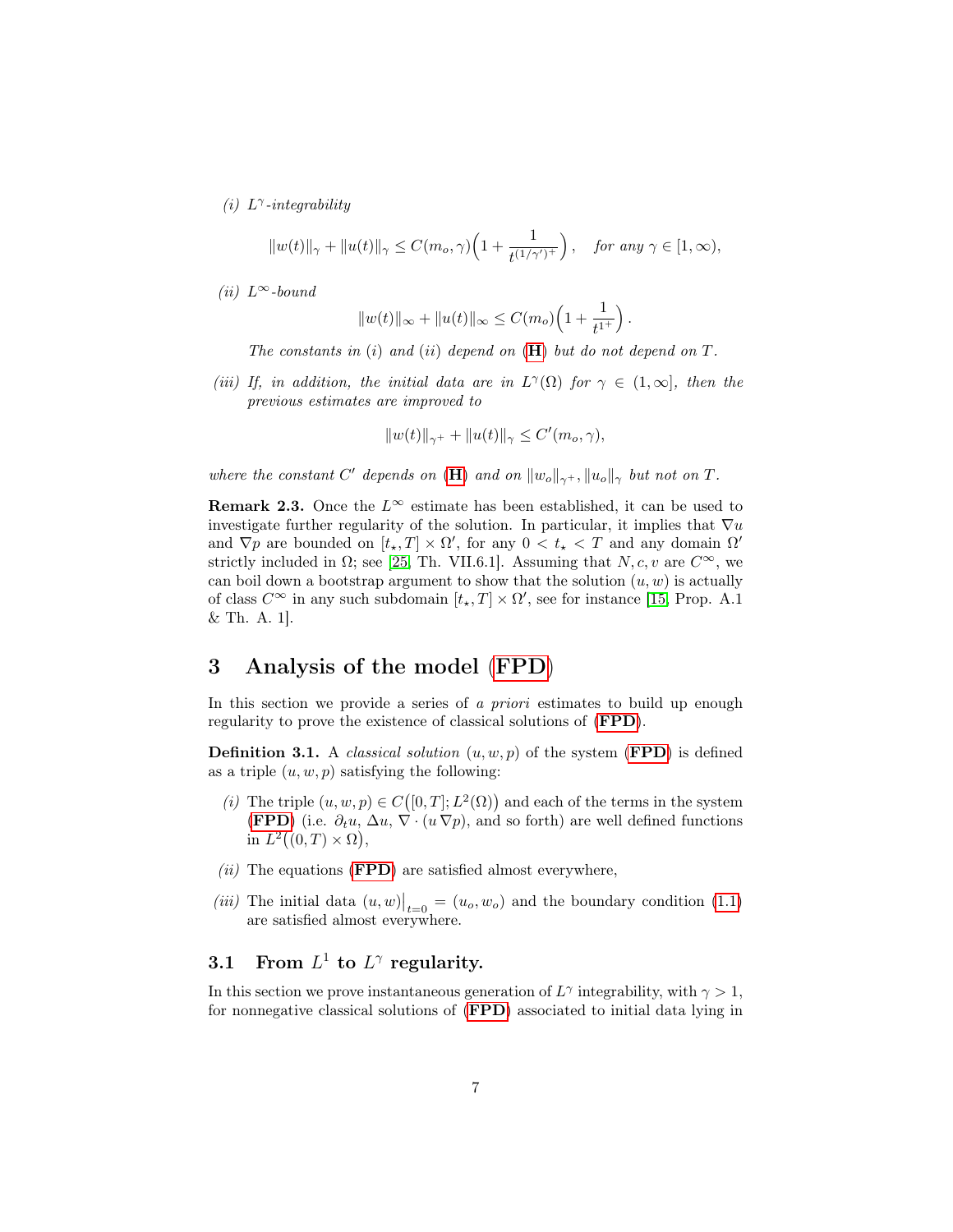$L<sup>1</sup>$  only. A crucial fact used in the argument is mass conservation, that is, classical solutions  $(u(t), w(t))$  satisfy  $(1.4)$  that we rewrite as

$$
\int_{\Omega} u(t, x) dx + \int_{\Omega} w(t, x) dx = \int_{\Omega} u_o(x) dx + \int_{\Omega} w_o(x) dx = m_o \text{ for any } t > 0.
$$

<span id="page-7-1"></span>**Proposition 3.2.** Let  $(u, w)$  be a classical nonnegative solution of the system **([FPD](#page-3-1))** with boundary conditions [\(1.1\)](#page-2-1). Then, for any  $\gamma \in [1,\infty)$  we have the estimate

$$
||w(t)||_{\gamma} + ||u(t)||_{\gamma} \leq C(m_o, \gamma) \Big( 1 + \frac{1}{t^{(1/\gamma')^{+}}} \Big), \quad t > 0,
$$

where the constant  $C(m_o, \gamma)$  depends additionally on  $(\mathbf{H})$  $(\mathbf{H})$  $(\mathbf{H})$ , but, is independent of time. Furthermore, for any  $\gamma \in [1,\infty)$  this estimate can be upgraded, provided we add the dependence of the integrability of the initial data to the constant, to

$$
\int_{\Omega} w^{\gamma^+}(t) dx + \int_{\Omega} u^{\gamma}(t) dx \le C(m_o, \|u_o\|_{\gamma}, \|w_o\|_{\gamma^+}), \quad t > 0.
$$

The constant depends on ([H](#page-5-0)) (but is independent of time).

*Proof.* We start by multiplying equation (**[FPD](#page-3-1)**) by  $u^{\gamma-1}$ , with  $\gamma > 1$ , and integrating with respect to the space variable. We obtain

$$
\frac{1}{\gamma} \frac{d}{dt} \int_{\Omega} u^{\gamma} dx - \frac{\gamma - 1}{\gamma} \int_{\Omega} \nabla p \cdot \nabla (u^{\gamma}) dx + (\gamma - 1) \int_{\Omega} u^{\gamma - 2} |\nabla u|^2 dx
$$

$$
= - \int_{\Omega} u^{\gamma} c dx + \int_{\Omega} N w u^{\gamma - 1} dx.
$$

Now multiply the third (pheromone) equation by  $u^{\gamma}$  and integrate by parts to conclude that

$$
\int_{\Omega} \nabla p \cdot \nabla (u^{\gamma}) \, dx \le \int_{\Omega} w u^{\gamma} \, dx.
$$

Next using

$$
\int_{\Omega} u^{\gamma - 2} |\nabla u|^2 \, \mathrm{d}x = \frac{4}{\gamma^2} \int_{\Omega} |\nabla u^{\gamma/2}|^2 \, \mathrm{d}x \,,
$$

and the Young inequality with conjugate exponents  $p = \gamma$ ,  $p' = \frac{\gamma}{\gamma - 1}$ , and  $p = \gamma + 1$ ,  $p' = \frac{\gamma + 1}{\gamma}$ , respectively, we find

<span id="page-7-0"></span>
$$
\frac{d}{dt} \int_{\Omega} u^{\gamma} dx + 4 \frac{\gamma - 1}{\gamma} \int_{\Omega} |\nabla u^{\gamma/2}|^2 dx
$$
\n
$$
\leq \gamma \int_{\Omega} N w u^{\gamma - 1} dx + (\gamma - 1) \int_{\Omega} w u^{\gamma} dx
$$
\n
$$
\leq ||N||_{\infty} \int_{\Omega} w^{\gamma} dx + \gamma ||N||_{\infty} \int_{\Omega} u^{\gamma} dx
$$
\n
$$
+ \frac{1}{\varepsilon} \int_{\Omega} w^{\gamma + 1} dx + \gamma \varepsilon^{1/\gamma} \int_{\Omega} u^{\gamma + 1} dx.
$$
\n(3.1)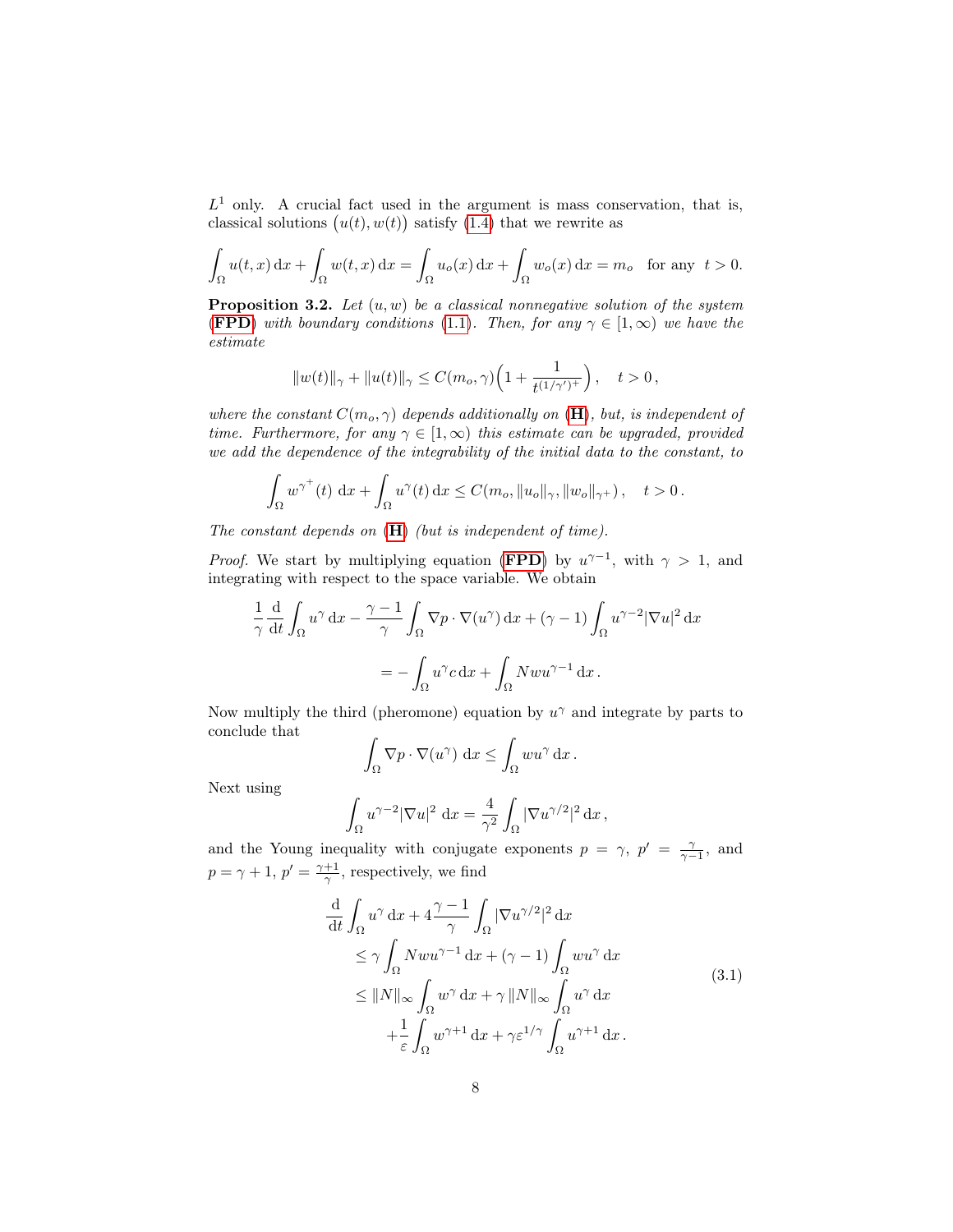We have also used weighted Young's inequality

$$
ab=\frac{a}{\varepsilon^{1/\beta}}\times \varepsilon^{1/\beta}b\leq \frac{1}{\varepsilon\beta}a^\beta+\varepsilon^{\beta'/\beta}\frac{b^{\beta'}}{\beta'},
$$

with free parameter  $\varepsilon > 0$ , in the last inequality. A similar procedure on the second equation in (**[FPD](#page-3-1)**) gives, for any  $\alpha > 1$ ,

$$
\frac{\mathrm{d}}{\mathrm{d}t} \int_{\Omega} w^{\alpha} \, \mathrm{d}x + 4 \frac{\alpha - 1}{\alpha} \int_{\Omega} |\nabla w^{\alpha/2}|^2 \, \mathrm{d}x \n\leq \alpha \int_{\Omega} cuw^{\alpha - 1} \, \mathrm{d}x + \alpha(\alpha - 1) \int_{\Omega} w^{\alpha - 1} \nabla w \cdot \nabla v \, \mathrm{d}x.
$$

The first integral of the right hand side is directly estimated by

$$
||c||_{\infty} \left( \int_{\Omega} u^{\alpha} \,dx + \alpha \int_{\Omega} w^{\alpha} \,dx \right),\,
$$

as a consequence of Hölder and Young inequalities. There are two ways to estimate the last integral, depending on the assumptions on  $v$ :

• We recognize  $\alpha w^{\alpha-1} \nabla w = w^{\alpha/2} \times 2 \nabla w^{\alpha/2}$  and we simply use the Cauchy-Schwarz inequality to obtain

$$
\begin{aligned} & \left| \alpha(\alpha - 1) \int_{\Omega} w^{\alpha - 1} \nabla w \cdot \nabla v \, \mathrm{d}x \right| \\ &\leq \| \nabla v \|_{\infty} \left( \frac{4(\alpha - 1)}{\alpha} \int_{\Omega} |\nabla w^{\alpha/2}|^2 \, \mathrm{d}x \right)^{1/2} \left( \alpha(\alpha - 1) \int_{\Omega} w^{\alpha} \, \mathrm{d}x \right)^{1/2} \end{aligned}
$$

which leads to

<span id="page-8-0"></span>
$$
\frac{\mathrm{d}}{\mathrm{d}t} \int_{\Omega} w^{\alpha} \, \mathrm{d}x + 2 \frac{\alpha - 1}{\alpha} \int_{\Omega} |\nabla w^{\alpha/2}|^2 \, \mathrm{d}x \leq \|c\|_{\infty} \int_{\Omega} u^{\alpha} \, \mathrm{d}x + \alpha \Big( \|c\|_{\infty} + \frac{\alpha}{2} \|\nabla v\|_{\infty}^2 \Big) \int_{\Omega} w^{\alpha} \, \mathrm{d}x.
$$
\n(3.2)

• When [\(1.2\)](#page-3-0) holds, we can integrate by parts so that

$$
\alpha(\alpha - 1) \int_{\Omega} w^{\alpha - 1} \nabla w \cdot \nabla v \, dx = (\alpha - 1) \int_{\Omega} \nabla w^{\alpha} \cdot \nabla v \le (\alpha - 1) \int_{\Omega} w^{\alpha} \Delta v \, dx
$$

which yields

<span id="page-8-1"></span>
$$
\frac{d}{dt} \int_{\Omega} w^{\alpha} dx + 4 \frac{\alpha - 1}{\alpha} \int_{\Omega} |\nabla w^{\alpha/2}|^2 dx
$$
\n
$$
\leq ||c||_{\infty} \int_{\Omega} u^{\alpha} dx + \alpha (||c||_{\infty} + ||\Delta v||_{\infty}) \int_{\Omega} w^{\alpha} dx.
$$
\n(3.3)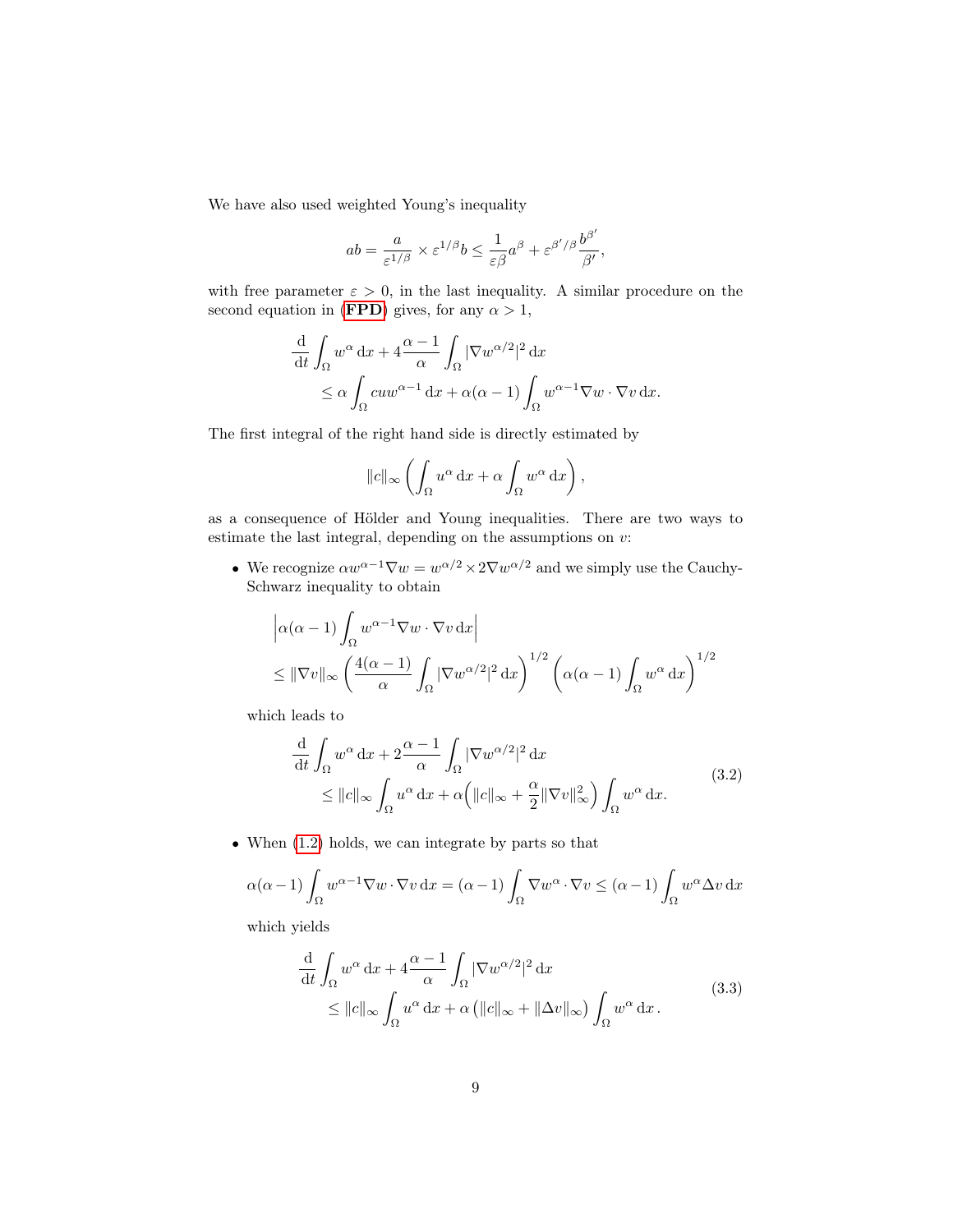Estimate  $(3.2)$  is better in terms of required regularity for v, however,  $(3.3)$  will play a role when  $\alpha \to \infty$ . The latter will be used to show uniform propagation of the  $L^{\infty}$ -norm later on.

Now, we use the fact that the space dimension is  $n = 2$  and we appeal to the following Gagliardo–Nirenberg–Sobolev inequality (see e. g. [\[5,](#page-36-3) eq. (85) p. 195]), which holds for any  $\alpha \geq 1$ ,

<span id="page-9-1"></span>
$$
\int_{\Omega} \xi^{\alpha+1} dx \leq C(\Omega, \alpha) \|\xi\|_{1} \| \xi^{\alpha/2} \|_{H^{1}}^{2}
$$
\n
$$
\leq C(\Omega, \alpha) \int_{\Omega} \xi dx \left( \int_{\Omega} \xi^{\alpha} dx + \int_{\Omega} |\nabla (\xi^{\alpha/2})|^{2} dx \right). \tag{3.4}
$$

Combined with  $\int u(t, x) dx + \int w(t, x) dx = m_o$ , it allows us to absorb the higher exponent of u in the right side of [\(3.1\)](#page-7-0) by choosing  $\varepsilon > 0$  sufficiently small. We can thus find positive constants  $C(m_o)$  and  $C'(m_o)$ , depending on  $(H)$  $(H)$  $(H)$ , and on the exponents  $\alpha$  and  $\gamma$ , such that

$$
\frac{d}{dt} \int_{\Omega} u^{\gamma} dx + C'(m_o) \int_{\Omega} u^{\gamma+1} dx
$$
\n
$$
\leq C(m_o) \Big( \int_{\Omega} u^{\gamma} dx + \int_{\Omega} w^{\gamma} dx + \int_{\Omega} w^{\gamma+1} dx \Big), \tag{3.5}
$$
\n
$$
\frac{d}{dt} \int_{\Omega} w^{\alpha} dx + C'(m_o) \int_{\Omega} w^{\alpha+1} dx \leq C(m_o) \Big( \int_{\Omega} u^{\alpha} dx + \int_{\Omega} w^{\alpha} dx \Big).
$$

In order to control the right hand side of inequalities [\(3.5\)](#page-9-0) exponents in the left hand side have to be bigger than exponents in the right; therefore, we are forced to choose  $\gamma < \alpha < \gamma + 1$ . We shall use Lebesgue's interpolation inequalities

<span id="page-9-0"></span>
$$
||w||_{\gamma} \le ||w||_1^{1-\theta_1} ||w||_{\alpha+1}^{\theta_1}, \qquad \theta_1 = \frac{(\gamma - 1)(\alpha + 1)}{\gamma \alpha} \in (0, 1),
$$
  

$$
||w||_{\gamma+1} \le ||w||_1^{1-\theta_2} ||w||_{\alpha+1}^{\theta_2}, \qquad \theta_2 = \frac{\gamma(\alpha + 1)}{\alpha(\gamma + 1)} \in (0, 1).
$$
  

$$
||u||_{\alpha} \le ||u||_1^{1-\theta_3} ||u||_{\gamma+1}^{\theta_3}, \qquad \theta_3 = \frac{(\gamma + 1)(\alpha - 1)}{\gamma \alpha} \in (0, 1).
$$

Let us introduce

$$
U(t) := \int_{\Omega} u^{\gamma}(t) dx, \qquad W(t) := \int_{\Omega} w^{\alpha}(t) dx.
$$

From [\(3.5\)](#page-9-0) we are thus led to

$$
\frac{\mathrm{d}}{\mathrm{d}t}U + C'(m_o) \|u\|_{\gamma+1}^{\gamma+1} \le C(m_o) \Big( U + \|w\|_{\alpha+1}^{(\alpha+1)\theta_1} + \|w\|_{\alpha+1}^{(\alpha+1)\theta_2} \Big),
$$
\n
$$
\frac{\mathrm{d}}{\mathrm{d}t}W + C'(m_o) \|w\|_{\alpha+1}^{\alpha+1} \le C(m_o) \Big( W + \|u\|_{\gamma+1}^{(\gamma+1)\theta_3} \Big).
$$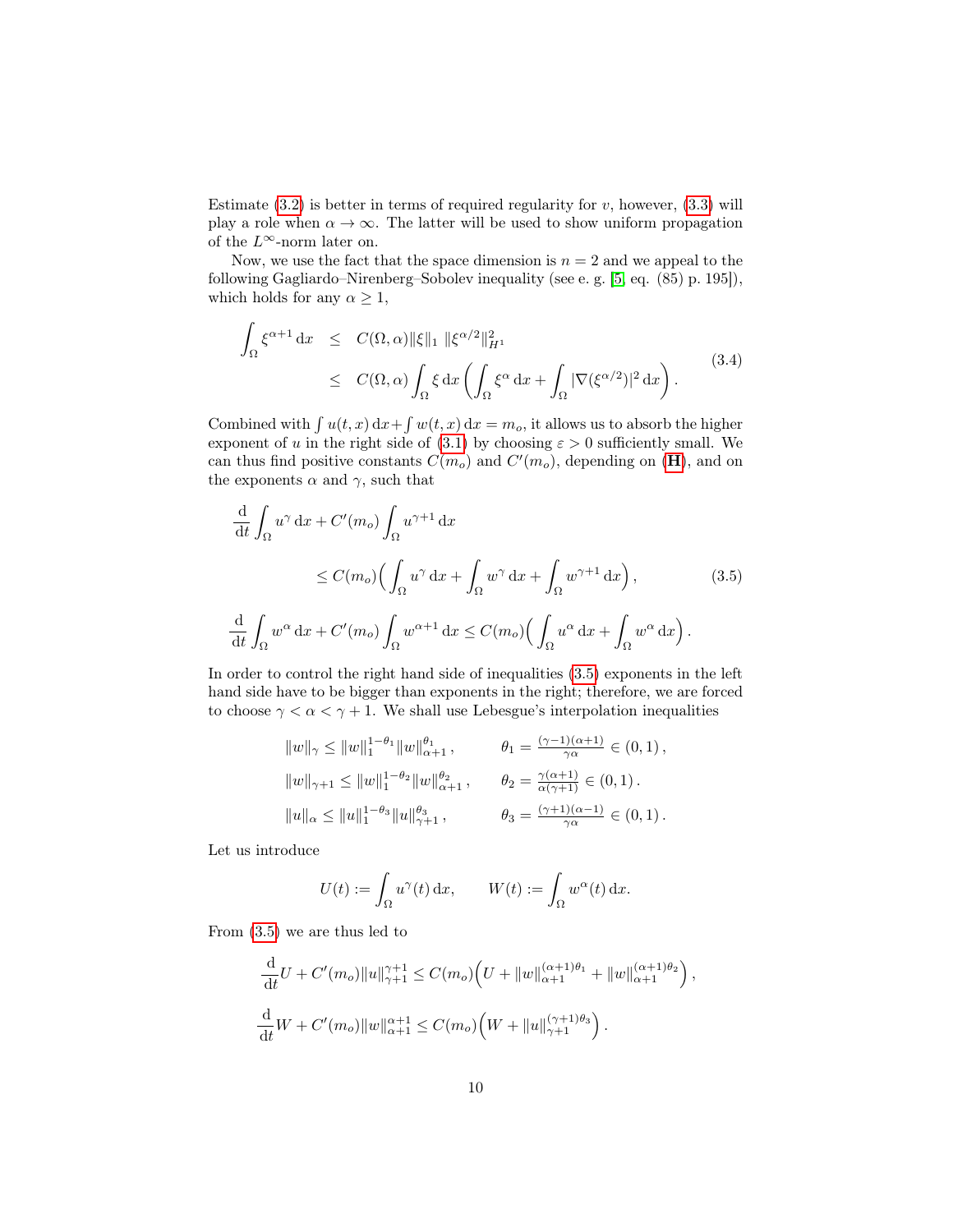For any  $\varepsilon > 0, \beta \ge 1$ , we can find  $C(\varepsilon, \beta) > 0$  such that  $s \le \varepsilon s^{\beta} + C(\varepsilon, \beta)$  for any  $s \geq 0$ . Thus, adding up these inequalities and setting  $Z := U + W$ , it follows that there exists constants  $C_1(m_0)$  and  $C_2(m_o)$  such that

<span id="page-10-0"></span>
$$
\frac{\mathrm{d}}{\mathrm{d}t}Z + C_1(m_o) \left( \|u\|_{\gamma+1}^{\gamma+1} + \|w\|_{\alpha+1}^{\alpha+1} \right) \le C_2(m_o) \left( Z + 1 \right). \tag{3.6}
$$

Using Lebesgue's interpolation again

$$
||u||_{\gamma} \le ||u||_1^{1-\theta_4} ||u||_{\gamma+1}^{\theta_4}, \qquad \theta_4 = \frac{\gamma^2 - 1}{\gamma^2},
$$
  

$$
||w||_{\alpha} \le ||w||_1^{1-\theta_5} ||u||_{\alpha+1}^{\theta_5}, \qquad \theta_5 = \frac{\alpha^2 - 1}{\alpha^2},
$$

we readily infer

 $\overline{\phantom{a}}$ 

$$
|u||_{\gamma+1}^{\gamma+1} + ||w||_{\alpha+1}^{\alpha+1} \ge C(m_o) \Big( ||u||_{\gamma}^{(\gamma+1)/\theta_4} + ||w||_{\alpha}^{(\alpha+1)/\theta_5} \Big)
$$
  

$$
\ge C(m_o) \Big( U^{\frac{\gamma}{\gamma-1}} + W^{\frac{\alpha}{\alpha-1}} \Big) \ge C(m_o) Z^{\frac{\alpha}{\alpha-1}} - C(m_o),
$$

by using the fact that  $s \mapsto \frac{s}{s-1}$  is non increasing. Using  $s \leq \varepsilon s^{\beta} + C(\varepsilon, \beta)$  again, and coming back to [\(3.6\)](#page-10-0), we arrive at

$$
\frac{\mathrm{d}}{\mathrm{d}t}Z + C_1'(m_o) Z^{\frac{\alpha}{\alpha - 1}} \le C_2'(m_o),
$$

with constants  $C'_1(m_o)$  and  $C'_2(m_0)$  depending on the initial mass  $m_o$ , (**[H](#page-5-0)**) and the exponents  $\alpha, \gamma$ . Therefore, the comparison principle in Corollary [A.2](#page-35-0) yields

$$
Z(t) \le C(m_o) \left( 1 + \frac{1}{t^{\alpha - 1}} \right).
$$

In other words, for any  $1 < \gamma < \alpha < \gamma + 1 < \infty$ , we have

$$
||w(t)||_{\alpha} \leq C(m_o) \left(1 + \frac{1}{t^{\frac{1}{\alpha'}}}\right),
$$
  

$$
||u(t)||_{\gamma} \leq C(m_o) \left(1 + \frac{1}{t^{\frac{\alpha - 1}{\gamma}}} \right) = C(m_o) \left(1 + \frac{1}{t^{(\frac{1}{\gamma'})^+}}\right).
$$

In the last equality we have used the fact that  $\gamma < \alpha$  can be taken as close as desired. Furthermore, by invoking Lemma [A.1](#page-34-0) the estimate on  $t \mapsto Z(t)$  can be upgraded to  $\sup_{t>0} Z(t) \leq C$  provided we add the dependence on the norms  $\|w_o\|_{\alpha}$  and  $\|u_o\|_{\gamma}$  in the constant. This completes the proof of Proposition [3.2.](#page-7-1)  $\Box$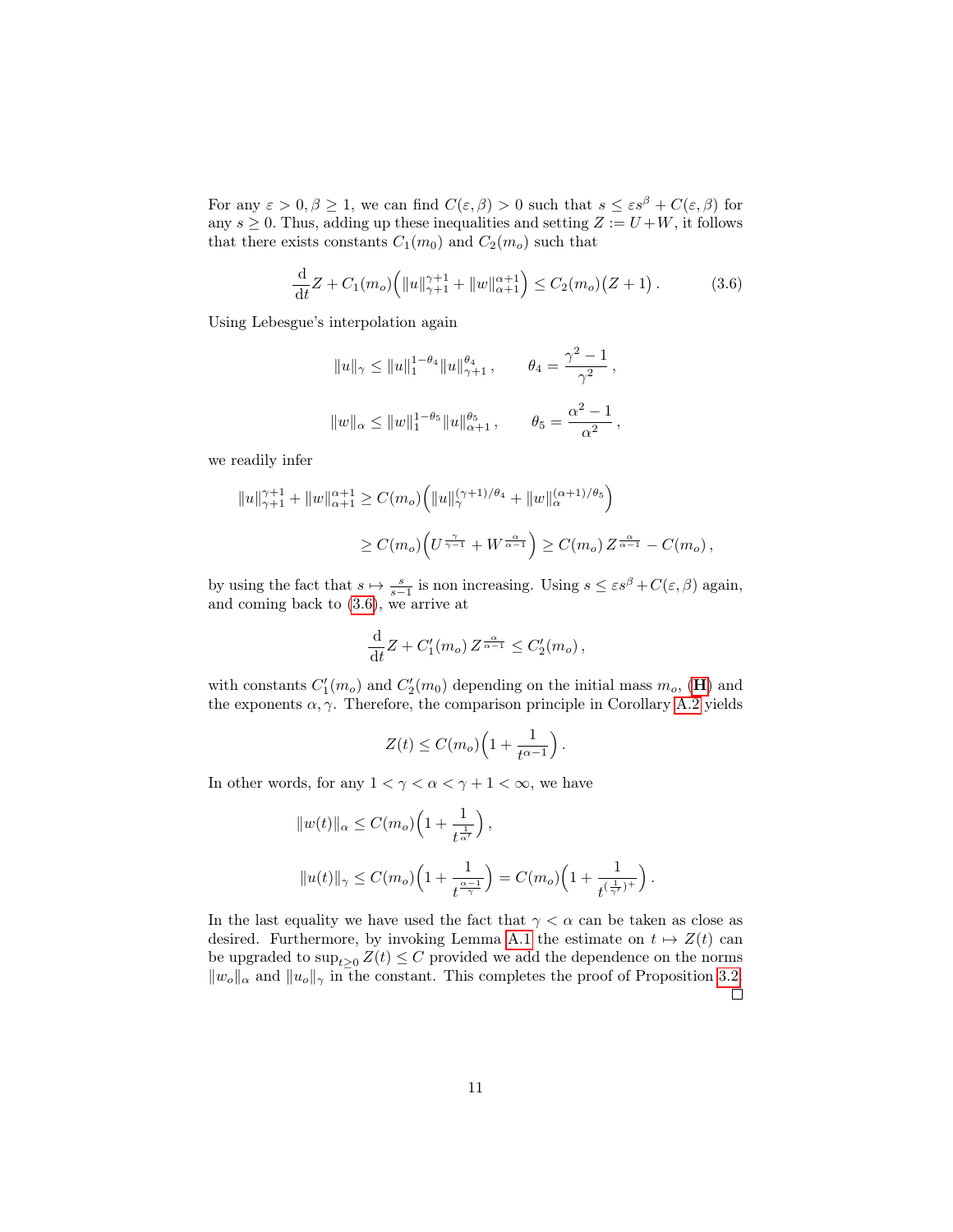#### 3.2 From  $L^{\gamma}$  to  $L^{\infty}$  regularity.

In this section we prove further gain of boundedness for ([FPD](#page-3-1)), showing that classical solutions are in fact bounded for any positive time. We adopt De Giorgi's energy method [\[11\]](#page-37-11), which has been successfully adapted to investigate the regularity of PDEs systems see e. g. [\[6,](#page-36-4) [7,](#page-36-5) [15\]](#page-37-12). Let us start the discussion and we shall state the theorem at the end of this section.

Consider a classical non negative solution  $w$  of the equation

<span id="page-11-0"></span>
$$
\partial_t w - \Delta w + \nabla \cdot (w \nabla v) = f, \quad \text{in } [0, T] \times \Omega,
$$
\n(3.7)

with  $v$  and  $f$  given functions. For the boundary condition we assume that  $(\nabla w - w\nabla v) \cdot \mathbf{n} = 0$ . Define the level sets

$$
w_{\lambda} = (w - \lambda) \mathbf{1}_{\{w > \lambda\}}, \quad \lambda \ge 0.
$$

Multiply [\(3.7\)](#page-11-0) by  $w_{\lambda}$ . Owing to the boundary conditions, we obtain

$$
\frac{\mathrm{d}}{\mathrm{d}t} \int_{\Omega} w_{\lambda}^2 \, \mathrm{d}x + 2 \int_{\Omega} |\nabla w_{\lambda}|^2 \, \mathrm{d}x \le 2 \int_{\Omega} w \nabla v \cdot \nabla w_{\lambda} \, \mathrm{d}x + 2 \int_{\Omega} f_+ \, w_{\lambda} \, \mathrm{d}x.
$$

Young's inequality leads to

<span id="page-11-1"></span>
$$
\frac{\mathrm{d}}{\mathrm{d}t} \int_{\Omega} w_{\lambda}^{2} \mathrm{d}x + \int_{\Omega} \left| \nabla w_{\lambda} \right|^{2} \mathrm{d}x \le \int_{\Omega} \left| w \nabla v \right|^{2} \mathbf{1}_{\{w > \lambda\}} \mathrm{d}x + 2 \int_{\Omega} f_{+} w_{\lambda} \mathrm{d}x. \tag{3.8}
$$

We split the reasoning into two steps. We start by proving the  $L^{\infty}$  bound on a given time interval  $[t_{\star}, T]$ . Secondly, we shall extend the estimate to infinitely large time intervals. Thus, let us consider  $0 < t_{\star} < T < \infty$ . Let  $M > 0$  and define the following sequence of levels and times

$$
\lambda_k = (1 - 1/2^k)M
$$
,  $t_k = (1 - 1/2^{k+1})t_\star$ ,  $k = 0, 1, 2, ...$ 

Define the following energy functional for the level sets

<span id="page-11-2"></span>
$$
W_k := \sup_{t \in [t_k, T]} \int_{\Omega} w_k^2 \, \mathrm{d}x + \int_{t_k}^T \int_{\Omega} |\nabla w_k|^2 \, \mathrm{d}x \, \mathrm{d}t, \tag{3.9}
$$

where we adopted the notation  $w_k := w_{\lambda_k}$ . With  $\lambda = \lambda_k$ , let us integrate inequality  $(3.8)$  over the time interval  $[s, t]$ ; we obtain

$$
\int_{\Omega} w_k^2(t, x) dx + \int_s^t \int_{\Omega} |\nabla w_k|^2 dx dt' \le \int_{\Omega} w_k^2(s, x) dx
$$
  
+ 
$$
\int_s^t \int_{\Omega} |w \nabla v|^2 \mathbf{1}_{\{w > \lambda_k\}} dx dt' + 2 \int_s^t \int_{\Omega} f_+ w_k dx dt'.
$$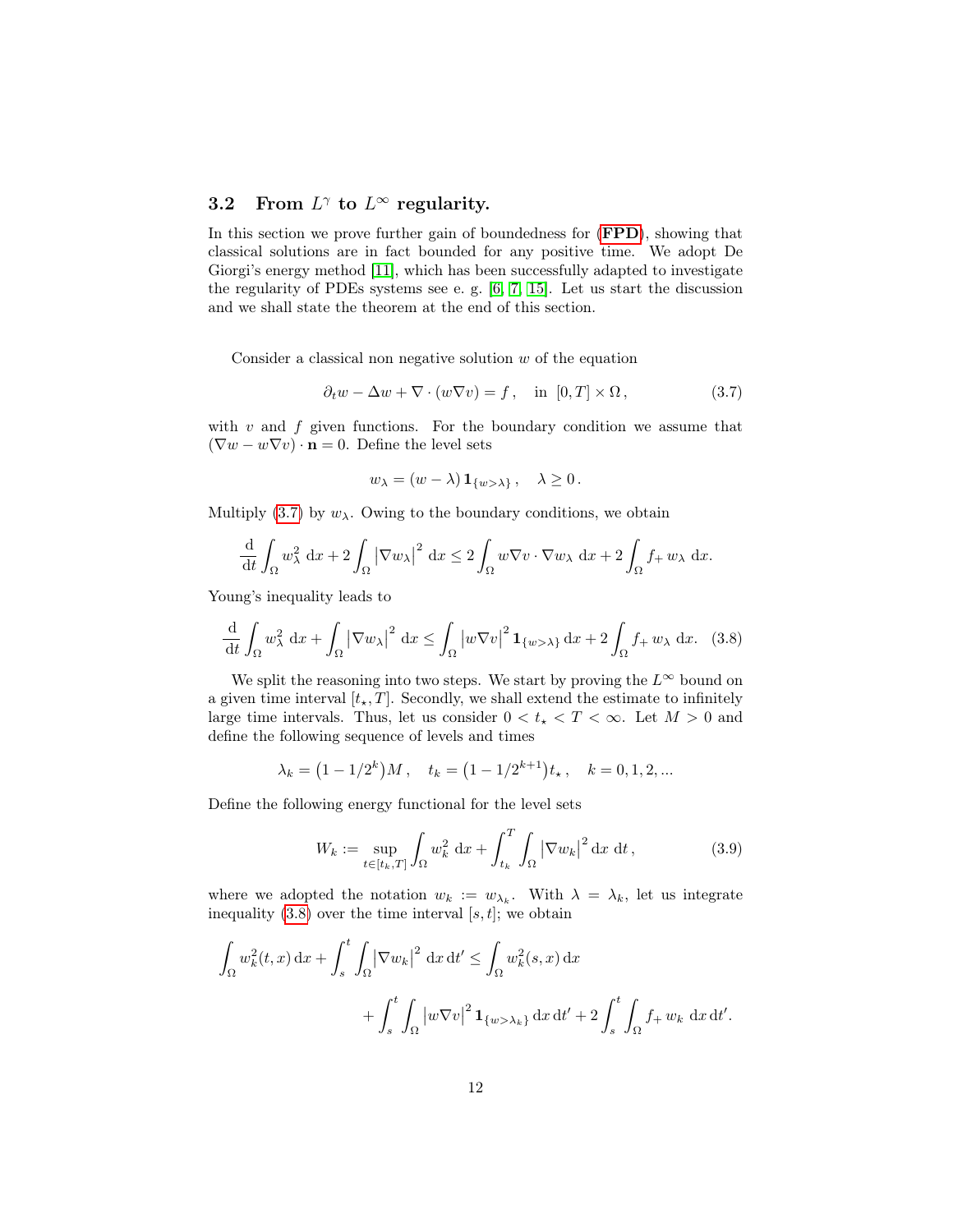We use this relation with  $t_{k-1} \leq s \leq t_k \leq t \leq T$ . It implies

$$
W_k \leq \int_{\Omega} w_k^2(s, x) dx
$$
  
+ 
$$
\int_{t_{k-1}}^T \int_{\Omega} \left| w \nabla v \right|^2 \mathbf{1}_{\{w > \lambda_k\}} dx dt' + 2 \int_{t_{k-1}}^T \int_{\Omega} f_+ w_k dx dt'
$$

<span id="page-12-0"></span>.

We take the mean over  $s \in [t_{k-1}, t_k]$ , bearing in mind that  $t_k - t_{k-1} = t_{\star}/2^{k+1}$ . It yields

$$
W_k \le \frac{2^{k+1}}{t_\star} \int_{t_{k-1}}^T \int_{\Omega} w_k^2 \, dx \, ds
$$
  
+ 
$$
\int_{t_{k-1}}^T \int_{\Omega} |w \nabla v|^2 \, \mathbf{1}_{\{w > \lambda_k\}} \, dx \, dt' + 2 \int_{t_{k-1}}^T \int_{\Omega} f_+ \, w_k \, dx \, dt' .
$$
 (3.10)

We are going to make use of the Gagliardo-Nirenberg interpolation inequality, see [\[5,](#page-36-3) eq. (85), p. 195],

<span id="page-12-3"></span>
$$
||w||_p^p \le C(\Omega, p, \alpha) ||w||_{H^1}^{p\alpha} ||w||_2^{(1-\alpha)p}, \quad 1 = \left(\frac{1}{2} - \frac{1}{n}\right) \alpha p + \frac{1-\alpha}{2} p,\tag{3.11}
$$

which holds for any  $\alpha \in [0,1]$  and  $1 \leq p, q \leq \infty$  (note that we perform the estimates without restricting the space dimension for the moment). Thus, choosing  $\alpha p = 2$  it follows that

<span id="page-12-1"></span>
$$
||w||_p^p \le C(\Omega, n) ||w||_{H^1}^2 ||w||_2^{p-2}, \quad p = 2\frac{n+2}{n}.
$$
 (3.12)

Note that if  $w_k > 0$  then  $w_{k-1} \geq 2^{-k}M$ , and, as a consequence,

<span id="page-12-2"></span>
$$
\mathbf{1}_{\{w>\lambda_k\}} \le \left(\frac{2^k}{M} w_{k-1}\right)^a, \quad \forall \ a \ge 0. \tag{3.13}
$$

Having this in mind one can play with the homogeneity of the right hand terms in the level set energy inequality [\(3.10\)](#page-12-0). Indeed, with  $a = 4/n$ , the first of them can be evaluated as follows

<span id="page-12-4"></span>
$$
\frac{2^{k+1}}{t_{\star}} \int_{t_{k-1}}^{T} \int_{\Omega} w_k^2 \mathbf{1}_{\{w > \lambda_k\}} \, dx \, ds \le \frac{2^{k+1}}{t_{\star}} \int_{t_{k-1}}^{T} \int_{\Omega} w_{k-1}^2 \left(\frac{2^k}{M} w_{k-1}\right)^{\frac{4}{n}} \, dx \, ds \n\le 2 \frac{2^{\frac{4+n}{n}} k}{M^{\frac{4}{n}} t_{\star}} \int_{t_{k-1}}^{T} \int_{\Omega} w_{k-1}^{2^{\frac{n+2}{n}}} \, dx \, ds \n\le 2C(\Omega, n) \frac{2^{\frac{4+n}{n}} k}{M^{\frac{4}{n}} t_{\star}} \int_{t_{k-1}}^{T} \left( \|w_{k-1}\|_{2}^2 + \|\nabla w_{k-1}\|_{2} \right) \|w_{k-1}\|_{2}^{2^{\frac{n+2}{n}-2}} \, ds \n\le 2C(\Omega, n) (1+T) \frac{2^{\frac{4+n}{n}} k}{M^{\frac{4}{n}} t_{\star}} W_{k-1}^{\frac{n+2}{n}} ,
$$
\n(3.14)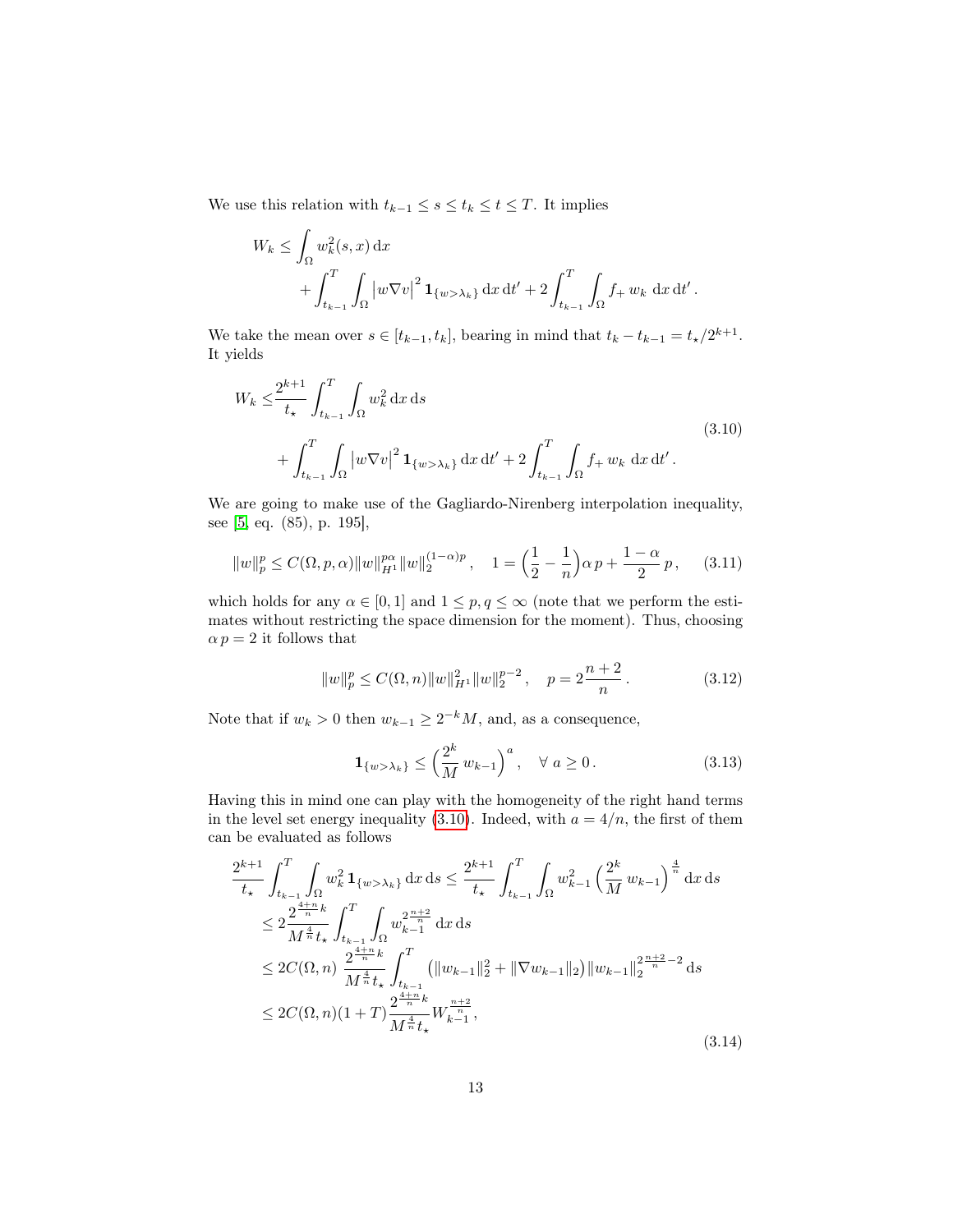by virtue of [\(3.12\)](#page-12-1) and the definition of  $W_{k-1}$ . The last two terms in the right hand side of [\(3.10\)](#page-12-0) can be treated by using a similar procedure, together with the application of Hölder's inequality. On the one hand, bearing in mind that the  $t_k$ 's are all larger than  $t_{\star}/2$ , we get using [\(3.13\)](#page-12-2) with  $a = p$ 

$$
\begin{split} & \int_{t_{k-1}}^T \int_{\Omega} \left| w \nabla v \right|^2 \mathbf{1}_{\{w > \lambda_k\}} \, \mathrm{d}x \, \mathrm{d}t \leq \int_{t_{k-1}}^T \| w \nabla v \|^2_{2q'} \Big( \int_{\Omega} \mathbf{1}_{\{w > \lambda_k\}} \, \mathrm{d}x \Big)^{\frac{1}{q}} \, \mathrm{d}t \\ & \leq \frac{2^{\frac{p}{q}k}}{M^{\frac{p}{q}}} \sup_{t \geq \frac{t_{2}}{2}} \| w \nabla v \|^2_{2q'} \int_{t_{k-1}}^T \Big( \int_{\Omega} w_{k-1}^p \, \mathrm{d}x \Big)^{\frac{1}{q}} \, \mathrm{d}t \\ & \leq C(\Omega, p, \alpha)^{\frac{1}{q}} \frac{2^{\frac{p}{q}k}}{M^{\frac{p}{q}}} \left( \sup_{t \geq \frac{t_{2}}{2}} \| w \nabla v \|^2_{2q'} \right) \int_{t_{k-1}}^T \| w_{k-1} \|_{H^1}^{\frac{p}{q}} \| w_{k-1} \|_{2}^{(1-\alpha)\frac{p}{q}} \, \mathrm{d}t \,. \end{split}
$$

We have used [\(3.11\)](#page-12-3) in the last inequality. We choose the parameters so that  $\frac{p}{q} \alpha = 2$  for some  $0 < \alpha < 1$ , which can be achieved as long as  $1 < q < \frac{n}{n-2}$  (more precisely, going back to [\(3.11\)](#page-12-3), note that  $\alpha = \frac{q}{1+2q/n}$  and  $p = 2(1+2q/n)$ . It follows that

<span id="page-13-1"></span><span id="page-13-0"></span>
$$
\int_{t_{k-1}}^{T} \int_{\Omega} \left| w \nabla v \right|^2 \mathbf{1}_{\{w > \lambda_k\}} \, \mathrm{d}x \, \mathrm{d}t \n\leq (1+T) C(\Omega, p, \alpha)^{\frac{1}{q}} \frac{2^{\frac{2}{\alpha}k}}{M^{\frac{2}{\alpha}}} \left( \sup_{t \geq \frac{t_{\ast}}{2}} \| w \nabla v \|_{2q'}^2 \right) W_{k-1}^{\frac{1}{\alpha}}.
$$
\n(3.15)

On the other hand, since  $w_k \leq w \mathbf{1}_{\{w > \lambda_k\}}$ , we have

$$
\int_{t_{k-1}}^{T} \int_{\Omega} f_{+} w_{k} \, dx \, dt \leq \left( \sup_{t \geq \frac{t_{*}}{2}} \|w f_{+}\|_{q'} \right) \int_{t_{k-1}}^{T} \left( \int_{\Omega} \mathbf{1}_{\{w > \lambda_{k}\}} \, dx \right)^{\frac{1}{q}} dt
$$
\n
$$
\leq \frac{2^{\frac{p}{q}k}}{M^{\frac{p}{q}}} \left( \sup_{t \geq \frac{t_{*}}{2}} \|w f_{+}\|_{q'} \right) \int_{t_{k-1}}^{T} \left( \int_{\Omega} w_{k-1}^{p} \, dx \right)^{\frac{1}{q}} dt \qquad (3.16)
$$
\n
$$
\leq (1+T)C(\Omega, p, \alpha)^{\frac{1}{q}} \frac{2^{\frac{2}{\alpha}k}}{M^{\frac{2}{\alpha}}} \left( \sup_{t \geq \frac{t_{*}}{2}} \|f_{+}\|_{2q'} \|w\|_{2q'} \right) W_{k-1}^{\frac{1}{\alpha}},
$$

still using the same relation between  $p, q$  and  $\alpha$ . We go back to [\(3.10\)](#page-12-0), with [\(3.14\)](#page-12-4), [\(3.15\)](#page-13-0) and [\(3.16\)](#page-13-1): we arrive at

<span id="page-13-2"></span>
$$
W_k \leq (1+T) \Big[ 2C(\Omega, n) \frac{2^{\frac{4+n}{n}k}}{M^{\frac{4}{n}} t_\star} W_{k-1}^{\frac{n+2}{n}} + 2C(\Omega, p, \alpha)^{\frac{1}{q}} \frac{2^{\frac{2}{\alpha}k}}{M^{\frac{2}{\alpha}}} \sup_{t \geq \frac{t_\star}{2}} \Big( \| \nabla v \|_{\infty}^2 \| w \|_{2q'}^2 + \| f_+ \|_{2q'} \| w \|_{2q'} \Big) W_{k-1}^{\frac{1}{\alpha}} \Big].
$$
\n(3.17)

For the final step, we specialize to the case of space dimension  $n = 2$ . As a matter of fact, we observe that  $1 < q < \frac{n}{n-2} = \infty$ . We can then appeal to the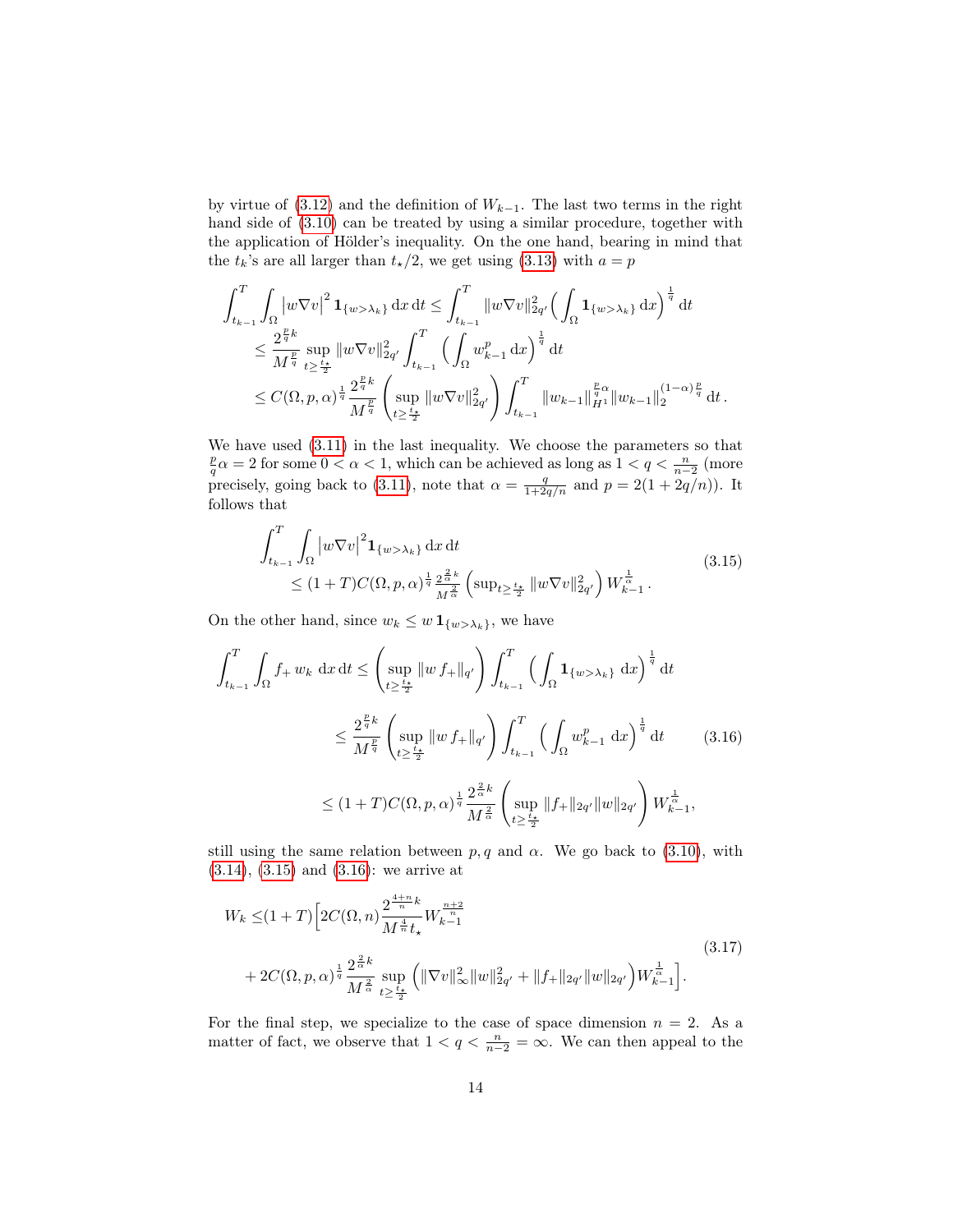estimates in Proposition [3.2](#page-7-1) which imply (particularizing to  $f_+ = u c$ )

<span id="page-14-3"></span>
$$
\sup_{t \ge \frac{t_*}{2}} \left( \|\nabla v\|_{\infty}^2 \|w\|_{2q'}^2 + \|f_+\|_{2q'} \|w\|_{2q'} \right) \le C(m_o) \left( 1 + \frac{1}{t_*^{\left(\frac{q+1}{q}\right)+}} \right). \tag{3.18}
$$

Therefore, [\(3.17\)](#page-13-2) becomes

<span id="page-14-0"></span>
$$
W_k \le C(1+T) \left( \frac{2^{3k}}{M^2 t_\star} W_{k-1}^2 + \left( 1 + \frac{1}{t_\star^{\left( \frac{q+1}{q} \right) +}} \right) \frac{2^{\frac{2(q+1)}{q}k}}{M^{\frac{2(q+1)}{q}}} W_{k-1}^{\frac{q+1}{q}} \right). \tag{3.19}
$$

We can take advantage of the fact that the powers  $\frac{n+2}{n} = 2$  and  $\frac{q+1}{q}$  are strictly larger than 1 to conclude. Indeed, a direct calculation shows that  $W_0 a^k$  is a super solution of the first order difference equation [\(3.19\)](#page-14-0) with choices of  $a \in (0,1)$  small, and then M large (see e.g. [\[15,](#page-37-12) Lemma 3.3 & 3.4] for similar arguments) such that

$$
\begin{aligned} &\max\left\{2^3a,\,2^{\frac{2(q+1)}{q}}a^{\frac{1}{q}}\right\}<1\,,\\ &\max\Big\{\frac{C\,W_0}{a^2\,M^2t_\star},\,\frac{C\,W_0^{\frac{1}{q}}}{a^{\frac{q+1}{q}}\,M^{2\frac{q+1}{q}}}\Big(1+\frac{1}{t_\star^{\left(\frac{q+1}{q}\right)+}}\Big)\Big\}\le\frac{1}{2(1+T)}. \end{aligned}
$$

By a comparison principle, we check that  $W_0 a^k \geq W_k$  holds under these circumstances. We conclude that

$$
\lim_{k\to\infty}W_k=0.
$$

Let us suppose  $0 < t_{\star} \ll 1$ . Then, observe that such a choice of M explicitly takes the form

<span id="page-14-1"></span>
$$
M = \max\left\{\sqrt{\frac{2C(1+T)W_0}{a^2 t_\star}}, \sqrt{\frac{(2C(1+T))^{\frac{q}{q+1}} W_0^{\frac{1}{q+1}}}{a}} \frac{2}{t_\star^{(1/2)^+}}\right\},\qquad(3.20)
$$

where the constant C depends on  $m_o$ ,  $(\mathbf{H})$  $(\mathbf{H})$  $(\mathbf{H})$ , and of the exponent q. We clearly have

$$
W_k \ge \frac{1}{T - t_*} \int_{t_*}^T \int_{\Omega} w^2(t, x) \mathbf{1}_{\{w(t, x) \ge M(1 - 1/2^k)\}} dx dt.
$$

Letting  $k$  run to 0, by virtue of Fatou's lemma we deduce that

$$
\frac{1}{T-t_{\star}}\int_{t_{\star}}^{T}\int_{\Omega}w^{2}(t,x)\mathbf{1}_{\{w(t,x)\geq M\}}\,\mathrm{d}x\,\mathrm{d}t=0,
$$

which eventually implies

<span id="page-14-2"></span>
$$
0 \le w(t, x) \le M \qquad \text{a. e. } (t_\star, T) \times \Omega. \tag{3.21}
$$

This proves most of the following result.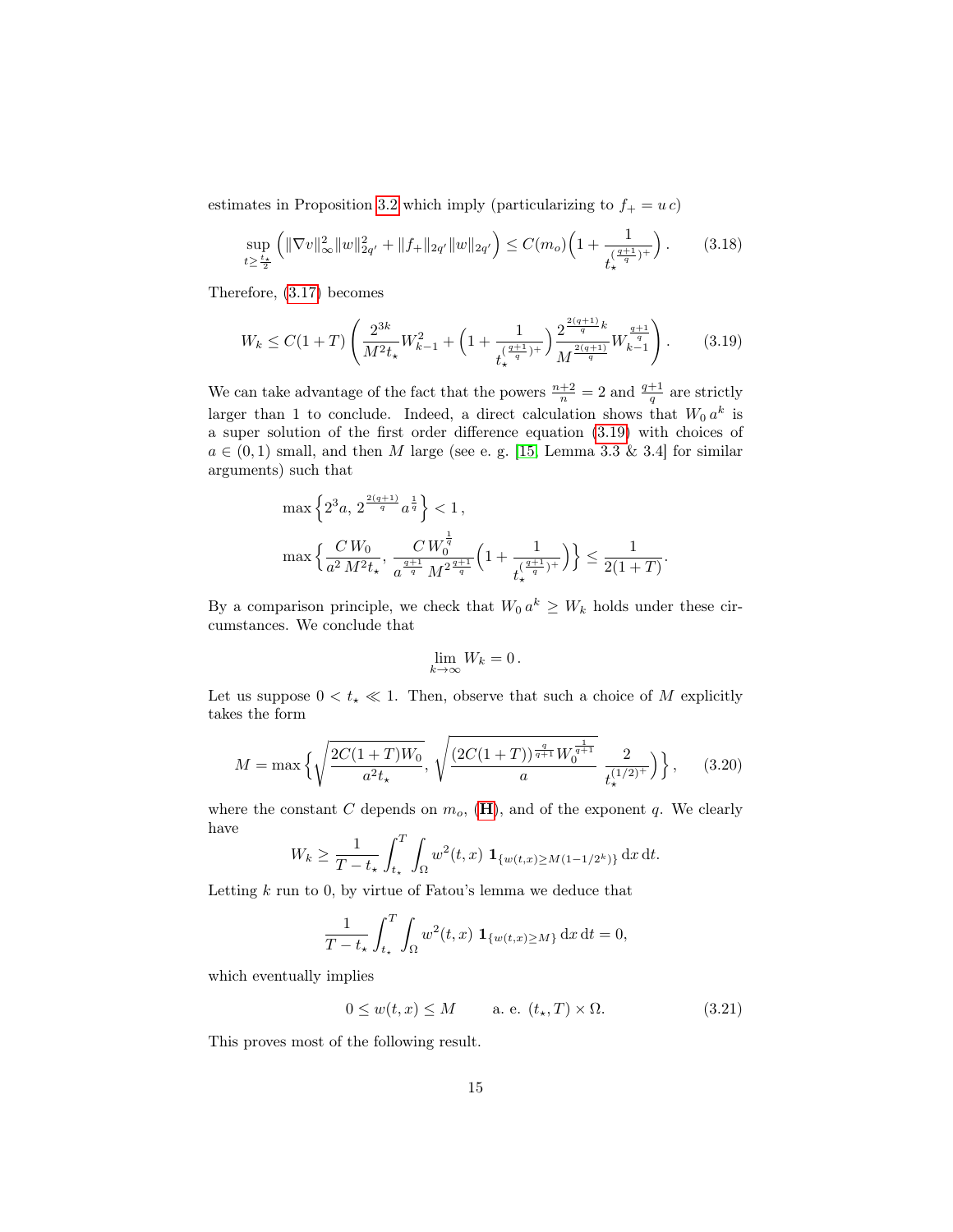<span id="page-15-4"></span>**Proposition 3.3.** Let  $(u, w)$  be a classical nonnegative solution of (**[FPD](#page-3-1)**) with boundary conditions [\(1.1\)](#page-2-1). Then, the following  $L^{\infty}$ -estimate holds

<span id="page-15-1"></span>
$$
||u(t)||_{\infty} + ||w(t)||_{\infty} \le C(m_o) \left( 1 + \frac{1}{t^{1+}} \right), \quad t \in (0, T], \tag{3.22}
$$

where the constant C depends additionally on  $(H)$  $(H)$  $(H)$ , but, it is independent of  $T > 0$ . Furthermore, when  $(1.2)$  holds, estimate  $(3.22)$  can be upgraded by adding the dependence on the  $L^{\infty}$ -norms of the initial data in the constant,

<span id="page-15-0"></span> $\max\{|w(t)\|_{\infty}, \|u(t)\|_{\infty}\} \le C(m_o, \|w_o\|_{\infty}, \|u_o\|_{\infty}), \quad t \ge 0,$  (3.23)

where the constant is still independent of the time  $T > 0$ .

Proof. Proceeding as we did in [\(3.8\)](#page-11-1), we can establish the following inequality for  $w$ :

<span id="page-15-3"></span>
$$
\frac{\mathrm{d}}{\mathrm{d}t} \int_{\Omega} w^2 \, \mathrm{d}x + \int_{\Omega} |\nabla w|^2 \, \mathrm{d}x \le \int_{\Omega} |w \nabla v|^2 \, \mathrm{d}x + 2 \int_{\Omega} f_+ w \, \mathrm{d}x. \tag{3.24}
$$

We integrate over [s, t] and we get, with  $f_+ = uc$ ,

$$
\int_{\Omega} w^2(t, x) dx + \int_s^t \int_{\Omega} |\nabla w(\sigma, x)|^2 dx d\sigma
$$
  
\n
$$
\leq \int_{\Omega} w^2(s, x) dx + ||\nabla v||_{\infty} \int_s^t \int_{\Omega} w^2(\sigma, x) dx d\sigma
$$
  
\n
$$
+ ||c||_{\infty} \int_s^t \int_{\Omega} (u^2 + w^2)(\sigma, x) dx d\sigma.
$$

We use this relation with  $s = t_{\star}/2 \leq t \leq T$ , which allows us to obtain the following estimate (recall the definition of  $W_0$  in  $(3.9)$ )

$$
W_0 \le ||w(t_{\star}/2)||_2^2
$$
  
+  $\left(||\nabla v||_{\infty} + ||c||_{\infty}\right) \left(T - \frac{t_{\star}}{2}\right) \left(\sup_{t \in [\frac{t_{\star}}{2}, T]} ||w(t)||_2^2 + \sup_{t \in [\frac{t_{\star}}{2}, T]} ||u(t)||_2^2\right).$  (3.25)

By Proposition [3.2,](#page-7-1)  $W_0$  is thus dominated by  $C(m_0)(1+T)(1+1/t_\star^{1^+})$ .

Now, we set  $T = 1$ , say. Going back to [\(3.20\)](#page-14-1) and [\(3.21\)](#page-14-2), we conclude that

<span id="page-15-2"></span>
$$
||w(t)||_{\infty} \le M \le C(m_o) \frac{1}{t_{\star}^{1+}} \tag{3.26}
$$

holds for short times, say  $0 < t_{\star} \leq t \leq T = 1$ . It is clear that the same reasoning can be applied for any  $T$ , and it would provide a bound depending on  $T$ . In order to justify that the  $L^{\infty}$  estimate can be made uniform with respect to T, we thus proceed differently, by extending the estimate obtained on  $[t<sub>*</sub>, 1]$ . Indeed, for any  $t_1 > 0$ , the shifted function  $(t, x) \mapsto w_{t_1}(t, x) = w(t+t_1, x)$  is still a solution of equation [\(3.7\)](#page-11-0), with data  $w_{t_1}(0, x) = w(t_1, x)$  and the appropriate right hand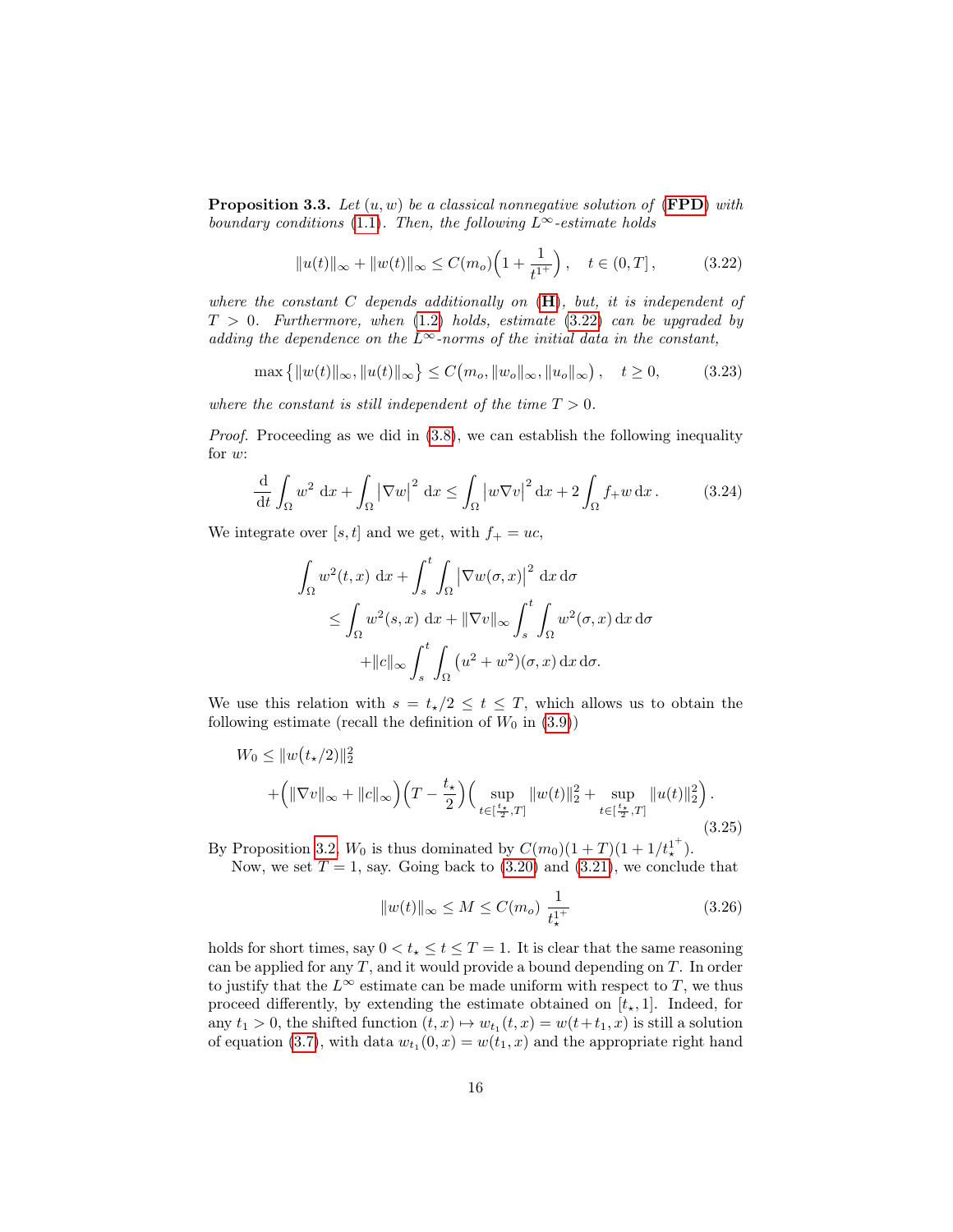side f. In particular mass conservation implies  $\int_{\Omega} (u(t_1, x) + w(t_1, x)) dx = m_0$ , so that the constant  $C(m_o)$  does not change. Therefore, we pick  $0 < t_1 < T$ and we can repeat the same arguments for  $w_{t_1}$ , which leads to the same  $L^{\infty}$ estimate [\(3.26\)](#page-15-2) as for w on the time interval  $[t_{\star}, T]$ , that is to say (3.26) holds for  $t \in [t_1 + t_\star, t_1 + T]$ . We have thus extended [\(3.26\)](#page-15-2) over  $[t_\star, t_1 + T]$ , see Figure [1,](#page-16-0) and we can repeat this procedure. This completes the proof of [\(3.22\)](#page-15-1) for w.

$$
\|w(t)\|_{\infty} \leq C(m_o)/t_{\star}^{1+}
$$
\n
$$
t_1 \quad t_1 + t_{\star} \qquad T \qquad t_1 + T
$$
\n
$$
\|w(t)\|_{\infty} \leq C(m_o)/t_{\star}^{1+}
$$

<span id="page-16-0"></span>Figure 1: Extension of the local result.

Next, using elliptic regularity for the pheromone equation, see [\[1\]](#page-36-6), and Sobolev's embedding (still with space dimension  $n = 2$ ), it follows that

$$
\|\nabla p(t)\|_\infty \leq C \|p(t)\|_{W^{2,2^+}} \leq C(\Omega) \|w(t)\|_{2^+} \leq C(m_o) \left(1+\frac{1}{t^{(1/2)^+}}\right).
$$

Equipped with this estimate we repeat for  $u$  the arguments used for estimating w, just changing c to N and replacing the uniform estimate on  $\nabla v$ by this time-dependent estimate for  $\nabla p$ . This finishes the proof of estimate [\(3.22\)](#page-15-1). As a matter of fact, note that [\(3.26\)](#page-15-2) applies in particular to  $t = t_*$ :  $||w(t_\star)||_{\infty} \leq C(m_o)/t_\star^{1^+}$  holds for any  $0 < t_\star \leq 1$ .

For proving the uniform bound [\(3.23\)](#page-15-0) let us set

<span id="page-16-1"></span>
$$
A := \max\left\{\sup_{s \ge 0} \|u(s)\|_{2^+}, \sup_{s \ge 0} \|w(s)\|_{2^+}\right\} < \infty. \tag{3.27}
$$

We slightly modify the previous analysis. In particular, we change the definition of the  $t_k$ 's by setting  $t_k = t_*(1 - 1/2^k)$ , so that it now starts from  $t_0 = 0$ . Going back to [\(3.24\)](#page-15-3), we get  $W_0 \leq ||w_0||_2^2 + C T$ , with C depending on (**[H](#page-5-0)**) and the constant  $A$  in [\(3.27\)](#page-16-1). Furthermore, the additional information in (3.27) allows us to control uniformly with respect to time the  $L^{2q'}$  norms (bearing in mind that making q large means  $q'$  close to 1) so that  $(3.18)$  becomes

$$
\sup_{t\geq 0}\left(\|\nabla v\|_{\infty}^2\|w\|_{2q'}^2+\|f_+\|_{2q'}\|w\|_{2q'}\right)\leq C.
$$

Accordingly, inequality [\(3.19\)](#page-14-0) is changed into

$$
W_k \le C_0 \frac{2^{3k}}{M^2 t_\star} W_{k-1}^2 + C_1 \frac{2^{\frac{2(q+1)}{q}k}}{M^{\frac{2(q+1)}{q}}} W_{k-1}^{\frac{q+1}{q}},
$$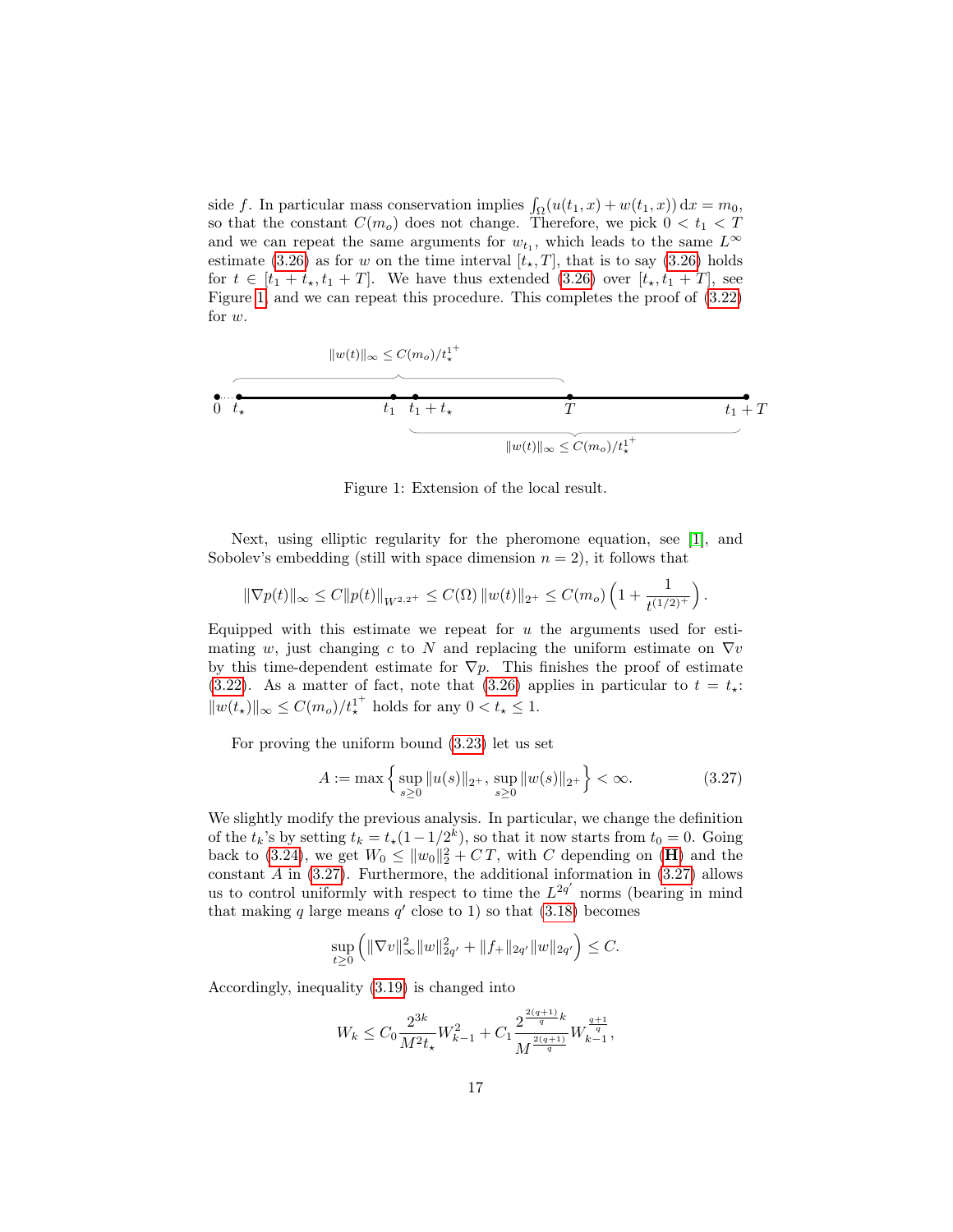where  $C_0$  and  $C_1$  depend on  $(H)$  $(H)$  $(H)$ , but also on T and A, while they do not depend on k and  $t_{\star}$ . Reproducing the same argumentation as above permits us to establish that

<span id="page-17-1"></span>
$$
||w(t)||_{\infty} \le C(m_o, A)\left(1 + \frac{1}{\sqrt{t}}\right),\tag{3.28}
$$

holds for  $0 < t \leq 1$ . Furthermore, elliptic regularity [\[1\]](#page-36-6) yields

<span id="page-17-2"></span>
$$
\|\nabla p(t)\|_{\infty} \le C(\Omega) \|w(t)\|_{2^+} \le A \tag{3.29}
$$

and, as a consequence, we get a similar estimate for u:

<span id="page-17-3"></span>
$$
||u(t)||_{\infty} \le C(m_o, A)\left(1 + \frac{1}{\sqrt{t}}\right)
$$
\n(3.30)

holds for  $0 < t \leq 1$ , too. Let us set

$$
U(t) := \int_{\Omega} u^{\gamma}(t, x) dx, \qquad W(t) := \int_{\Omega} w^{\gamma}(t, x) dx.
$$

Since [\(1.2\)](#page-3-0) holds, we can make use of inequalities [\(3.1\)](#page-7-0) and [\(3.3\)](#page-8-1) (with  $\alpha = \gamma$ ), and we get

$$
\frac{dU}{dt} \le ||N||_{\infty}W + \gamma (||N||_{\infty} + ||w(t)||_{\infty})U
$$
  
\n
$$
\le ||N||_{\infty}W + \gamma B\left(1 + \frac{1}{\sqrt{t}}\right)U,
$$
  
\n
$$
\frac{dW}{dt} \le ||c||_{\infty}U + \gamma (||c||_{\infty} + ||\Delta v||_{\infty})W,
$$
\n(3.31)

for  $t \in (0,1)$ , with  $B > 0$  independent of  $\gamma > 0$ . Adding the two inequalities in  $(3.31)$ , we deduce that  $Z := U + W$  satisfies

<span id="page-17-0"></span>
$$
\frac{\mathrm{d}Z}{\mathrm{d}t} \leq C\gamma \Big(1+\frac{1}{\sqrt{t}}\Big)Z,
$$

for  $t \in (0,1)$ , and a certain constant  $C > 0$  which does not depend on  $\gamma$ . It leads to

$$
Z(t) \le Z_0 \exp\left(C\gamma \int_0^t \left(1 + \frac{1}{\sqrt{s}}\right) \mathrm{d}s\right) \le Z_0 e^{3C\gamma},
$$

which eventually implies the estimate

$$
\max\{\|u(t)\|_{\gamma}, \|w(t)\|_{\gamma}\} \le \max\{\|u_o\|_{\gamma}, \|w_o\|_{\gamma}\}e^{3C}
$$

which thus holds a.e.  $t \in (0, 1)$ . Sending  $\gamma \to \infty$  proves estimate [\(3.23\)](#page-15-0) for short times.

Going back to the second part of the statement in Proposition [3.2,](#page-7-1) we realize that [\(3.27\)](#page-16-1) is ensured when the initial data belong to  $L^1 \cap L^{\infty}(\Omega)$ . This observation ends the proof of the  $L^{\infty}$  estimate for  $0 \le t \le 1$ . Combined to [\(3.22\)](#page-15-1), it provides a uniform estimate on the solution for any  $t \geq 0$ .  $\Box$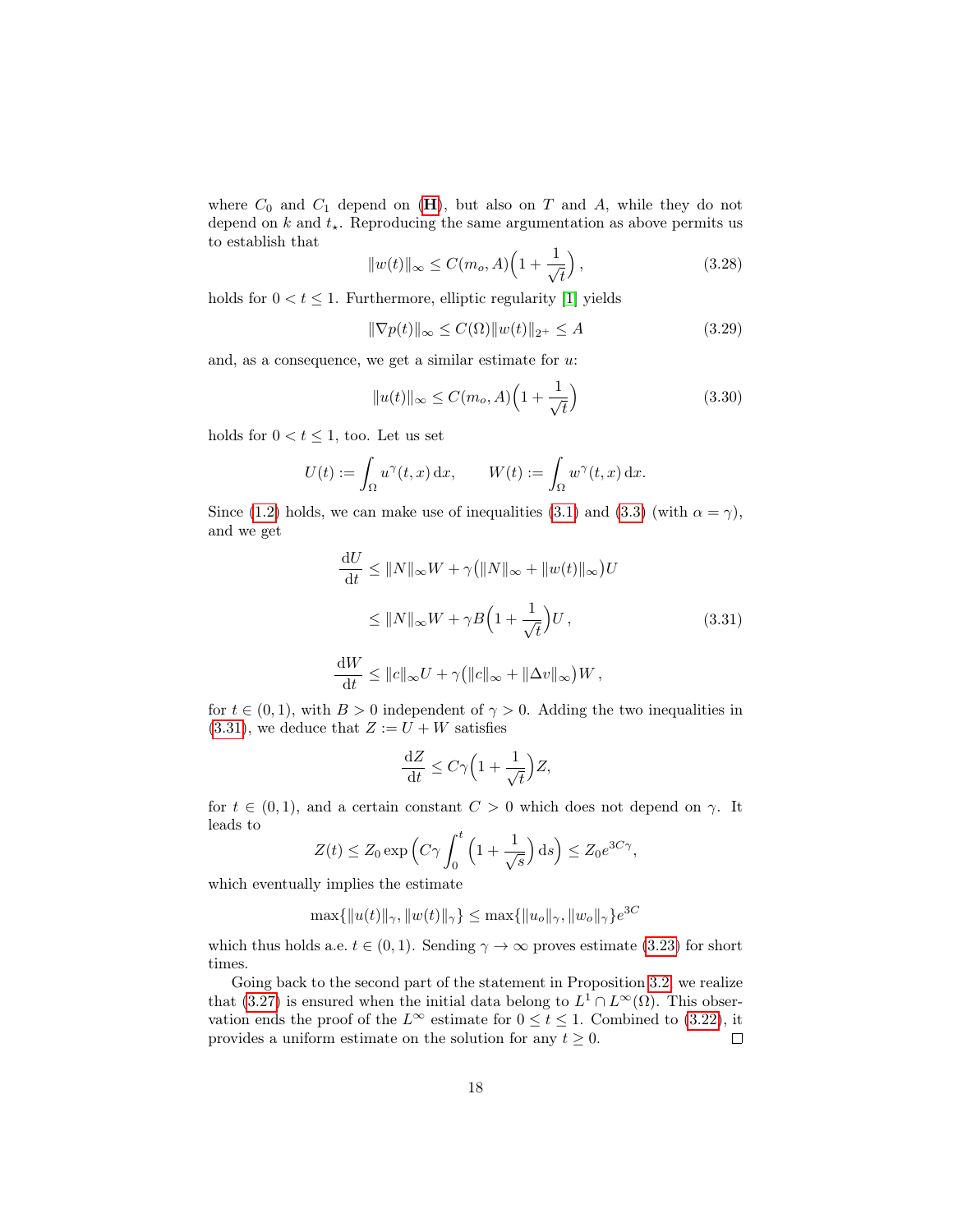#### 3.3 Construction of classical solutions

We have now the tools to prove the global well-posedness of the system (**[FPD](#page-3-1)**). Firstly, we establish the existence–uniqueness of solutions locally in time, and, secondly, we extend the result, as a consequence of the obtained estimates. We start by working with smooth and bounded initial data, say  $(u_o, w_o) \in C_c^{\infty}(\Omega)$ .

<span id="page-18-3"></span>**Theorem 3.4** (Classical solutions). Let  $u_o, w_o \in C_c^{\infty}(\Omega)$  be nonnegative initial data. Then, for every  $T > 0$  the system ([FPD](#page-3-1)) with boundary conditions [\(1.1\)](#page-2-1) admits a unique nonnegative classical solution  $(u, w, p) \in \mathcal{Y}$  which satisfies the estimates of Propositions [3.2](#page-7-1) and [3.3.](#page-15-4)

Proof. As explained above the proof splits into two steps. Step 1: Local existence. Let us introduce the convex set

$$
\mathcal{Y} = \left\{ \xi \in C([0, T]; L^2(\Omega)) \cap L^2(0, T; H^1(\Omega)), 0 \le \xi(t, x) \le 2||w_o||_{\infty} \right\}.
$$

This space is endowed with the norm

$$
||u||_y = \sup_{0 \le t \le T} ||u(t, \cdot)||_{L^2}.
$$

Let  $\varphi \in \mathcal{Y}$  be such that  $\varphi(0) = w_o$ . To such  $\varphi$  we associate the solution  $p(\varphi)$  of the pheromone equation

<span id="page-18-0"></span>
$$
-\Delta p = \varphi - \delta p,\tag{3.32}
$$

and, then, we associate the solution  $u(\varphi) = u(\varphi, p(\varphi))$  of the equation

<span id="page-18-1"></span>
$$
\partial_t u - \Delta u + \nabla \cdot \left( u \, \nabla p(\varphi) \right) = -uc + \varphi N \,, \quad u(0) = u_o \,. \tag{3.33}
$$

Finally, let  $w(\varphi) = w(\varphi, u(\varphi))$  be the solution of

<span id="page-18-2"></span>
$$
\partial_t w - \Delta w + \nabla \cdot \left( w \, \nabla v \right) = uc - wN \,, \quad w(0) = w_o \,. \tag{3.34}
$$

Equations are complemented with the zero-flux boundary conditions [\(1.1\)](#page-2-1). Note that [\(3.32\)](#page-18-0), [\(3.33\)](#page-18-1) and [\(3.34\)](#page-18-2) are linear equations and existence of solutions is provided by the standard theory, see e. g. [\[5,](#page-36-3) Theorem X.9]. In particular both  $u(\varphi)$  and  $w(\varphi)$  belong to  $C([0,T];L^2(\Omega)) \cap L^2(0,T;H^1(\Omega))$ . We aim at finding T small enough, so that solutions of ([FPD](#page-3-1)) can be obtained as fixed points of the mapping

$$
\Phi: \varphi \longmapsto w(\varphi).
$$

We shall prove that  $\Phi$  is a contraction in  $\mathcal{Y}$ , for a sufficiently small time  $T > 0$ depending only on  $(H)$  $(H)$  $(H)$  and the initial data  $(u_0, w_0)$ . This is a consequence of the maximum principle for the linear equation

$$
\partial_t \psi - \Delta \psi + \nabla \cdot (B\psi) + b\psi = f,
$$

complemented with the boundary condition

$$
\nabla \psi \cdot \mathbf{n} - \psi B \cdot \mathbf{n} = 0.
$$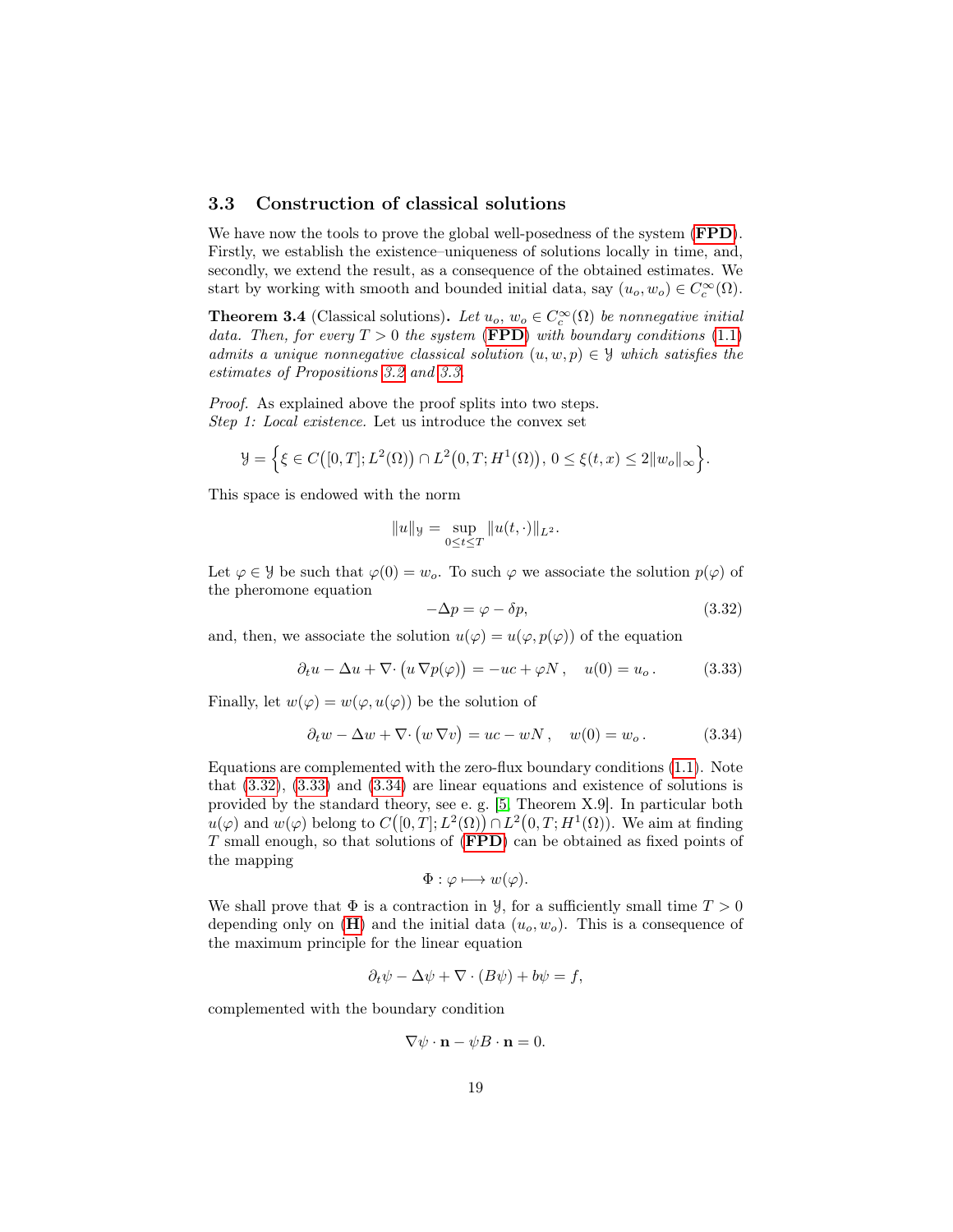We assume (related to [\(1.2\)](#page-3-0))

$$
b \ge 0, \qquad f \ge 0, \qquad B \cdot \mathbf{n} \le 0.
$$

Then, the solution  $\psi$  associated to  $\psi(0, x) = \psi_o(x) \geq 0$  is non negative. This result can be obtained by considering the identity

$$
\frac{\mathrm{d}}{\mathrm{d}t} \int_{\Omega} G(\psi) \, \mathrm{d}x + \int_{\Omega} G''(\psi) |\nabla \psi|^2 \, \mathrm{d}x \n= \int_{\Omega} \psi G''(\psi) B \cdot \nabla \psi \, \mathrm{d}x - \int_{\Omega} b\psi G'(\psi) \, \mathrm{d}x + \int_{\Omega} f G'(\psi) \, \mathrm{d}x.
$$

We work with the convex function  $G(z) = \frac{[z]^2}{2}$ ,  $[z]_-=\min(z,0) \leq 0$ . It follows that  $G'(z) = [z]_-\leq 0$ , and  $zG'(z) \geq 0$ ,  $zG''(z) = G'(z)$  so that  $|\psi G''(\psi) \nabla \psi| =$  $\sqrt{2G(\psi)} \times \sqrt{|G''(\psi)|} \nabla \psi$ . Then Cauchy-Schwarz and Young inequality yield

$$
\frac{\mathrm{d}}{\mathrm{d}t} \int_{\Omega} G(\psi) \, \mathrm{d}x \le \|B\|_{\infty}^2 \int_{\Omega} G(\psi) \, \mathrm{d}x.
$$

We conclude as a consequence of the Grönwall lemma that  $\psi(t, x) \geq 0$ . Let us set

$$
\gamma(t) = e^{t(||\nabla \cdot B||_{\infty} + ||b||_{\infty})} (t||f||_{\infty} + ||\psi_o||_{\infty}).
$$

Observe that  $\lim_{t\to 0} \gamma(t) = ||\psi_o||_{\infty}$ . Applying the previous maximum principle to  $\psi(t, x) := \gamma(t) - \psi(t, x)$ , we conclude that  $\psi(t, x) \leq \gamma(t)$ . Indeed, note that  $\psi(t, x)$  satisfies the non homogeneous Robin's condition  $(\nabla \cdot \psi - B\psi) \cdot \mathbf{n} = -\gamma B \cdot \mathbf{n}$ with a non negative source  $-\gamma B \cdot \mathbf{n} \geq 0$  so that the computation now involves the boundary term  $-\int_{\partial\Omega} B\cdot \mathbf{n} \gamma G'(\gamma-\psi) d\sigma$  which contributes negatively owing to the orientation of B towards the interior of  $\Omega$ .

Since  $0 \le \varphi(t, x) \le 2||w_o||_{\infty}$  holds on  $[0, T] \times \Omega$ , we have that p and  $\Delta p$  are bounded in  $L^{\infty}((0,T) \times \Omega)$ , and  $\nabla p$  as well. This allows us to use the above maximum principle with the solution of [\(3.33\)](#page-18-1), and then also to the solution of [\(3.34\)](#page-18-2), to justify that  $0 \leq w(t,x) \leq 2||w_o||_{\infty}$  holds a. e.  $(t,x) \in [0,T] \times \Omega$ , provided T is small enough. We thus have  $\Phi(\mathcal{Y}) \subset \mathcal{Y}$ .

Let us show that  $\Phi$  is a contraction in  $\mathcal{Y}$ , possibly at the price of making  $T > 0$  smaller. Let  $\varphi_1, \varphi_2 \in \mathcal{Y}$  and let  $(u_i, w_i, p_i)$ , with  $i = 1, 2$ , be the corresponding solutions of respectively,  $(3.32)$ ,  $(3.33)$ , and  $(3.34)$ . Define  $\overline{w}$  :=  $w_1 - w_2 = \Phi(\varphi_1) - \Phi(\varphi_2)$  and so forth. We compute

$$
\frac{1}{2} \frac{d}{dt} \int_{\Omega} |\bar{w}|^2 dx + \int_{\Omega} |\nabla \bar{w}|^2 dx + \int_{\Omega} N |\bar{w}|^2 dx \n= \int_{\Omega} c \bar{u} \bar{w} dx + \int_{\Omega} \bar{w} \nabla v \cdot \nabla \bar{w} dx \n\leq \frac{1}{2} (||\nabla v||_{\infty}^2 + ||c||_{\infty}^2) \int_{\Omega} |\bar{w}|^2 dx + \frac{1}{2} \int_{\Omega} |\nabla \bar{w}|^2 dx + \frac{1}{2} \int_{\Omega} |\bar{u}|^2 dx.
$$

Grönwall's lemma thus yields

<span id="page-19-0"></span>
$$
\int_{\Omega} |\bar{w}|^2 \, \mathrm{d}x \le e^{K_1 t} \int_0^t \int_{\Omega} |\bar{u}|^2 \, \mathrm{d}x \, \mathrm{d}s \tag{3.35}
$$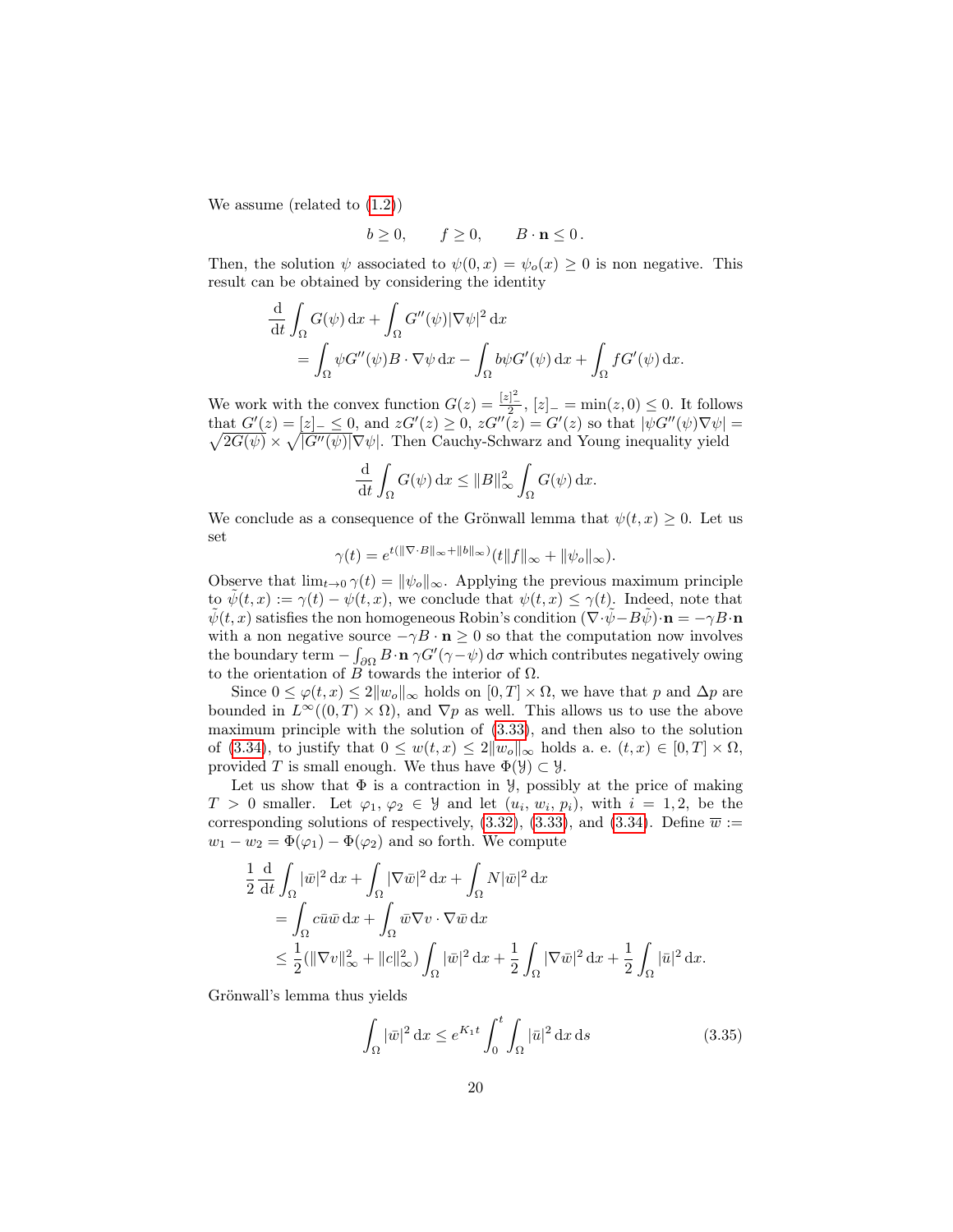with  $K_1 = \|\nabla v\|_{\infty}^2 + \|c\|_{\infty}^2$ . We proceed similarly with [\(3.33\)](#page-18-1) and we get

$$
\frac{1}{2} \frac{d}{dt} \int_{\Omega} |\bar{u}|^2 dx + \int_{\Omega} |\nabla \bar{u}|^2 dx + \int_{\Omega} c |\bar{u}|^2 dx
$$
\n
$$
= \int_{\Omega} N \bar{u} \bar{\varphi} dx + \int_{\Omega} \bar{u} \nabla p_1 \cdot \nabla \bar{u} dx + \int_{\Omega} u_2 \nabla \bar{p} \cdot \nabla \bar{u} dx
$$
\n
$$
\leq \frac{1}{2} ||N||_{\infty}^2 \int_{\Omega} |\bar{u}|^2 dx + \frac{1}{2} \int_{\Omega} |\bar{\varphi}|^2 dx + \frac{1}{2} ||w_1||_{\infty} \int_{\Omega} |\bar{u}|^2 dx
$$
\n
$$
+ \frac{1}{2} \int_{\Omega} |\nabla \bar{u}|^2 dx + \frac{1}{2} ||u_2||_{\infty}^2 \int_{\Omega} |\nabla \bar{p}|^2 dx,
$$

where we have used the equation  $\delta p_1 - \Delta p_1 = w_1$ . Since  $0 \leq \varphi_i(t, x) \leq 2||w_0||_{\infty}$ holds on  $[0, T] \times \Omega$ , we deduce that  $p_2$  and  $\Delta p_2$  are bounded in  $L^{\infty}((0, T) \times \Omega)$ , and thus, the maximum principle applies for [\(3.33\)](#page-18-1) and we can assume that  $||u_2||_{\infty} \leq 2||u_o||_{\infty}$  holds on  $[0, T]$ . Furthermore, we have  $||\nabla \bar{p}||_2^2 \leq C||\bar{\varphi}||_2^2$ , with C depending on  $\delta \geq 0$ . It follows that

$$
\frac{d}{dt} \int_{\Omega} |\bar{u}|^2 dx \le (||N||_{\infty}^2 + 2||w_o||_{\infty}) \int_{\Omega} |\bar{u}|^2 dx + (1 + 4C||u_o||_{\infty}^2) \int_{\Omega} |\bar{\varphi}|^2 dx
$$

holds on  $[0, T]$ . Hence, we get

$$
\int_{\Omega} |\bar{u}|^2 \,dx \le (1 + 4C \|u_o\|_{\infty}^2) e^{K_2 t} \int_0^t \int_{\Omega} |\bar{\varphi}|^2 \,dx \,ds,
$$

with  $K_2 = ||N||_{\infty}^2 + 2||w_o||_{\infty}$ . Finally (going back to [\(3.35\)](#page-19-0)), we find  $K, M > 0$ , depending on  $(H)$  $(H)$  $(H)$  and the  $L^{\infty}$  norms of the data  $(u_0, w_o)$ , such that

$$
\int_{\Omega} |\bar{w}(t,x)|^2 \,dx \leq Me^{Kt} \frac{t^2}{2} \sup_{0 \leq s \leq t} \int_{\Omega} |\bar{\varphi}(s,x)|^2 \,dx,
$$

holds on [0, T]. This justifies that  $\Phi$  is a contraction on  $\mathcal{Y}$ , for a small enough time interval. The fixed point defines a solution of ([FPD](#page-3-1)).

Step 2: Global solutions. We remind the reader that we are working with data  $(u_o, w_o) \in C_c^{\infty}(\Omega)$ . The obtained solution is bounded on  $(0, T) \times \Omega$ . Therefore, the classical theory of parabolic equations tells us that  $\nabla u$  and  $\nabla p$  are bounded on  $[t_\star, T] \times \Omega'$ , for any  $0 < t_\star < T$  and  $\Omega'$  strictly included in  $\Omega$ ; see for instance [\[25,](#page-38-11) Th. VII.6.1]. We can then perform a bootstrap argument to show that the solution is  $C^{\infty}([t_{*}, T] \times \Omega')$ , if the coefficients  $N, c, v$  are assumed to be  $C^{\infty}$ . Moreover, by virtue of  $(u_o, w_o) \in C_c^{\infty}(\Omega)$ , the data satisfy compatibility conditions with the boundary conditions, so that we have actually constructed classical solutions, see [\[26,](#page-38-12) Th. 4.3] or [\[25,](#page-38-11) Th. V.7.4]. In particular, the a priori estimates discussed above apply. Proposition [3.3](#page-15-4) provides a uniform L<sup>∞</sup> estimate on the solution, which depends only on  $(H)$  $(H)$  $(H)$  and  $||u_0||_{\infty}$ ,  $||w_0||_{\infty}$ . Therefore, we can reproduce the fixed point argument and extend the solution over  $[0, \infty)$ .  $\Box$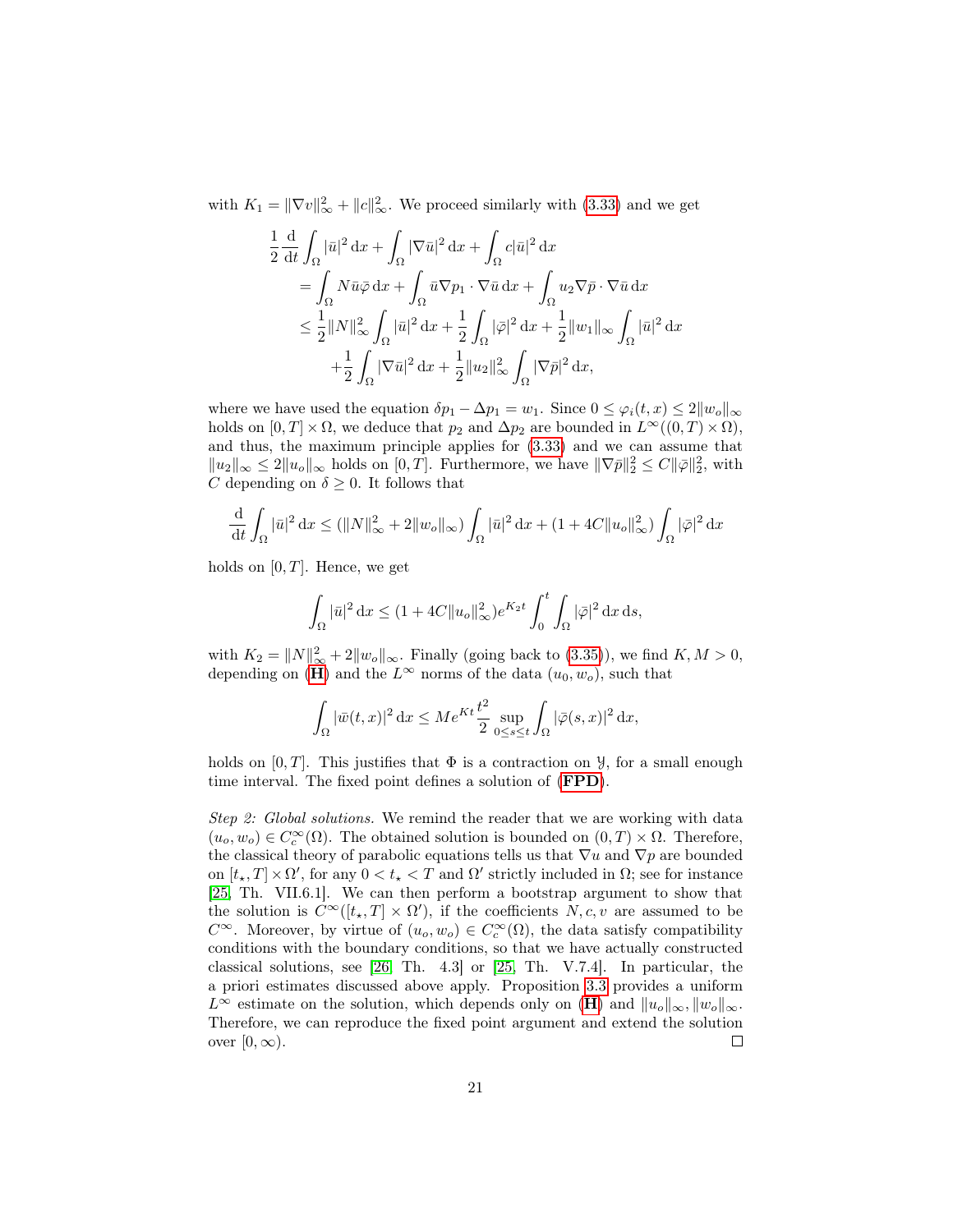We finish this section studying the stability of classical solutions in the space

$$
\mathcal{S} := \left\{ (u, w) \in L^{\infty} (0, T; L^{1} \cap L^{2^{+}} (\Omega)) \right\}, \quad T > 0.
$$

<span id="page-21-2"></span>Proposition 3.5. Nonnegative classical solutions of ([FPD](#page-3-1)) with boundary conditions [\(1.1\)](#page-2-1) are stable in S. More precisely, given two initial data  $(u_{i,o}, w_{i,o}) \in$  $L^1 \cap L^{2^+}(\Omega)$ , with  $i = 1, 2$ , then solutions  $(u_i, w_i)$  satisfy the estimate

$$
||u_1(t) - u_2(t)||_2 + ||w_1(t) - w_2(t)||_2
$$

<span id="page-21-0"></span>
$$
\leq \Big( \|u_{1,o} - u_{2,o}\|_2 + \|w_{1,o} - w_{2,o}\|_2 \Big) e^{C(m_o)t}, \quad t \geq 0.
$$

The constant  $C(m_o)$  depends on  $(\mathbf{H})$  $(\mathbf{H})$  $(\mathbf{H})$  and the  $\|\cdot\|_{2^+}$ -norm of the data.

*Proof.* Let  $\overline{u} = u_1 - u_2$  and similarly for the other differences. The system for the differences reads

$$
\partial_t \overline{u} - \Delta \overline{u} + \nabla \cdot (\overline{u} \nabla p_1) + \nabla \cdot (u_2 \nabla \overline{p}) = -c \overline{u} + N \overline{w},
$$
  

$$
\partial_t \overline{w} - \Delta \overline{w} + \nabla \cdot (\overline{w} \nabla v) = c \overline{u} - N \overline{w},
$$
(3.36)  

$$
-\Delta \overline{p} = \overline{w} - \delta \overline{p}.
$$

Multiplying the second equation in [\(3.36\)](#page-21-0) by  $\overline{w}$ , integrating by parts and using Cauchy-Schwarz, we are led to

$$
\frac{1}{2} \frac{\mathrm{d}}{\mathrm{d}t} \|\overline{w}\|_2^2 + \|\nabla \overline{w}\|_2^2 \le \|\overline{w}\|_2 \Big( \|\nabla v\|_{\infty} \|\nabla \overline{w}\|_2 + \|c\|_{\infty} \|\overline{u}\|_2 \Big),
$$

which yields

<span id="page-21-1"></span>
$$
\frac{\mathrm{d}}{\mathrm{d}t} \|\overline{w}\|_2^2 + \|\nabla \overline{w}\|_2^2 \le C \left( \|\overline{w}\|_2^2 + \|\overline{u}\|_2^2 \right). \tag{3.37}
$$

for  $C = \|\nabla v\|_{\infty}^2 + \|c\|_{\infty}^2$ . Next, using the equation for u we get

$$
\frac{\mathrm{d}}{\mathrm{d}t} \|\overline{u}\|_2^2 + \|\nabla \overline{u}\|_2^2 \le 2\Big(\|\overline{u}\nabla p_1\|_2^2 + \|u_2\nabla \overline{p}\|_2^2\Big) + \|\overline{u}\|_2^2 + \|\overline{w}N\|_2^2,
$$

The right side terms above are easily controlled using [\(3.27\)](#page-16-1), [\(3.28\)](#page-17-1), [\(3.29\)](#page-17-2), [\(3.30\)](#page-17-3)

$$
\begin{aligned} \|\overline{u}(t)\nabla p_1(t)\|^2 &\leq \|\nabla p_1(t)\|_{\infty}^2 \|\overline{u}(t)\|_2^2 \leq C \|\overline{u}(t)\|_2^2 \,, \\ \|u_2(t)\nabla \overline{p}(t)\|_2^2 &\leq \|u_2(t)\|_{2q'}^2 \|\nabla \overline{p}(t)\|_{2q}^2 \leq \left(\|u_2(t)\|_1^{1/q'} \|u_2(t)\|_{\infty}^{1+1/q}\right) \|\overline{p}(t)\|_{H^2}^2 \\ &\leq C \Big(1 + \frac{1}{t^{\frac{(q+1)}{2q}}}\Big) \|\overline{w}(t)\|_2^2 \,, \quad q \in [1, \infty) \,. \end{aligned}
$$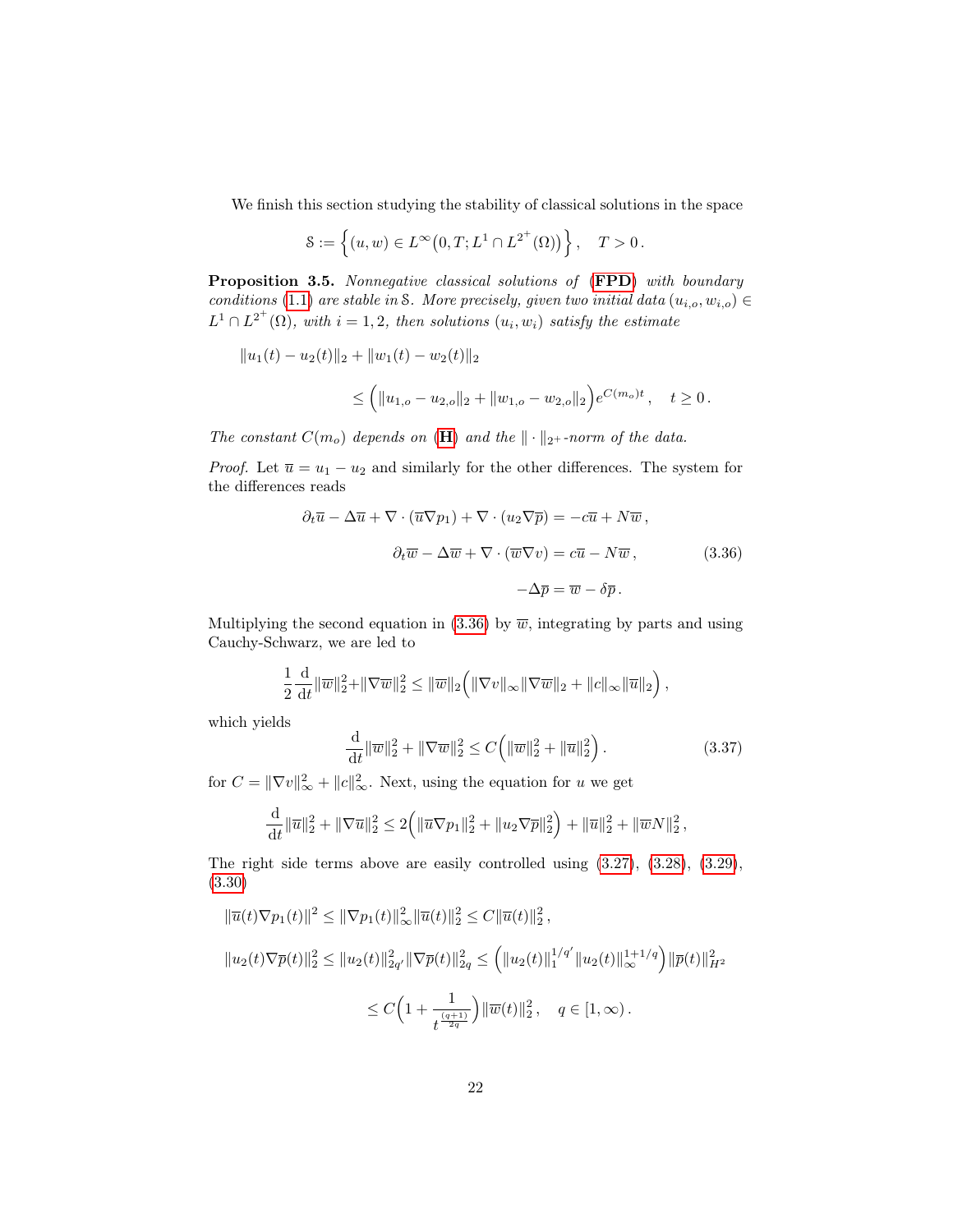The constant C now depends on  $m_o$  and on the  $L^{2^+}$  norm of the data. Taking q arbitrarily large, we obtain

<span id="page-22-0"></span>
$$
\frac{\mathrm{d}}{\mathrm{d}t} \|\overline{u}\|_2^2 + \frac{1}{2} \|\nabla \overline{u}\|_2^2 \le C \left( 1 + \frac{1}{t^{(1/2)^+}} \right) \left( \|\overline{u}\|_2^2 + \|\overline{w}\|_2^2 \right). \tag{3.38}
$$

Now define  $Z(t) := \|\overline{u}\|_2^2 + \|\overline{w}\|_2^2$ . Thus, adding up estimates [\(3.37\)](#page-21-1) and [\(3.38\)](#page-22-0) it follows that

$$
\frac{\mathrm{d}Z(t)}{\mathrm{d}t} \le C\Big(1 + \frac{1}{t^{(1/2)^+}}\Big)Z(t)\,.
$$

Integration of this ODE leads to the result.

3.4 Global well-posedness of weak solutions

We are going to prove the global existence of weak solutions, in the sense of Definition [2.1.](#page-5-1)

**Theorem 3.6** (Global well-posedness). Let arbitrary  $T > 0$ ,  $\delta > 0$  be fixed and assume nonnegative initial data  $(u_o, w_o) \in L^1 \cap L^{2^+}(\Omega)$ . Then, there exists a unique nonnegative weak solution for the system  $(FPD)$  $(FPD)$  $(FPD)$ . Such solution satisfies the estimates of Propositions [3.2](#page-7-1) and [3.3.](#page-15-4)

In the case  $\delta = 0$  uniqueness continues holding up to a constant in the pheromone p distribution.

*Proof.* Take a sequence of non negative initial data  $(u_o^k, w_o^k) \in C_c^{\infty}(\Omega)$  such that

 $(u_o^k, w_o^k) \to (u_o, w_o)$  strongly in  $L^1 \cap L^{2^+}(\Omega)$ .

Using Theorem [3.4](#page-18-3) on global well-posedness of classical solutions, we have a sequence  $(u^k, w^k, p^k) \in C(0,T; L^2(\Omega))$  of solutions to the system ([FPD](#page-3-1)). It is not difficult to check that, in fact, such a sequence is uniformly bounded in  $L^2(0,T;H^1(\Omega))$  with time derivatives uniformly bounded in  $L^2(0,T;H^1(\Omega)^*)$ . Let

$$
Z_{kl}(t) = ||u^k(t) - u^l(t)||_2^2 + ||w^k(t) - w^l(t)||_2^2, \quad k, l \ge 1,
$$

be the Cauchy differences. Note that Proposition [3.2](#page-7-1) implies that  $(u^k, w^k) \in$  $L^{\infty}(0,T;L^{2^+}(\Omega))$  uniformly with respect to  $k\geq 1$ , hence, the stability result of Proposition [3.5](#page-21-2) implies that

$$
Z_{kl}(t) \leq Z_{kl}(0)e^{Ct},
$$

with constant C independent of the indices  $k, l$ . In this way we conclude that both  $u^k$  and  $w^k$  are Cauchy in  $L^\infty(0,T; L^2(\Omega))$ . Thus, the following convergence properties hold:

$$
(u^k, w^k) \to (u, w) \text{ strongly in } L^{\infty}(0, T; L^2(\Omega)),
$$
  

$$
(u^k, w^k) \to (u, w) \text{ weakly in } L^2(0, T; H^1(\Omega))
$$
  

$$
(\partial_t u^k, \partial_t w^k) \to (\partial_t u, \partial_t w) \text{ weakly in } L^2(0, T; H^1(\Omega)^*).
$$

 $\Box$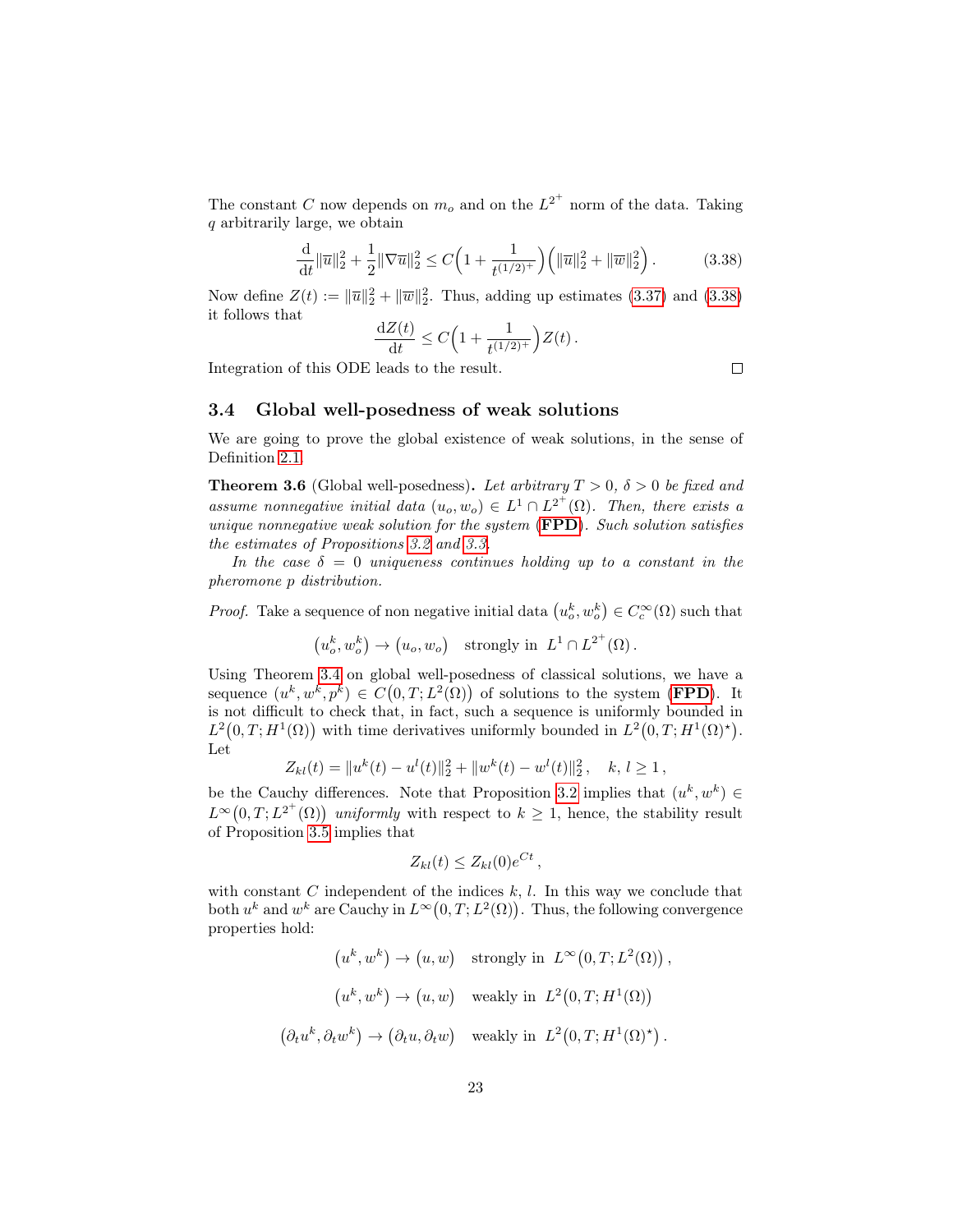With standard estimates for the elliptic problems, we deduce that  $\nabla p^k$  is bounded in  $L^{\infty}(0,T; L^{2^+}(\Omega))$ , and  $\nabla p_k$  converges to  $\nabla p$  strongly in  $L^{\infty}(0,T; L^2(\Omega))$ . Accordingly the product  $u_k \nabla p_k$  converges to  $u \nabla p$  strongly in  $L^1((0,T) \times \Omega)$ . As a consequence,  $0 \leq (u, w) \in L^{\infty}(0, T; L^{2}(\Omega))$  is a weak solution of (**[FPD](#page-3-1)**). Note that the initial condition  $(u(0), w(0)) = (u_0, w_0)$  is satisfied by continuity at  $t = 0$  which follows from the estimate on the time derivatives.

Finally, using approximation by classical solutions again one proves that the stability result of Proposition [3.5](#page-21-2) is valid for weak solutions as well. Uniqueness follows from here.  $\Box$ 

**Remark 3.7.** It is likely that the  $L^{2^+}$  integrability of the data is not optimal for the theory of existence of solutions. However, it simplifies the analysis in two directions. On the one hand, it makes the definition, and the stability, of the product  $u\nabla p$  meaningful. On the other hand, the underlying estimate is also useful in the proof of Proposition [3.5](#page-21-2) which implies the uniqueness of weak solutions.

#### <span id="page-23-0"></span>4 Analysis of the model ([SPD](#page-2-0))

In this section we perform the analysis for the system ([SPD](#page-2-0)) that includes regularity estimates and global well-posedness in the case where the problem is set on the entire space  $\Omega = \mathbb{R}^2$ . A short comment for the case  $\Omega = \mathbb{R}^n$  with  $n \geq 3$  is included in the Remark [4.6.](#page-34-1) Details are given only in the arguments for obtaining a priori estimates since the ideas to make such estimates rigorous were previously presented (and are quite classical). We remind the reader that the main hypotheses imposed on the parameters are gathered in  $(H)$  $(H)$  $(H)$ . Eq.  $(SPD)$  $(SPD)$  $(SPD)$  involves an evolution equation for the food concentration  $c$ ; therefore, in addition we will assume

<span id="page-23-1"></span>
$$
c_o \in L^{\infty}(\mathbb{R}^n), \qquad P \in L^{\infty}(\mathbb{R}^n). \tag{H+}
$$

Of course, we continue assuming that the total population of ants is integrable:  $u_o$  and  $w_o$  belong to  $L^1(\mathbb{R}^2)$ , and we still denote

<span id="page-23-2"></span>
$$
\int_{\mathbb{R}^2} (u_o + w_o)(x) \, \mathrm{d}x = m_o.
$$

#### 4.1 Estimates for solutions of the heat equation

The strategy for proving estimates for the system ([SPD](#page-2-0)) is based on a sharp control of the gradient of the pheromone  $\nabla p$  in terms of the ant population w: recall that for the system ([FPD](#page-3-1)) such an estimate was a direct consequence of the regularity analysis for elliptic equations,  $\dot{a}$  la Agmon-Douglis-Nirenberg [\[1\]](#page-36-6). We substitute this argument with a direct analysis of the Duhamel formula for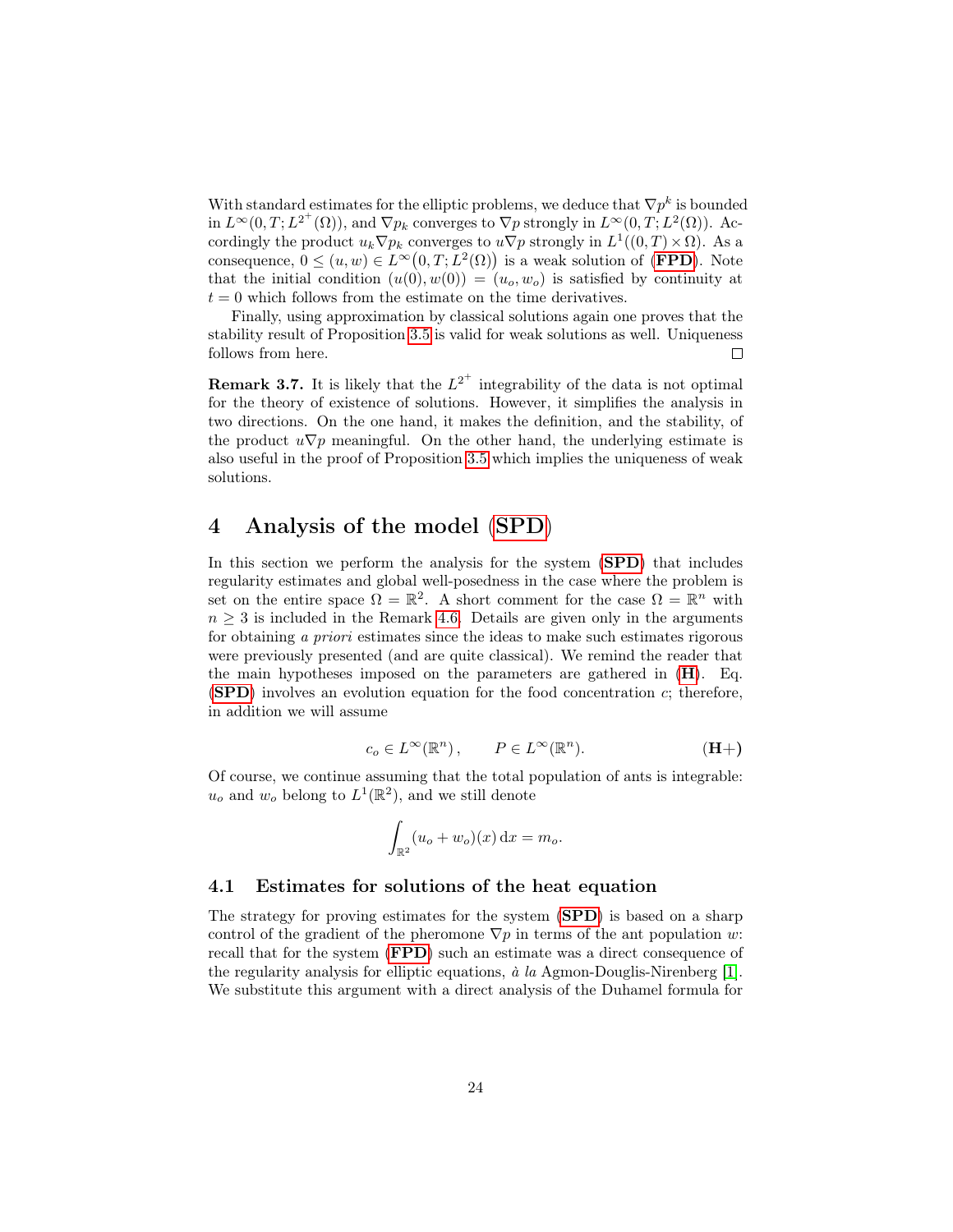the heat equation. To be more specific, let  $\varphi$  be a solution of the problem

$$
\partial_t \varphi - \Delta \varphi = f \quad \text{in } (0, \infty) \times \mathbb{R}^n,
$$
  

$$
\varphi \Big|_{t=0} = \varphi_o \quad \text{on } \mathbb{R}^n.
$$
 (4.1)

Then,  $\varphi$  is given by the explicit formula

<span id="page-24-0"></span>
$$
\varphi(t,x) = \int_{\mathbb{R}^n} K(t,x-y)\varphi_o(y) \,dy + \int_0^t \int_{\mathbb{R}^n} K(t-s,x-y)f(s,y) \,dy \,ds \quad (4.2)
$$

where

$$
K(t,x) = \frac{1}{(4\pi t)^{n/2}} e^{-\frac{|x|^2}{4t}},
$$

as long as it makes sense. Throughout this section the technical lemmas will be presented as general results valid for any space dimension  $n \geq 2$ .

<span id="page-24-3"></span>**Lemma 4.1.** Fix  $q \in (n, \infty]$  and  $\theta \in (0, 2]$  such that

<span id="page-24-2"></span><span id="page-24-1"></span>
$$
\frac{\theta q}{2} > 1, \qquad \frac{\theta q}{2 - \theta} > n.
$$

Additionally, assume that for some  $T > 0$ 

$$
\nabla \varphi_o \in L^q(\mathbb{R}^n), \qquad f \in L^\infty(0,T; L^1 \cap L^{q\theta/2}(\mathbb{R}^n)).
$$

Let  $\varphi$  be a solution of the heat equation [\(4.1\)](#page-23-1). Then, for any  $t \in (0,T]$ 

$$
\|\nabla \varphi(t, \cdot)\|_{q} \leq \|\nabla \varphi_{o}\|_{q} + C_{n} \Big( 1 + \frac{1}{t^{(n-q')/2q'}} \Big) \Big( 1 + \sup_{0 \leq s \leq t} \|f(s, \cdot)\|_{1} \Big) \sup_{\substack{t \\ 2 \leq s \leq t}} \|f(s, \cdot)\|_{q}^{\frac{\theta}{n} \frac{q(n-1)-n}{\theta q-2}}.
$$
\n(4.3)

The constant  $C_n$  depends on the dimension n, q and  $\theta$ . Furthermore, the supremum in time can be estimated for any  $T \geq 1$  as

$$
\sup_{0 \le t \le T} \|\nabla \varphi(t, \cdot)\|_{q} \le 2 \|\nabla \varphi_{o}\|_{q} + C_{n} \left(1 + \sup_{0 \le s \le t} \|f(s, \cdot)\|_{1}\right) \sup_{0 \le s \le T} \|f(s, \cdot)\|_{q\theta/2}^{\frac{\theta}{n} \frac{q(n-1)-n}{\theta q-2}}.
$$
\n(4.4)

The constant  $C_n$  depends on the dimension n, q and  $\theta$ .

Proof. Using the explicit solution of the heat equation  $(4.2)$ , we obtain

$$
\nabla \varphi(t, x) = \int_{\mathbb{R}^n} \nabla_x K(t, x - y) \varphi_o(y) dy
$$
  
+ 
$$
\int_0^t \int_{\mathbb{R}^n} \nabla_x K(t - s, x - y) f(s, y) dy ds =: I_1(t, x) + I_2(t, x).
$$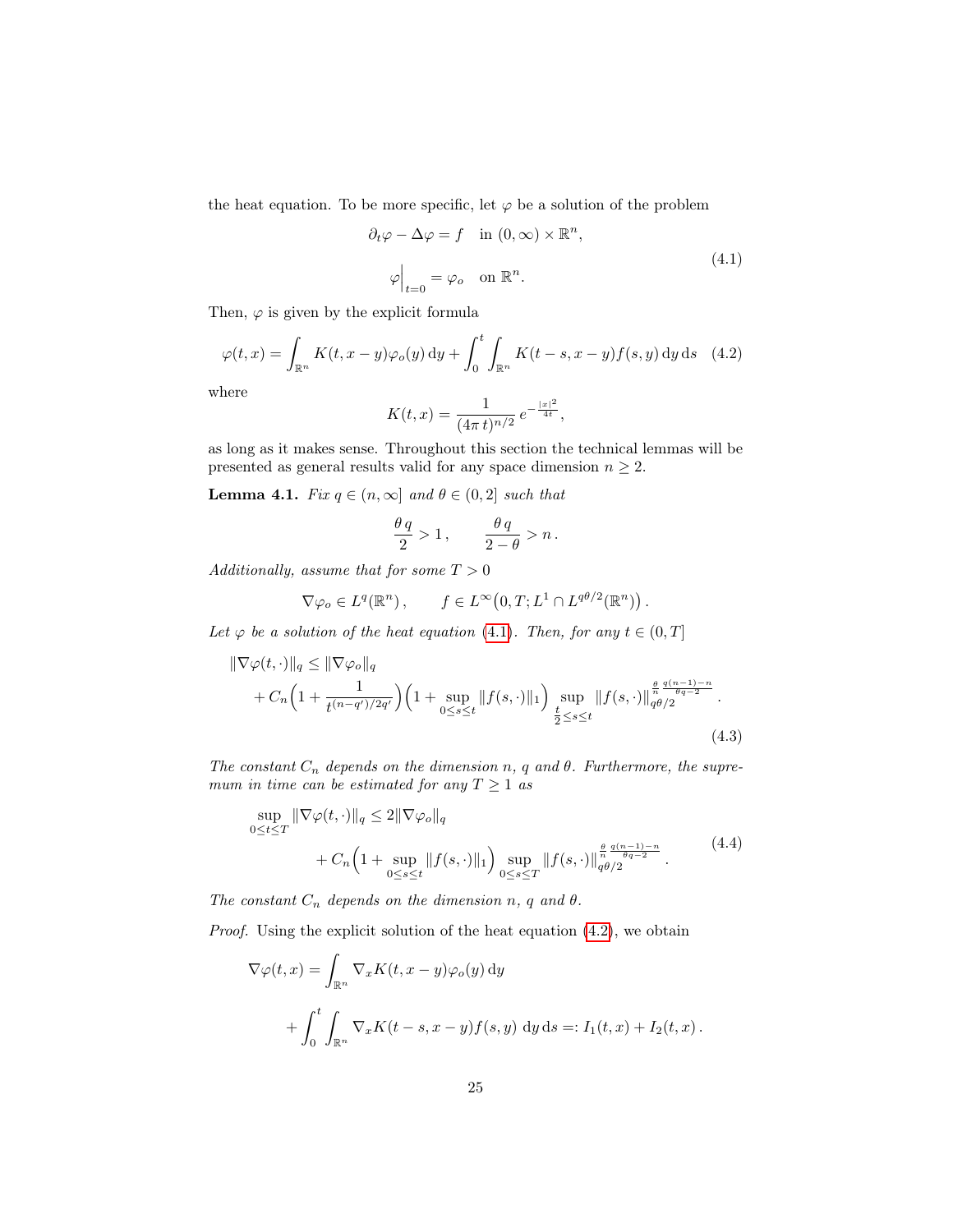Estimate of the term  $I_1$  simply follows from integration by parts and Young's inequality for convolutions

$$
\|I_1(t,\cdot)\|_q = \left\|\int_{\mathbb{R}^n} \nabla_x K(t, x - y)\varphi_o(y) \,dy\right\|_q
$$
\n
$$
= \left\|\int_{\mathbb{R}^n} K(t, x - y)\nabla\varphi_o(y) \,dy\right\|_q \le \|K(t, \cdot)\|_1 \|\nabla\varphi_o\|_q = \|\nabla\varphi_o\|_q.
$$
\n(4.5)

Let us focus on the term  $I_2$ . Fix  $0 < \varepsilon \leq t$  and consider the decomposition

$$
I_2(t,x) = \int_0^{t-\varepsilon} \int_{\mathbb{R}^n} \dots dy \, ds + \int_{t-\varepsilon}^t \int_{\mathbb{R}^n} \dots dy \, ds =: I_2^1(t,x) + I_2^2(t,x) .
$$

In what follows, we will repeatedly make use of Young's inequalities for convolution [\[5,](#page-36-3) Th. IV.30]

<span id="page-25-1"></span><span id="page-25-0"></span>
$$
||f \star g||_q \le ||f||_p ||g||_r, \qquad 1/p + 1/r = 1 + 1/q. \tag{4.6}
$$

For  $I_2^1(t, x)$ , it yields

<span id="page-25-2"></span>
$$
\begin{split}\n&\left\|I_{2}^{1}(t,\cdot)\right\|_{q} \\
&= \left\| -\frac{1}{2(4\pi)^{n/2}} \int_{0}^{t-\varepsilon} \frac{1}{(t-s)^{(n+1)/2}} \int_{\mathbb{R}^{n}} e^{-\frac{|x-y|^{2}}{4(t-s)}} \frac{(x-y)}{\sqrt{(t-s)}} f(s,y) \,dy \,ds \right\|_{q} \\
&\leq \frac{1}{2(4\pi)^{n/2}} \int_{0}^{t-\varepsilon} \frac{1}{(t-s)^{(n+1)/2}} \left\| \int_{\mathbb{R}^{n}} e^{-\frac{|x-y|^{2}}{4(t-s)}} \frac{(x-y)}{\sqrt{(t-s)}} f(s,y) \,dy \right\|_{q} ds \\
&\leq \frac{1}{2(4\pi)^{n/2}} \int_{0}^{t-\varepsilon} \frac{1}{(t-s)^{(n+1)/2}} \left( \int_{\mathbb{R}^{n}} \left| \frac{x}{\sqrt{t-s}} e^{-\frac{x^{2}}{4(t-s)}} \right|^{q} dx \right)^{1/q} \left\| f(s,\cdot) \right\|_{1} ds \\
&\leq \frac{\left\| e^{-|x|^{2}} x \right\|_{q}}{4^{n/2q'} \pi^{n/2}} \frac{2q'}{n-q'} \frac{\sup_{0 \leq s \leq t} \| f(s,\cdot) \|^{}_{1}}{\varepsilon^{(n-q')/2q'}} .\n\end{split} \tag{4.7}
$$

Note that the case  $q = \infty$  is valid. Next, we get (using [\(4.6\)](#page-25-0) with  $p = q\theta/2$  and  $r = \sigma$ )

<span id="page-25-3"></span>
$$
\begin{split}\n&\left\|I_{2}^{2}(t,\cdot)\right\|_{q} \\
&= \left\| -\frac{1}{2(4\pi)^{n/2}} \int_{t-\varepsilon}^{t} \frac{1}{(t-s)^{(n+1)/2}} \int_{\mathbb{R}^{n}} e^{-\frac{|x-y|^{2}}{4(t-s)}} \frac{(x-y)}{\sqrt{(t-s)}} f(s,y) \, \mathrm{d}y \, \mathrm{d}s \right\|_{q} \\
&\leq \frac{1}{2(4\pi)^{n/2}} \int_{t-\varepsilon}^{t} \frac{1}{(t-s)^{(n+1)/2}} \left\| \int_{\mathbb{R}^{n}} e^{-\frac{|x-y|^{2}}{4(t-s)}} \frac{(x-y)}{\sqrt{(t-s)}} f(s,y) \, \mathrm{d}y \right\|_{q} \, \mathrm{d}s \\
&\leq \frac{1}{2(4\pi)^{n/2}} \int_{t-\varepsilon}^{t} \frac{1}{(t-s)^{(n+1)/2}} \left( \int_{\mathbb{R}^{n}} \left| \frac{x}{\sqrt{t-s}} e^{-\frac{x^{2}}{4(t-s)}} \right|^{q} \mathrm{d}x \right)^{1/q} \left\| f(s,\cdot) \right\|_{q\theta/2} \, \mathrm{d}s \\
&\leq \frac{\left\| e^{-|x|^{2}} x \right\|_{\sigma'}}{4^{n/2\sigma'} \pi^{n/2}} \frac{2\sigma'}{\sigma'-n} \sup_{t-\varepsilon \leq s \leq t} \left\| f(s,\cdot) \right\|_{q\theta/2} \varepsilon^{(\sigma'-n)/2\sigma'},\n\end{split} \tag{4.8}
$$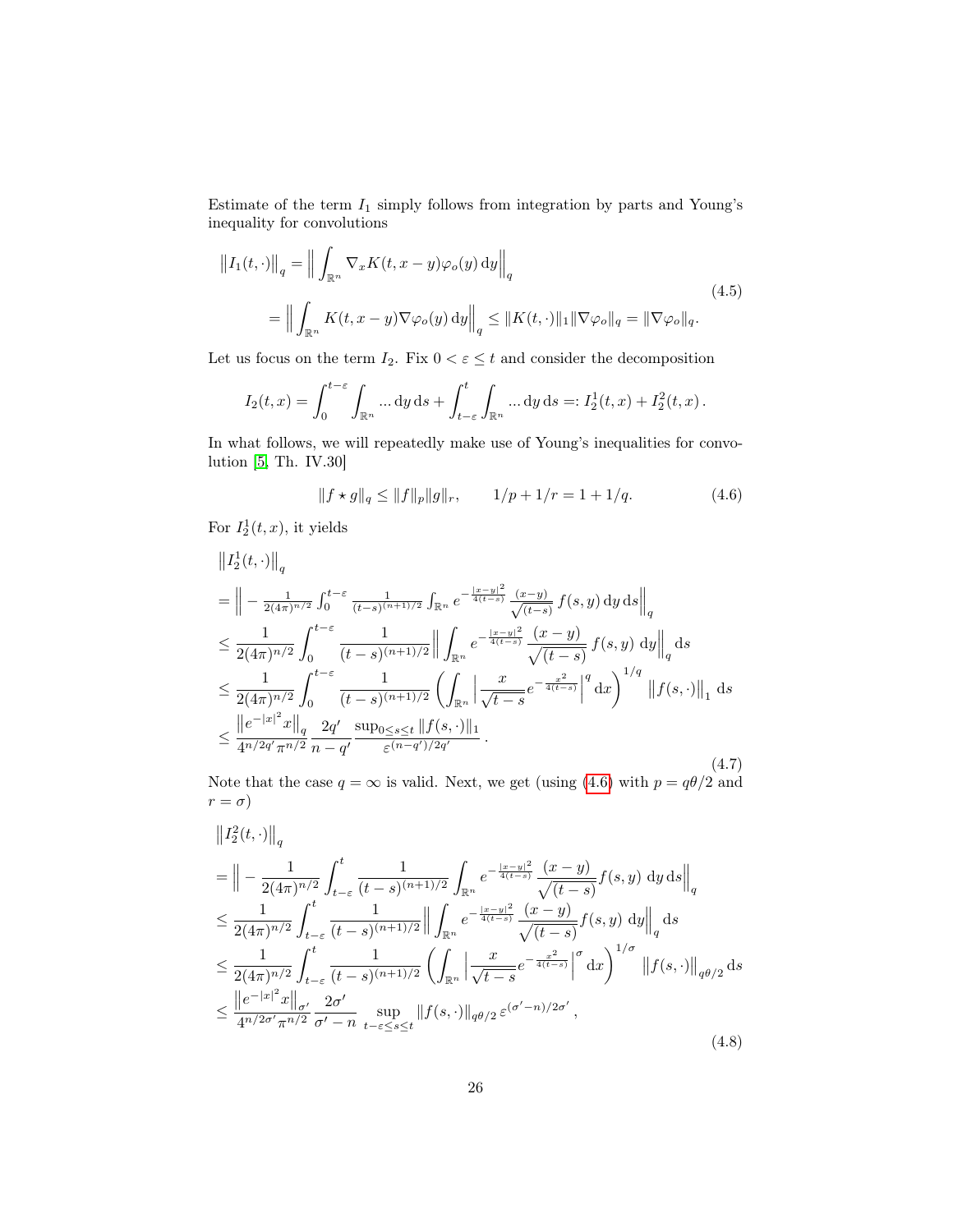where  $\sigma' = \frac{q\theta}{2-\theta} > n$ . (Note that the case  $\theta = 2$ , that is  $\sigma' = \infty$ , is a valid choice.) Thus, gathering  $(4.5)$ ,  $(4.7)$  and  $(4.8)$  we are led to

<span id="page-26-0"></span>
$$
\|\nabla \varphi(t, \cdot)\|_{q} = \|I_1(t, \cdot) + I_2(t, \cdot)\|_{q}
$$
  
\n
$$
\leq \|\nabla \varphi_o\|_{q} + C_n \left( \frac{\sup_{0 \leq s \leq t} \|f(s, \cdot)\|_{1}}{\varepsilon^{(n-q')/2q'}} + \varepsilon^{(\sigma'-n)/2\sigma'} \sup_{t-\varepsilon \leq s \leq t} \|f(s, \cdot)\|_{q\theta/2} \right),
$$
\n(4.9)

with  $C_n$  depending on  $n, q, \theta$ . We shall choose  $\varepsilon \in (0, \frac{t}{2}]$  defined by

$$
\varepsilon = \min\left\{1, \frac{t}{2}\right\} \left(1 + \sup_{\frac{t}{2} \le s \le t} \|f(s, \cdot)\|_{q\theta/2}\right)^{-\frac{2}{n}\frac{\sigma' q'}{\sigma' - q'}}.
$$

to equalize the homogeneity. Consequently, we obtain the estimate

$$
\|\nabla \varphi(t, \cdot)\|_{q} \leq \|\nabla \varphi_{o}\|_{q} + C\Big(1 + \frac{1}{t^{(n-q')/2q'}}\Big) \Big(1 + \sup_{0 \leq s \leq t} \|f(s, \cdot)\|_{1}\Big) \sup_{\substack{t \to t^{(n-q')-2} \\ 2 \leq s \leq t}} \|f(s, \cdot)\|_{q\theta/2}^{\frac{\sigma'(n-q')}{n(\sigma'-q')}}.
$$

where the constant  $C > 0$  depends only on the dimension  $n$ , on the exponent  $q$ and  $\theta$ . Estimate [\(4.3\)](#page-24-1) follows by noticing that

$$
\frac{\sigma'(n-q')}{n(\sigma'-q')} = \frac{q\theta}{2-\theta} \frac{1}{n} \frac{n-q/(q-1)}{q\theta/(2-\theta)-q/(q-1)} = \frac{\theta}{n} \frac{q(n-1)-n}{\theta q-2}.
$$

Now, for estimate [\(4.4\)](#page-24-2) fix  $T \ge 1$  and gather [\(4.5\)](#page-25-1), [\(4.7\)](#page-25-2) and [\(4.8\)](#page-25-3) to obtain

$$
\sup_{\varepsilon \le t \le T} \left\| \nabla \varphi(t, \cdot) \right\|_q = \sup_{\varepsilon \le t \le T} \left\| I_1(t, \cdot) + I_2(t, \cdot) \right\|_q
$$
  
\n
$$
\le \left\| \nabla \varphi_o \right\|_q + C_n \left( \frac{\sup_{0 \le s \le T} \left\| f(s, \cdot) \right\|_1}{\varepsilon^{(n-q')/2q'}} + \varepsilon^{(\sigma'-n)/2\sigma'} \sup_{0 \le s \le T} \left\| f(s, \cdot) \right\|_{q\theta/2} \right),
$$

with  $C_n$  depending on  $n, q, \theta$ . Note that  $\varepsilon \in (0, T]$ . Similarly, when  $t \in [0, \varepsilon]$  it follows that

<span id="page-26-1"></span>
$$
\sup_{0 \le t \le \varepsilon} \|\nabla \varphi(t, \cdot)\|_{q} = \sup_{0 \le t \le \varepsilon} \|I_1(t, \cdot) + I_2(t, \cdot)\|_{q}
$$
\n
$$
\le \|\nabla \varphi_o\|_{q} + C_n \varepsilon^{(\sigma'-n)/2\sigma'} \sup_{0 \le s \le T} \|f(s, \cdot)\|_{q\theta/2}.
$$
\n(4.10)

Estimates  $(4.9)$  and  $(4.10)$  lead to

$$
\sup_{0 \le s \le T} \|\nabla \varphi(s, \cdot)\|_{q} \n\le 2\|\nabla \varphi_o\|_{q} + C_n \left( \frac{\sup_{0 \le s \le T} \|f(s, \cdot)\|_{1}}{\varepsilon^{(n-q')/2q'}} + \varepsilon^{(\sigma'-n)/2s'} \sup_{0 \le s \le T} \|f(s, \cdot)\|_{q\theta/2} \right).
$$
\n(4.11)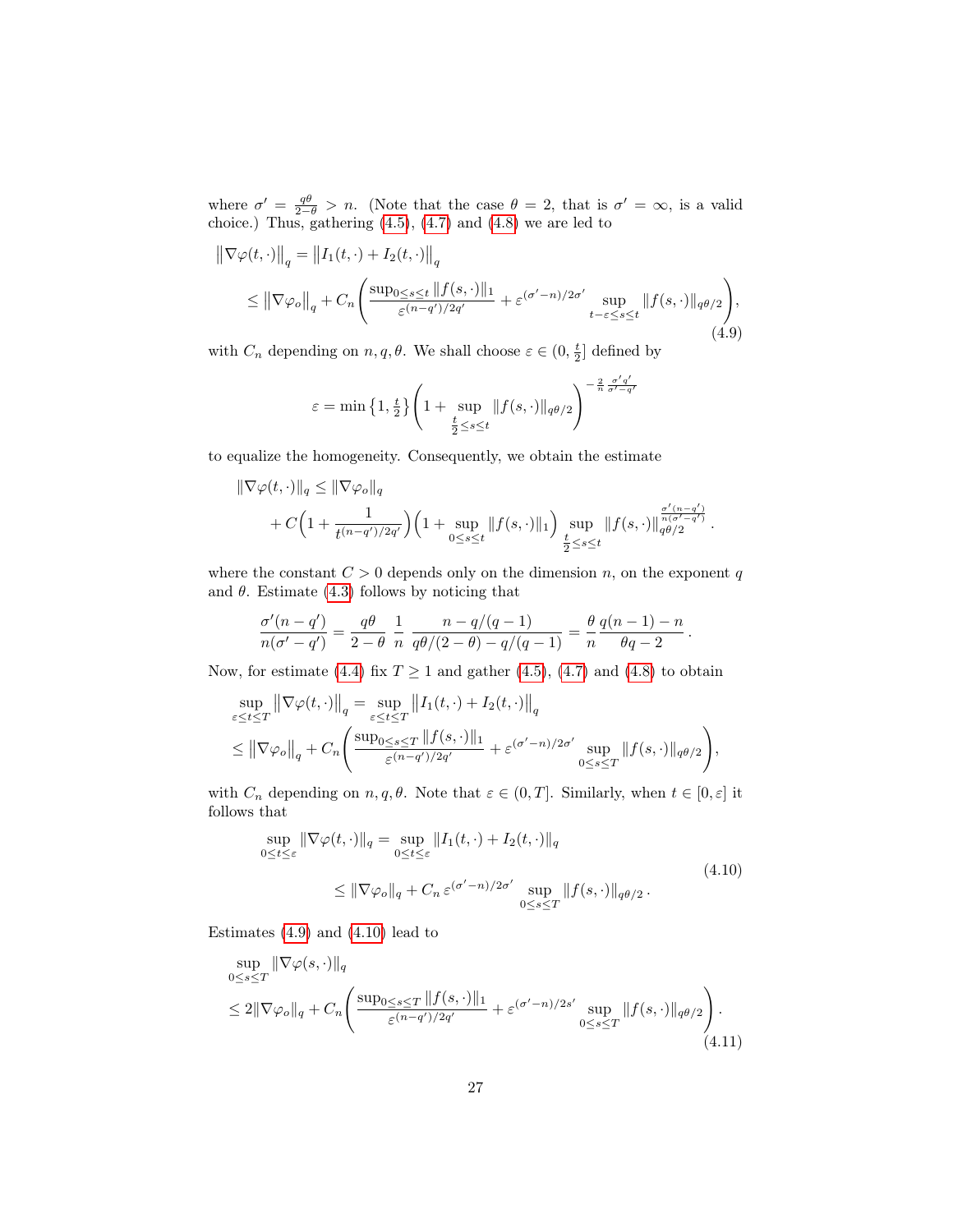Again, we shall choose  $\varepsilon \in (0,1] \subset (0,T]$  defined by

$$
\varepsilon = \left(1 + \sup_{0 \le s \le T} ||f(s, \cdot)||_{q\theta/2}\right)^{-\frac{2}{n}\frac{\sigma' q'}{\sigma' - q'}}
$$

to equalize the homogeneity. Consequently, we obtain the estimate

$$
\sup_{0 \le s \le T} \|\nabla \varphi(s, \cdot)\|_{q}
$$
  
\$\le 2 \|\nabla \varphi\_o\|\_q + C\left(1 + \sup\_{0 \le s \le T} \|f(s, \cdot)\|\_1\right) \sup\_{0 \le s \le T} \|f(s, \cdot)\|\_{q\theta/2}^{\frac{\sigma'(n-q')}{n(\sigma'-q')}}.

where the constant  $C > 0$  depends only on the dimension n, on the exponent q and  $\theta$ . This proves [\(4.4\)](#page-24-2).  $\Box$ 

Remark 4.2. The same result applies to the damped equation

$$
\partial_t \varphi - \Delta \varphi = f - \delta \varphi \quad \text{in } (0, \infty) \times \mathbb{R}^n,
$$
  

$$
\varphi \Big|_{t=0} = \varphi_o \quad \text{on } \mathbb{R}^n.
$$
 (4.12)

Indeed, it suffices to apply Lemma [4.1](#page-24-3) to  $e^{-\delta t}\varphi(t,x)$ .

<span id="page-27-0"></span>Lemma 4.3. Fix

$$
\varphi_o \in L^{\infty}(\mathbb{R}^n), \quad \nabla v \in L^{\infty}((0, T) \times \mathbb{R}^n),
$$
  

$$
f \in L^{\infty}(0, T; L^1(\mathbb{R}^n)) \cap L^{\infty}((0, T) \times \mathbb{R}^n).
$$

Let  $\varphi$  be a nonnegative solution of the problem

$$
\partial_t \varphi - \Delta \varphi + \nabla \cdot (\varphi \nabla v) = f \quad in \quad \mathbb{R}^n \times (0, \infty)
$$
  

$$
\varphi = \varphi_o \quad on \quad \mathbb{R}^n \times \{t = 0\}.
$$
 (4.13)

Then, we have for any  $T \geq 1$ 

$$
\sup_{0 \le t \le T} \|\varphi(t)\|_{\infty} \le 2\|\varphi_o\|_{\infty} \tag{4.14}
$$

$$
+ C_n^1 \Big( \sup_{0 \le s \le T} \|f_+(s)\|_1 + \sup_{0 \le s \le T} \|\varphi(s)\|_1 \Big) \|\nabla v\|_{\infty}^n + C_n^2 \sup_{0 \le s \le T} \|f_+(s)\|_{\infty}^{\frac{n-1}{n+1}}.
$$

The constant  $C_n^1$  is proportional to  $\ln(T+1)$  in dimension  $n=2$  and independent of time for  $n \geq 3$ .

*Proof.* Fix  $T \geq \varepsilon > 0$  and consider  $t \in [\varepsilon, T]$ . We shall use the Duhamel formula for the heat equation [\(4.2\)](#page-24-0) with the source term

$$
\tilde{f} = f - \nabla \cdot (\varphi \, \nabla v).
$$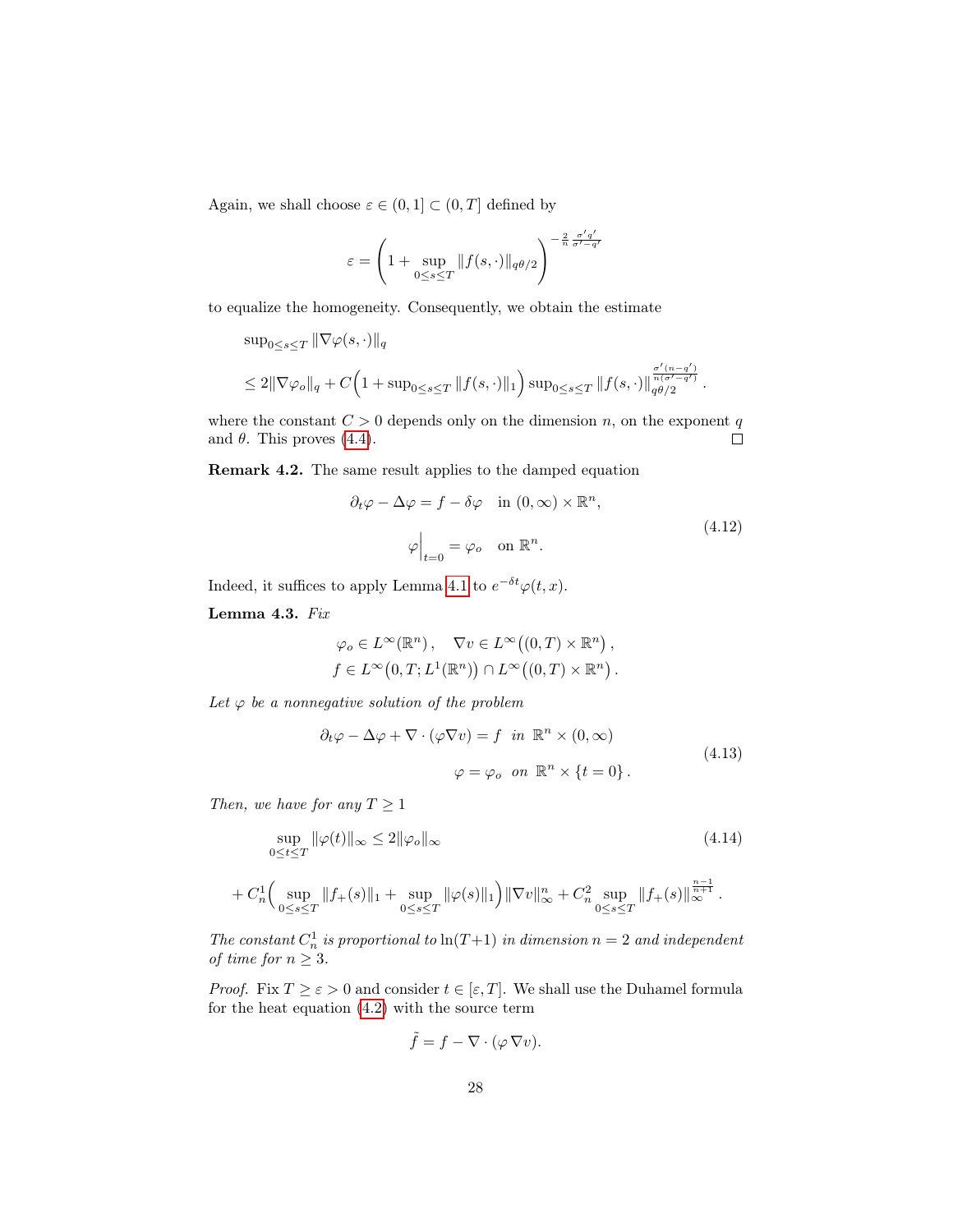We split the corresponding expression as  $\varphi = \sum_{j=1}^{3} I_j$ : let us concur here that  $I_1$  is the term corresponding to the initial data,  $I_2$  is the term corresponding to the source f, and I<sub>3</sub> corresponds to the convection term  $-\nabla \cdot (\varphi \nabla v)$ . For I<sub>1</sub>, we immediately obtain

<span id="page-28-0"></span>
$$
0 \le I_1(t, x) = \int_{\mathbb{R}^n} K(t, x - y) \varphi_o(y) \, dy \le ||\varphi_o||_{\infty} \, . \tag{4.15}
$$

For  $I_2$ , we split the time integral as follows

$$
I_2(t,x) = \int_0^t \int_{\mathbb{R}^n} K(t-s, x-y) f(s, y) dy ds = \underbrace{\int_0^{t-\varepsilon} \int_{\mathbb{R}^n} \dots dy ds}_{:=I_2^1} + \underbrace{\int_{t-\varepsilon}^t \int_{\mathbb{R}^n} \dots dy ds}_{:=I_2^2}.
$$

A direct computation shows that

$$
|I_2^1| \le C_n \left( \begin{array}{cc} \ln(t/\varepsilon) & \text{if } n=2\\ \varepsilon^{-\frac{n-2}{2}} & \text{if } n \ge 3 \end{array} \right) \times \sup_{0 \le s \le t-\varepsilon} \|f_+(s)\|_1 =: C_n \Phi(\varepsilon, t) \sup_{0 \le s \le t-\varepsilon} \|f(s)\|_1,
$$

while

$$
|I_2^2| \le \int_{t-\varepsilon}^t \left( \int_{\mathbb{R}^n} K(t-s, x - y) \, dy \right) ds \sup_{t-\varepsilon \le s \le t} ||f_+(s)||_{\infty}
$$
  

$$
\le \int_{t-\varepsilon}^t 1 \, ds \sup_{t-\varepsilon \le s \le t} ||f(s)||_{\infty} = \varepsilon \sup_{t-\varepsilon \le s \le t} ||f_+(s)||_{\infty}.
$$

As a consequence, we get

<span id="page-28-1"></span>
$$
I_2(t,x) \le C_n \left( \Phi(\varepsilon, t) \sup_{0 \le s \le T} \| f_+(s) \|_1 + \varepsilon \sup_{t - \varepsilon \le s \le T} \| f_+(s) \|_\infty \right). \tag{4.16}
$$

Additionally, integration by parts implies that

$$
I_3(t,x) = -\int_0^t \int_{\mathbb{R}^n} K(t-s, x-y) \nabla_y \cdot (\varphi(s, y) \nabla v(s, y)) \, dy \, ds
$$
  
= 
$$
\int_0^t \int_{\mathbb{R}^n} \nabla_y K(t-s, x-y) \cdot \nabla v(s, y) \, \varphi(s, y) \, dy \, ds
$$
  
= 
$$
\int_0^{t-\varepsilon} \int_{\mathbb{R}^n} ... \, dy \, ds + \int_{t-\varepsilon}^t \int_{\mathbb{R}^n} ... \, dy \, ds =: I_3^1 + I_3^2.
$$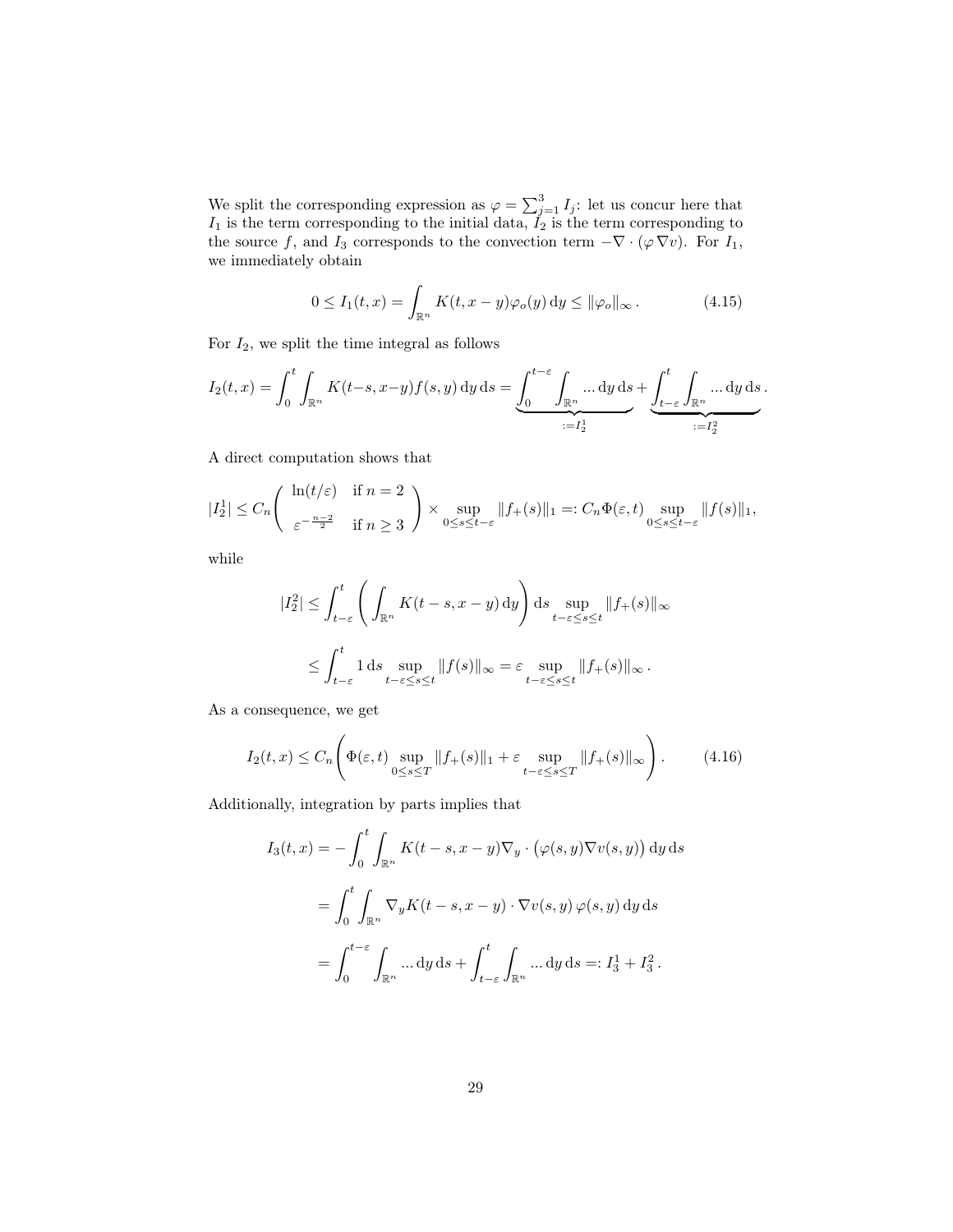Similar arguments lead to

$$
|I_3^1(t,x)| = \left| \frac{1}{2(4\pi)^{n/2}} \int_0^{t-\varepsilon} \frac{1}{(t-s)^{(n+1)/2}} \int_{\mathbb{R}^n} e^{-\frac{|x-y|^2}{4(t-s)}} \frac{(x-y)}{\sqrt{(t-s)}} \cdot \nabla v \, \varphi \, \mathrm{d}y \, \mathrm{d}s \right|
$$
  

$$
\leq \frac{e^{-1/2} \|\nabla v\|_{\infty}}{\sqrt{2}(4\pi)^{n/2} (n-1)} \frac{\sup_{0 \leq s \leq T} \|\varphi(s)\|_1}{\varepsilon^{(n-1)/2}}, \qquad (4.17)
$$

and

<span id="page-29-0"></span>
$$
I_3^2(t,x) \le \left| \frac{1}{2(4\pi)^{n/2}} \int_{t-\varepsilon}^t \frac{1}{(t-s)^{(n+1)/2}} \int_{\mathbb{R}^n} e^{-\frac{|x-y|^2}{4(t-s)}} \frac{(x-y)}{\sqrt{(t-s)}} \cdot \nabla v \varphi \, dy \, ds \right|
$$
  

$$
\le \frac{2||e^{-|x|^2}x||_1 \|\nabla v\|_{\infty}}{\pi^{n/2}} \sqrt{\varepsilon} \sup_{t-\varepsilon \le s \le T} ||\varphi(s)||_{\infty}.
$$
 (4.18)

Gathering estimates [\(4.17\)](#page-29-0) and [\(4.18\)](#page-29-1) it follows that

<span id="page-29-2"></span><span id="page-29-1"></span>
$$
I_3(t,x) \le C_n \|\nabla v\|_{\infty} \left( \frac{\sup_{0 \le s \le T} \|\varphi(s)\|_1}{\varepsilon^{(n-1)/2}} + \sqrt{\varepsilon} \sup_{t-\varepsilon \le s \le T} \|\varphi(s)\|_{\infty} \right). \tag{4.19}
$$

Thus, combining  $(4.15)$ ,  $(4.16)$  and  $(4.19)$  we obtain

<span id="page-29-3"></span>
$$
\sup_{\varepsilon \le t \le T} \|\varphi(t)\|_{\infty} = \sup_{\varepsilon \le t \le T} \|I_1(t) + I_2(t) + I_3(t)\|_{\infty}
$$
\n
$$
\le \|\varphi_o\|_{\infty} + C_n \left( \Phi(\varepsilon, T) \sup_{0 \le s \le T} \|f_+(s)\|_1 + \varepsilon \sup_{0 \le s \le T} \|f_+(s)\|_{\infty} \right) \tag{4.20}
$$
\n
$$
+ C_n \|\nabla v\|_{\infty} \left( \frac{\sup_{0 \le s \le T} \|\varphi(s)\|_1}{\varepsilon^{(n-1)/2}} + \sqrt{\varepsilon} \sup_{0 \le s \le T} \|\varphi(s)\|_{\infty} \right).
$$

Now assume  $t\in [0,\varepsilon].$  A simpler, yet analog, procedure shows that

$$
\sup_{0 \le t \le \varepsilon} \|\varphi(t)\|_{\infty} = \sup_{0 \le t \le \varepsilon} \|I_1(t) + I_2(t) + I_3(t)\|_{\infty}
$$
\n
$$
\le \|\varphi_o\|_{\infty} + \varepsilon \sup_{0 \le s \le T} \|f_+(s)\|_{\infty} + \|\nabla v\|_{\infty} \sqrt{\varepsilon} \sup_{0 \le s \le T} \|\varphi(s)\|_{\infty}.
$$
\n(4.21)

Noticing that

<span id="page-29-4"></span>
$$
\sup_{0\leq t\leq T}\|\varphi(t)\|_\infty\leq \sup_{0\leq t\leq \varepsilon}\|\varphi(t)\|_\infty+\sup_{\varepsilon\leq t\leq T}\|\varphi(t)\|_\infty\,,
$$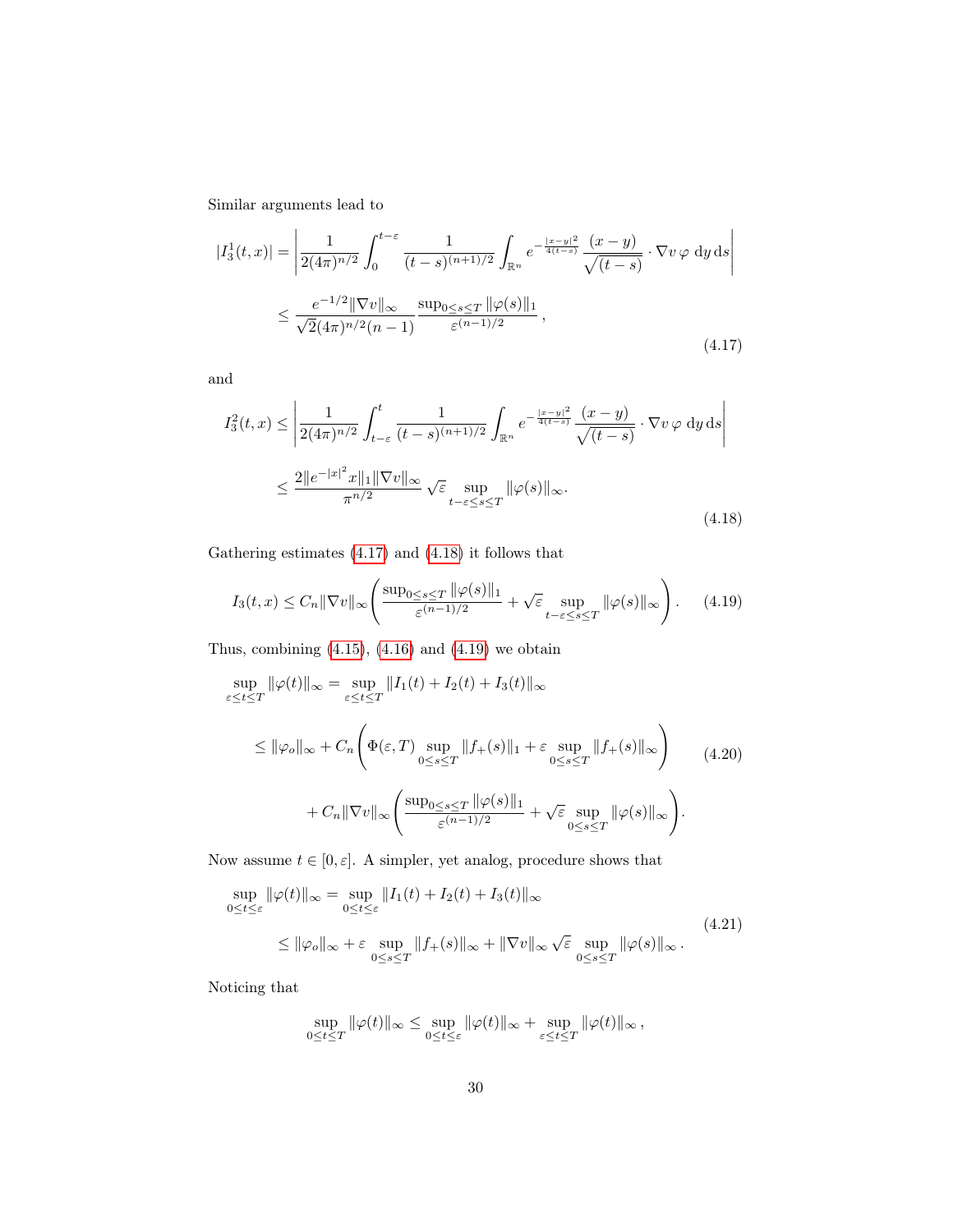we can add inequalities [\(4.20\)](#page-29-3) and [\(4.21\)](#page-29-4) to obtain

$$
\sup_{0 \le t \le T} \|\varphi(t)\|_{\infty} \le 2\|\varphi_o\|_{\infty} + C_n \Bigg( \Phi(\varepsilon, T) \sup_{0 \le s \le T} \|f_+(s)\|_1 + \varepsilon \sup_{0 \le s \le T} \|f_+(s)\|_{\infty} \Bigg) + C_n \|\nabla v\|_{\infty} \Bigg( \frac{\sup_{0 \le s \le T} \|\varphi(s)\|_1}{\varepsilon^{(n-1)/2}} + \sqrt{\varepsilon} \sup_{0 \le s \le T} \|\varphi(s)\|_{\infty} \Bigg).
$$
(4.22)

Let us choose in all dimensions

$$
\varepsilon = \min\left\{1, \, \delta^2, \, T\right\} \left(1 + \sup_{0 \le s \le T} \|f_+(s)\|_\infty\right)^{-\frac{2}{n+1}}
$$

with  $1/\delta := 2C_n \|\nabla v\|_{\infty}$ , to discover that

$$
\sup_{0\leq t\leq T} \|\varphi(t)\|_{\infty} \leq 2\|\varphi_o\|_{\infty}
$$

$$
+ C_n^1 \Big( \sup_{0 \le s \le T} \|f_+(s)\|_1 + \sup_{0 \le s \le T} \|\varphi(s)\|_1 \Big) \|\nabla v\|_{\infty}^n + C_n^2 \sup_{0 \le s \le T} \|f_+(s)\|_{\infty}^{\frac{n-1}{n+1}}.
$$

The constant  $C_n^1$  inherits the dependence of T from  $\Phi(\varepsilon,T)$ . Thus, for any  $T \geq 1$ , we get

$$
C_n^1 = \begin{cases} \tilde{C}_n^1(\ln(T+1)) & \text{if } n = 2, \\ \text{Independent of } T & \text{if } n \ge 3. \end{cases}
$$

 $\Box$ 

This proves the lemma.

4.2 Analysis of the system (SPD) in dimension 
$$
n = 2
$$

#### 4.2.1 From  $L^1$  to  $L^{\gamma}$  integrability

<span id="page-30-0"></span>**Proposition 4.4.** Fix a time  $T > 0$  and let  $(u, w)$  be a classical nonnegative solution of the [SPD](#page-2-0) system (SPD) in the interval [0, T]. Then, for any  $\gamma > 1$ there exists an explicitly computable exponent  $\beta := \beta(\gamma)$  such that

$$
||u(t)||_{\gamma} + ||w(t)||_{\gamma} \le C(m_o, \gamma) \left(1 + \frac{1}{t^{\beta}}\right), \quad t \in (0, T],
$$

with constant C depending additionally on([H](#page-5-0))-([H+](#page-23-2)) and  $\|\nabla p_o\|_{L^{2(\gamma+1)}}$  but inwith constant  $\bigcirc$  depending dialitionally  $(n_0, w_0) \in L^{\gamma} \times L^{\gamma^+}$  for some  $\gamma > \sqrt{2}$ , it follows dependent of T. If additionally  $(u_0, w_0) \in L^{\gamma} \times L^{\gamma^+}$  for some  $\gamma > \sqrt{2}$ , it follows that

$$
\sup_{0 \leq t \leq T} (||u(t)||_{\gamma} + ||w(t)||_{\gamma^+}) \leq C(m_o, \gamma, ||u_o||_{\gamma}, ||w_o||_{\gamma^+}),
$$

where, as before, the constant C depends additionally on([H](#page-5-0))-([H+](#page-23-2)) and  $\|\nabla p_o\|_{L^{2(\gamma+1)}}$ but it is independent of T.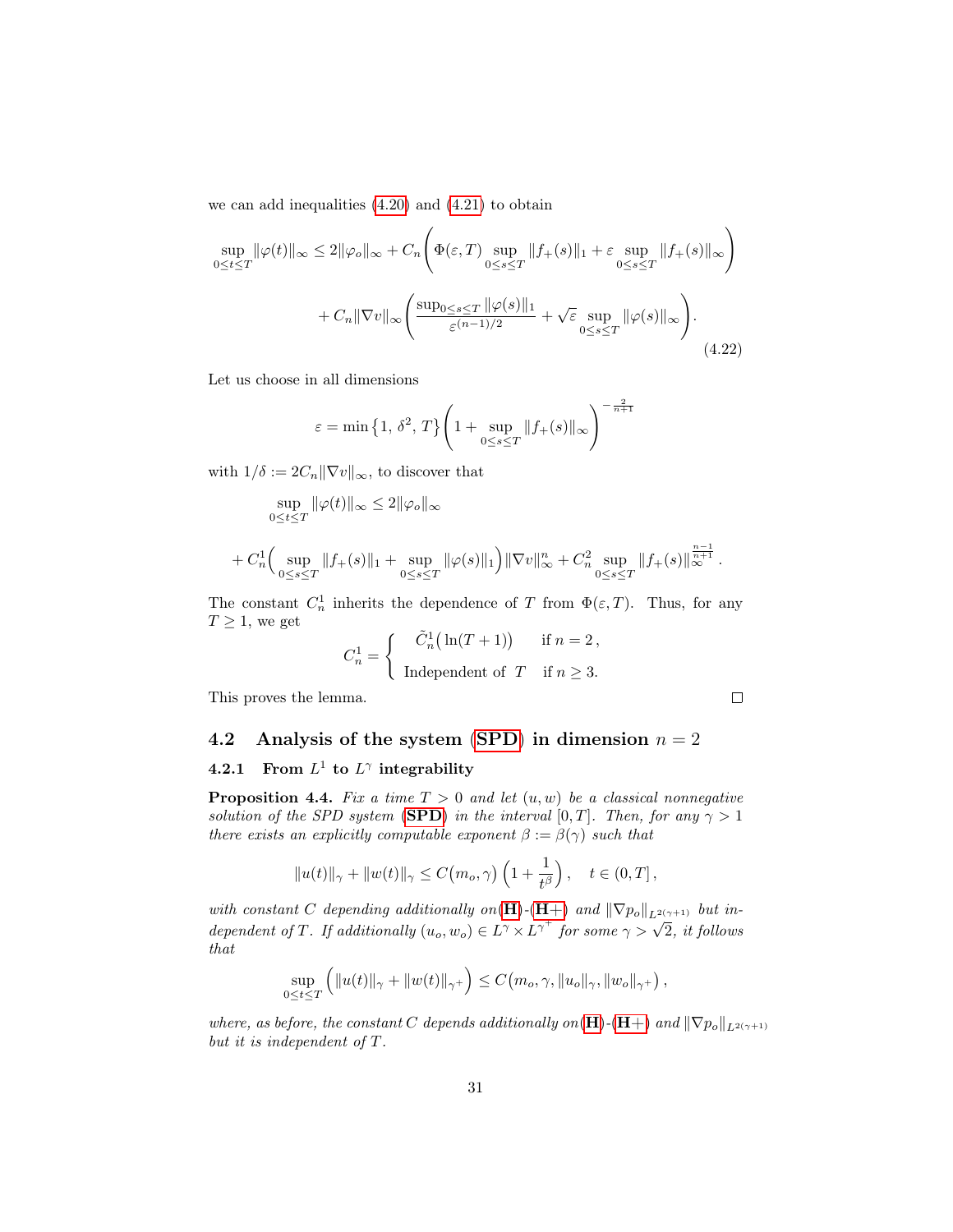*Proof.* For the population  $u$ , we obtain the following estimate

$$
\frac{\mathrm{d}}{\mathrm{d}t} \int_{\mathbb{R}^n} u^{\gamma} \, \mathrm{d}x + 4 \frac{\gamma - 1}{\gamma} \int_{\mathbb{R}^n} |\nabla u^{\gamma/2}|^2 \, \mathrm{d}x
$$
\n
$$
\leq (\gamma - 1) \int_{\mathbb{R}^n} \nabla p \cdot \nabla (u^{\gamma}) \, \mathrm{d}x + \gamma \int_{\mathbb{R}^n} N w u^{\gamma - 1} \, \mathrm{d}x.
$$

With Cauchy-Schwarz and Young inequalities, we get

$$
(\gamma - 1) \int_{\mathbb{R}^n} \nabla p \cdot \nabla(u^{\gamma}) dx = 2(\gamma - 1) \int_{\mathbb{R}^n} \nabla p \cdot \nabla(u^{\gamma/2}) u^{\gamma/2} dx
$$
  

$$
\leq \gamma(\gamma - 1) \int_{\mathbb{R}^n} |\nabla p|^2 u^{\gamma} dx + \frac{\gamma - 1}{\gamma} \int_{\mathbb{R}^n} |\nabla(u^{\gamma/2})|^2 dx,
$$

so that

$$
\frac{\mathrm{d}}{\mathrm{d}t} \int_{\mathbb{R}^n} u^{\gamma} \, \mathrm{d}x + 3 \frac{\gamma - 1}{\gamma} \int_{\mathbb{R}^n} |\nabla u^{\gamma/2}|^2 \, \mathrm{d}x
$$
\n
$$
\leq \gamma \int_{\mathbb{R}^n} N w u^{\gamma - 1} \, \mathrm{d}x + \gamma (\gamma - 1) \int_{\mathbb{R}^n} |\nabla p|^2 u^{\gamma} \, \mathrm{d}x.
$$

We make use of the Hölder inequality with conjugate exponents  $\gamma$  and  $\gamma' =$  $\gamma/(\gamma - 1)$  in the first integral of the right hand side and with the pair  $\gamma + 1$ ,  $(\gamma + 1)/\gamma$  in the second. Combined with the convexity inequality  $ab \le a^p/p + 1$  $\overline{b^{p'}}/p'$ , we find, for any  $\varepsilon > 0$ ,

$$
\frac{\mathrm{d}}{\mathrm{d}t} \int_{\mathbb{R}^n} u^{\gamma} \, \mathrm{d}x + 3 \frac{\gamma - 1}{\gamma} \int_{\mathbb{R}^n} |\nabla u^{\gamma/2}|^2 \, \mathrm{d}x
$$
\n
$$
\leq \gamma \|N\|_{\infty} \int_{\mathbb{R}^n} w^{\gamma} \, \mathrm{d}x + \gamma \|N\|_{\infty} \int_{\mathbb{R}^n} u^{\gamma} \, \mathrm{d}x +
$$
\n
$$
\frac{\gamma}{\varepsilon^{\gamma+1}} \int_{\mathbb{R}^n} |\nabla p|^{2(\gamma+1)} \, \mathrm{d}x + \gamma^2 \varepsilon^{\frac{\gamma+1}{\gamma}} \int_{\mathbb{R}^n} u^{\gamma+1} \, \mathrm{d}x.
$$

In order to control  $\nabla p$  we use estimate [\(4.3\)](#page-24-1) in Lemma [4.1](#page-24-3) with  $n = 2, q =$  $2(\gamma+1), \theta = \frac{\gamma}{\gamma+1}$ , and  $f = P w$ , to conclude that

$$
\int_{\mathbb{R}^n} \left| \nabla p(t, x) \right|^{2(\gamma + 1)} dx
$$
\n
$$
\leq \|\nabla p_o\|_{2(\gamma + 1)}^{2(\gamma + 1)} + C(m_o) \left( 1 + \frac{1}{t^{\gamma}} \right) \sup_{\substack{t \\ 2 \leq s \leq t}} \left( \int_{\mathbb{R}^n} \left| w(s, x) \right|^{\gamma} dx \right)^{\frac{\gamma}{\gamma - 1}}
$$

holds for any  $\gamma > \sqrt{2}$ . The constant  $C(m_o)$  depends on  $(\mathbf{H})$  $(\mathbf{H})$  $(\mathbf{H})$  and  $(\mathbf{H+})$  $(\mathbf{H+})$  $(\mathbf{H+})$ . This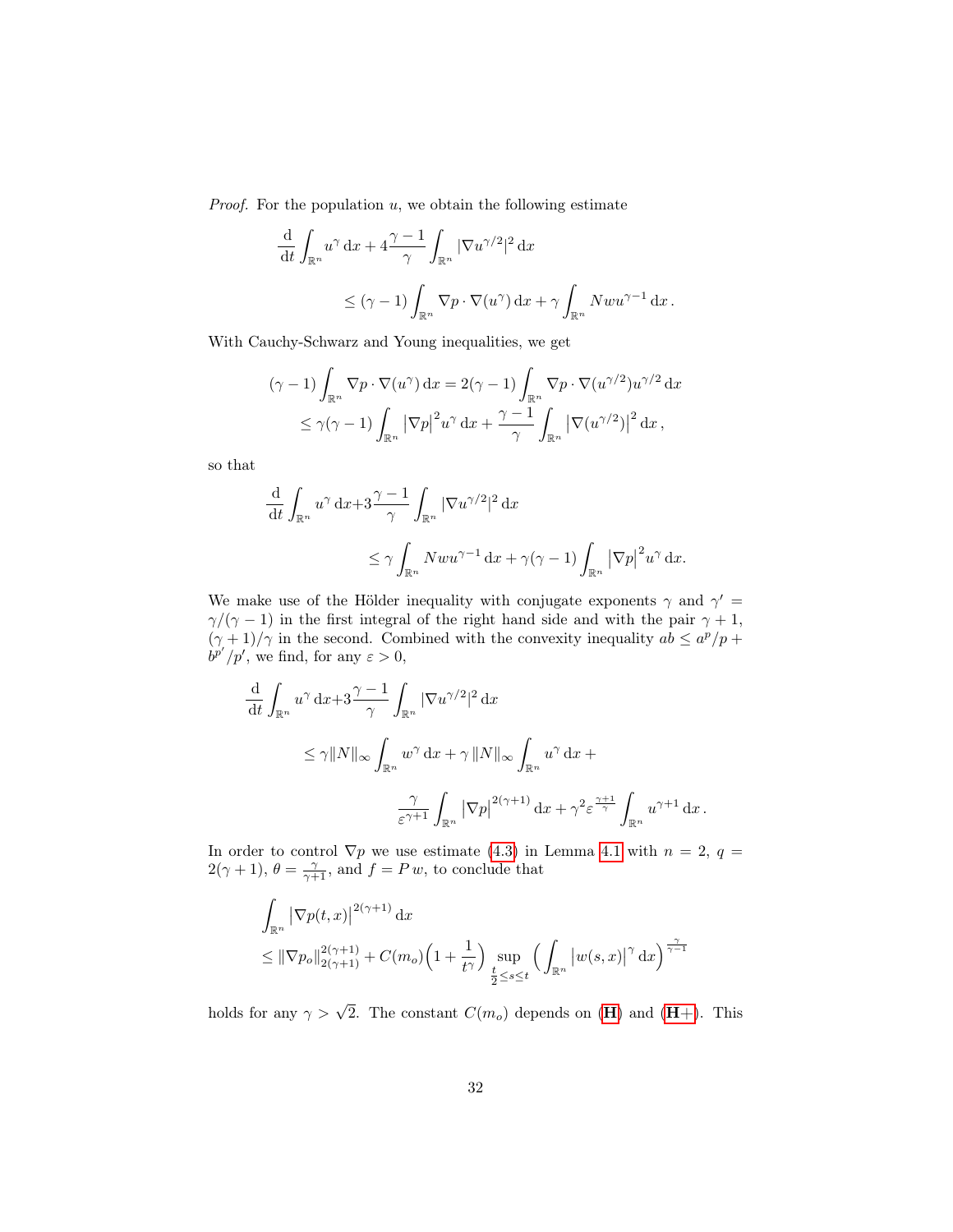leads to

$$
\frac{\mathrm{d}}{\mathrm{d}t} \int_{\mathbb{R}^n} u^{\gamma}(t,x) \, \mathrm{d}x + 3 \frac{\gamma - 1}{\gamma} \int_{\mathbb{R}^n} |\nabla u^{\gamma/2}(t,x)|^2 \, \mathrm{d}x
$$
\n
$$
\leq \gamma \|N\|_{\infty} \int_{\mathbb{R}^n} w^{\gamma}(t,x) \, \mathrm{d}x +
$$
\n
$$
\gamma \|N\|_{\infty} \int_{\mathbb{R}^n} u^{\gamma}(t,x) \, \mathrm{d}x + \frac{C(m_o) \gamma}{\varepsilon^{\gamma+1}} \left(1 + \frac{1}{t^{\gamma}}\right) \sup_{\frac{t}{2} \leq s \leq t} \left(\int_{\mathbb{R}^n} w^{\gamma}(s,x) \, \mathrm{d}x\right)^{\frac{\gamma}{\gamma-1}}
$$
\n
$$
+ \gamma^2 \varepsilon^{\frac{\gamma+1}{\gamma}} \int_{\mathbb{R}^n} u^{\gamma+1}(t,x) \, \mathrm{d}x + \frac{\gamma}{\varepsilon^{\gamma+1}} \|\nabla p_o\|_{2(\gamma+1)}^{2(\gamma+1)}.
$$
\n(4.23)

We also have the following estimate for  $w$ 

<span id="page-32-1"></span><span id="page-32-0"></span>
$$
\frac{d}{dt} \int_{\mathbb{R}^n} w^{\alpha}(t, x) dx + 4 \frac{\alpha - 1}{\alpha} \int_{\mathbb{R}^n} |\nabla w^{\alpha/2}(t, x)|^2 dx
$$
\n
$$
\leq ||c||_{\infty} \int_{\mathbb{R}^n} u^{\alpha}(t, x) dx + \alpha (||c||_{\infty} + ||\Delta v||_{\infty}) \int_{\mathbb{R}^n} w^{\alpha}(t, x) dx.
$$
\n(4.24)

In other to control the right side with the left side we are forced to select  $\gamma < \alpha <$  $\gamma + 1$ . We shall also use Gagliardo-Nirenberg-Sobolev's inequality: in the whole space  $\mathbb{R}^2$ , inequality [\(3.4\)](#page-9-1) reduces to  $\int \xi^{\alpha+1} dx \leq C \int \xi dx \int \nabla (\xi^{\alpha/2}) dx$ . Thus, adding inequalities [\(4.23\)](#page-32-0) and [\(4.24\)](#page-32-1) we obtain, after similar computations to those of the FPD system, the following estimate which holds for any  $t \in (0, T]$ 

$$
\frac{d}{dt}Z(t) + C(m_o)Z^{\alpha'}(t) \le C\left(1 + \|\nabla p_o\|_{2(\gamma+1)}^{2(\gamma+1)}\right) + C(m_o)\left(1 + \frac{1}{t^{\gamma}}\right) \sup_{\frac{t}{2} \le s \le t} \|w\|_{\gamma}^{\gamma'}\n\n\le C\left(1 + \|\nabla p_o\|_{2(\gamma+1)}^{2(\gamma+1)}\right) + C(m_o)\left(1 + \frac{1}{t^{\gamma}}\right) \sup_{\frac{t}{2} \le s \le t} \|w\|_{\alpha}^{\gamma\alpha'}\n\n\le C\left(1 + \|\nabla p_o\|_{2(\gamma+1)}^{2(\gamma+1)}\right) + C(m_o)\left(1 + \frac{1}{t^{\gamma}}\right) \sup_{\frac{t}{2} \le s \le t} Z^{\frac{\gamma}{\alpha}\alpha'}(t).
$$

where

$$
Z(t) := \int_{\mathbb{R}^n} u^{\gamma}(t) \,dx + \int_{\mathbb{R}^n} w^{\alpha}(t) \,dx.
$$

Now apply the comparison Lemma [A.2](#page-35-0) to obtain for any  $\gamma > \sqrt{2}$ 

<span id="page-32-2"></span>
$$
Z(t) \le C(m_o, \gamma) \left( 1 + \frac{1}{t^{\frac{\alpha - 1}{\alpha - \gamma}}} \right), \qquad 0 < t \le T. \tag{4.25}
$$

The constant C depends additionally on([H](#page-5-0))-([H+](#page-23-2)) and  $\|\nabla p_o\|_{L^{2(\gamma+1)}}$  but it is independent of  $T > 0$ . The case  $\gamma \in (1, \sqrt{2}]$  follows by Lebesgue's interpolation between estimate [\(4.25\)](#page-32-2) and the mass conservation.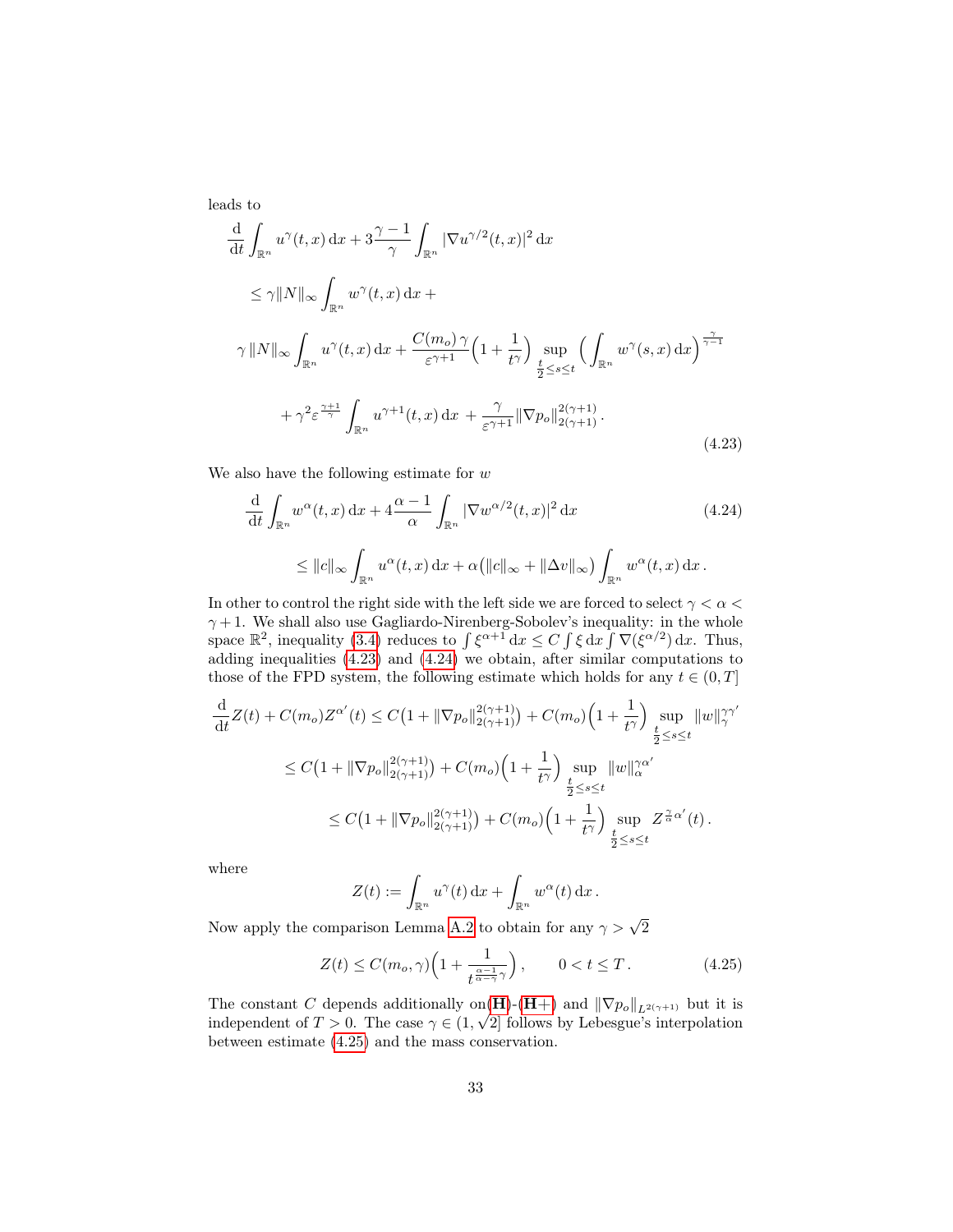Finally, uniform propagation of the  $L^{\gamma}$  and  $L^{\gamma^+}$  norms of u and w follows using previous computations with the estimate [\(4.4\)](#page-24-2) instead of estimate [\(4.3\)](#page-24-1) which give us the bound

$$
\frac{\mathrm{d}}{\mathrm{d}t}Z(t) + C(m_o)Z^{\alpha'}(t) \leq C\big(1 + \|\nabla p_o\|_{2(\gamma+1)}^{2(\gamma+1)}\big) + C(m_o)\sup_{0\leq s\leq T} Z^{\frac{\gamma}{\alpha}\alpha'}(s)\,,
$$

valid for any  $t \in [0, T]$  with  $T \geq 1$  and  $\sqrt{2} < \gamma < \alpha < \gamma + 1$ . The comparison Lemma [A.1](#page-34-0) gives

$$
\sup_{0\leq s\leq T} Z(s) \leq
$$
\n
$$
\max \left\{ Z(0), \left( C\left(1 + \|\nabla p_o\|_{2(\gamma+1)}^{2(\gamma+1)}\right) + C(m_o) \sup_{0\leq s\leq T} Z^{\frac{\gamma}{\alpha}\alpha'}(s) \right)^{\frac{1}{\alpha'}} \right\},
$$

which implies, since  $\frac{\gamma}{\alpha} < 1$ , that  $\sup_{0 \le s \le T} Z(s)$  is finite and uniform in T.  $\Box$ 

#### 4.2.2 From  $L^{\gamma}$  to  $L^{\infty}$  integrability

**Proposition 4.5.** Let  $T > 0$ . Consider initial data  $(u_o, w_o, \nabla p_o) \in L^3 \times L^{3^+} \times L^4$  $L^8$  and, let  $(u, w)$  be a classical nonnegative solution of the system ([SPD](#page-2-0)) in the interval [0, T]. Then, the following  $L^{\infty}$ -estimate holds

<span id="page-33-0"></span>
$$
||u(t)||_{\infty} + ||w(t)||_{\infty} \le C(m_o) \Big( 1 + \frac{1}{\sqrt{t}} \Big) \,, \quad t \in (0, T] \,, \tag{4.26}
$$

where the constant C depends on  $(H)$  $(H)$  $(H)$ ,  $(H+)$  $(H+)$  $(H+)$  and the initial data, but, it is independent of  $T > 0$ . In particular, for any  $\gamma \in [1, \infty]$  it follows that

$$
||u(t)||_{\gamma} + ||w(t)||_{\gamma} \le C(m_o) \left( 1 + \frac{1}{t^{\frac{1}{2\gamma'}}} \right), \quad t \in (0, T]. \tag{4.27}
$$

Furthermore, estimate [\(4.26\)](#page-33-0) can be upgraded by adding the dependence on the  $L^{\infty}$ -norms of the initial data in the constant,

<span id="page-33-1"></span>
$$
\sup_{0 \le s \le T} \|w(s)\|_{\infty} + \sup_{0 \le s \le T} \|u(t)\|_{\infty} \le C(m_o, \|w_o\|_{\infty}, \|u_o\|_{\infty}), \tag{4.28}
$$

The constant depend on  $(H)$  $(H)$  $(H)$ ,  $(H+)$  $(H+)$  $(H+)$  and  $\|\nabla p_o\|_{\infty}$ , but, it is independent of the time.

*Proof.* The proof of estimate  $(4.26)$  is a direct consequence of De Giorgi level set technique presented in the proof of Proposition [3.3](#page-15-4) and Proposition [4.4.](#page-30-0) The integrability of the initial data assures that the delicate nonlinear term  $u \nabla p$ will remain uniformly bounded as required in these arguments.

Interestingly, the uniform bound [\(4.28\)](#page-33-1) is not straightforward to prove. The main reason is the lack of knowledge about the regularity of  $\Delta p$ , which was a consequence of elliptic regularity for the FPD system. This is where we make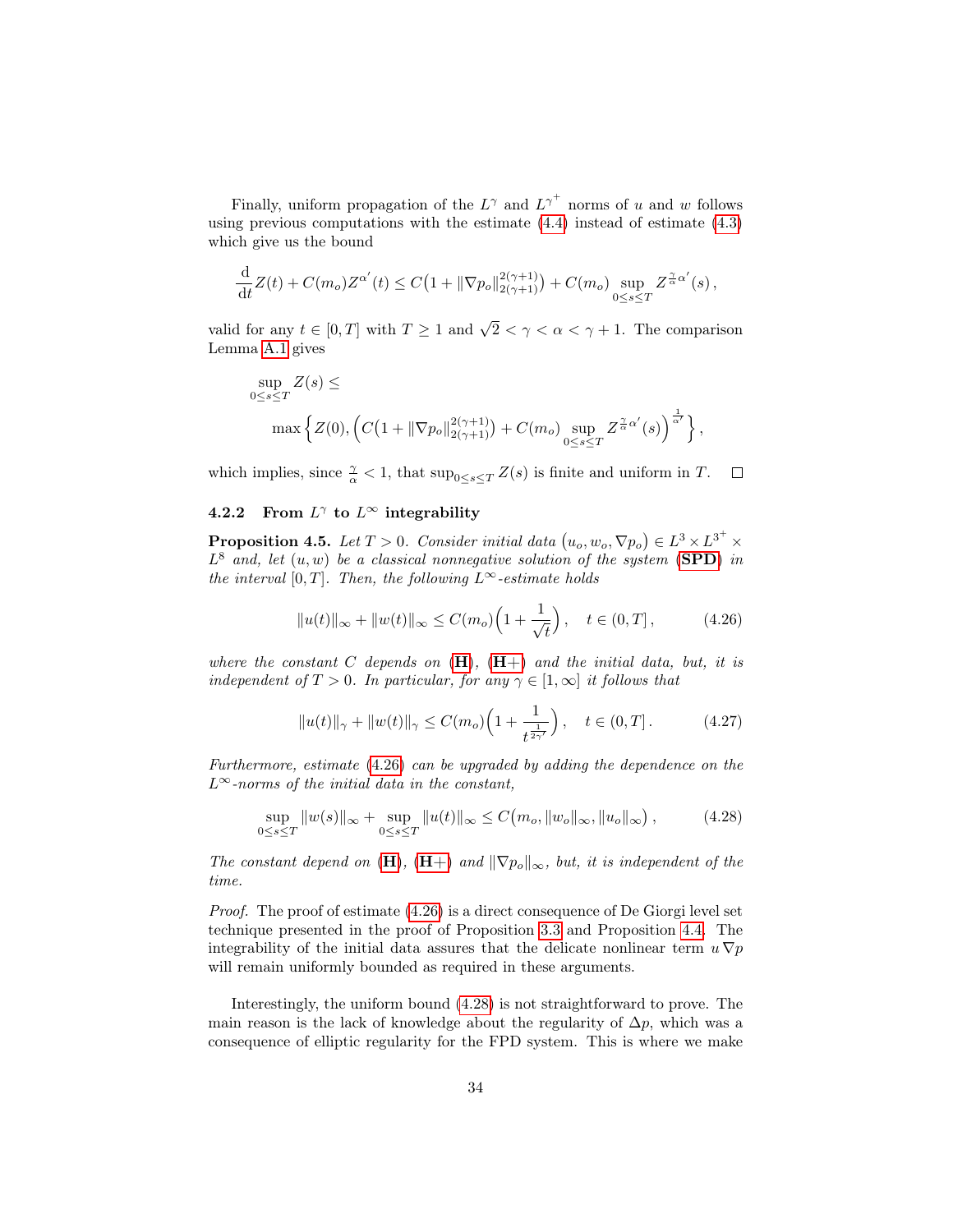use of Lemma [4.3.](#page-27-0) Indeed, let us apply Lemma [4.3](#page-27-0) to the population  $u$ , that is,  $\varphi = u, f_+ = w N$ , and recalling that conservation of mass implies

<span id="page-34-4"></span>
$$
\sup_{0\leq s\leq T} \|w(s)\|_1 + \sup_{0\leq s\leq T} \|u(s)\|_1 \leq 2m_o.
$$

Thus, we get

$$
\sup_{0 \le s \le T} \|u(s)\|_{\infty} \le 2\|u_o\|_{\infty} + C_n^1 \sup_{0 \le s \le T} \|\nabla p(s)\|_{\infty}^n + C_n^2 \sup_{0 \le s \le T} \|w(s)\|_{\infty}^{\frac{n-1}{n+1}}.
$$
\n(4.29)

Now, apply Lemma [4.1,](#page-24-3) with  $q = \infty$  and  $\theta = 2$ , to the pheromone equation to obtain

<span id="page-34-3"></span>
$$
\sup_{0 \le s \le T} \|\nabla p(s)\|_{\infty} \le 2\|\nabla p_o\|_{\infty} + C_n^3 \sup_{0 \le s \le T} \|w(s)\|_{\infty}^{\frac{n-1}{n}}.
$$
 (4.30)

Noticing that  $c \leq c_o$ , we may apply Lemma [4.3](#page-27-0) to the population w as well to conclude that

<span id="page-34-2"></span>
$$
\sup_{0 \le s \le T} \|w(s)\|_{\infty} \le 2\|w_o\|_{\infty} + C_n^4 \|\nabla v\|_{\infty}^n + C_n^5 \sup_{0 \le s \le T} \|u(s)\|_{\infty}^{\frac{n-1}{n+1}}.
$$
 (4.31)

In addition to the mass, the constants depend on the  $L^{\infty}$ -norms of the parameters and grow logarithmically in time. Plugging successively [\(4.31\)](#page-34-2) in [\(4.30\)](#page-34-3) and the result in  $(4.29)$  the estimate for the population u reduces to

<span id="page-34-5"></span>
$$
\sup_{0 \le t \le T} \|u(t)\|_{\infty} \le C_o + C_1 \sup_{0 \le s \le T} \|u(s)\|_{\infty}^{\frac{(n-1)^2}{n+1}} + C_2 \sup_{0 \le s \le T} \|u(s)\|_{\infty}^{\frac{(n-1)^2}{(n+1)^2}} \tag{4.32}
$$

where  $C_o$  depends on the initial data and  $\|\nabla v\|_{\infty}$ . Since  $\frac{1}{3} = \frac{(n-1)^2}{n+1} < 1$  the result follows for short  $T > 0$  with constants growing at most  $\ln(T)$ . For large  $T > 0$  the result follows after simple interpolation with estimate [\(4.26\)](#page-33-0).  $\Box$ 

<span id="page-34-1"></span>**Remark 4.6.** The maximal exponent in the right side of  $(4.32) \frac{(n-1)^2}{n+1} \ge 1$  $(4.32) \frac{(n-1)^2}{n+1} \ge 1$  for  $n \geq 3$ . This suggest, for these dimensions, a finite in time Dirac concentration of mass similar to that of the Keller-Segel model in two or more dimensions. Similarly, such concentration could be avoided by smallness conditions on the initial data and model parameters.

#### A A useful comparison lemma

<span id="page-34-0"></span>**Lemma A.1** (ODE comparison). Assume Y and X are absolutely continuous functions in  $[0, T]$  and such that

<span id="page-34-6"></span>
$$
Y'(t) + aY^{\alpha}(t) \ge b + \delta + c\left(1 + \frac{1}{t^{\gamma}}\right) \sup_{\tau \le s \le t} Y^{\alpha_o}(s)
$$
  

$$
X'(t) + aX^{\alpha}(t) \le b + c\left(1 + \frac{1}{t^{\gamma}}\right) \sup_{\tau \le s \le t} X^{\alpha_o}(s),
$$
 (A.1)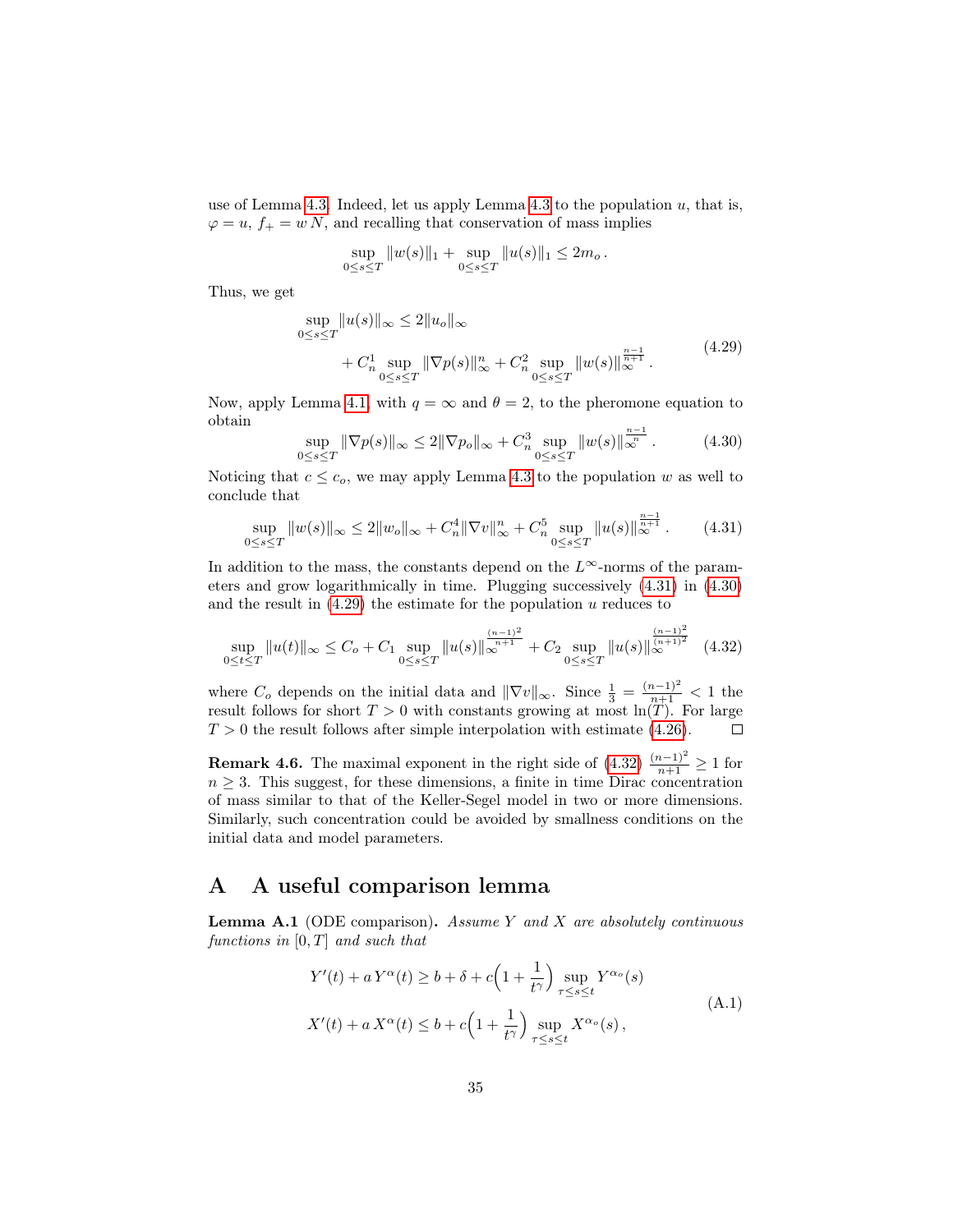with  $b \geq 0$ ,  $c \geq 0$ ,  $a > 0$ ,  $\delta > 0$ ,  $\alpha > \alpha_o \geq 0$ ,  $\gamma \geq 0$  and  $t \geq \tau \geq 0$ . If  $Y(0) > X(0)$  then  $Y \geq X$  in [0, T]. In particular, if  $\gamma = 0$ 

<span id="page-35-1"></span>
$$
\sup_{t \in [0,T]} X(t) \le \max\{X(0), C\},\tag{A.2}
$$

.

where the constant  $C > 0$  depends on all parameters but  $\tau$ ,  $\delta$  and  $T$ .

Proof. Define

$$
t_o := \sup \{ t : Y(s) \ge X(s), \ s \in [0, t] \}
$$

Note that  $t_o > 0$  since  $Y(0) > X(0)$ . Let us argue by contradiction assuming that there exists  $t_1 \in (0,T]$  such that  $X(t_1) > Y(t_1)$ . Since X and Y are continuous  $t_o \in (0,T)$  and  $X(t_o) = Y(t_o)$ . Also, there exists interval  $I =$  $(t_o, t_o + \varepsilon)$  such that  $X(t) > Y(t)$  for any  $t \in I$ . Thus, the fundamental theorem of calculus implies

$$
\int_{t_o}^t X'(s) ds = X(t) - X(t_o) > Y(t) - Y(t_o) = \int_{t_o}^t Y'(s) ds, \quad t \in I.
$$

Therefore, there exists  $t_* \in I$  sufficiently close to  $t_o$  such that: (1) X and Y are differentiable at  $t_*$  with  $X'(t_*) > Y'(t_*)$ , and (2)  $c(1+\frac{1}{t_*^2})(\sup_{\tau \le s \le t_*} Y^{\alpha_o}(s) \sup_{\tau \leq s \leq t_*} X^{\alpha_o}(s) \geq -\delta$ . Thus, using [\(A.1\)](#page-34-6)

$$
0 > Y'(t_{\star}) - X'(t_{\star}) \ge a(X^{\alpha}(t_{\star}) - Y^{\alpha}(t_{\star}))
$$
  
+  $\delta + c\left(1 + \frac{1}{t_{\star}^{\gamma}}\right)\left(\sup_{\tau \le s \le t_{\star}} Y^{\alpha_{\circ}}(s) - \sup_{\tau \le s \le t_{\star}} X^{\alpha_{\circ}}(s)\right) \ge 0.$ 

This contradicts the existence of  $t_1$ . Finally, the estimate  $(A.2)$  follows by taking  $Y := Y_{\delta}$  as the constant function in [0, T] given by max $\{X(0) + \delta, C_{\delta}\}\$  where

$$
C_{\delta} = \frac{2}{a} \Big( b + \delta + \frac{1}{\varepsilon^{(\alpha/\alpha_o)'}} \Big) \, , \quad \varepsilon^{\alpha/\alpha_o} = \frac{a}{4c} \, .
$$

Then,  $X(t) \leq Y_{\delta}$  for any  $\delta > 0$ . The result follows by sending  $\delta \to 0$ .

 $\Box$ 

<span id="page-35-0"></span>**Corollary A.2.** Assume X be an absolutely continuous function in  $[0, T]$  such that

$$
X' + a X^{\alpha} \le b + c \left( 1 + \frac{1}{t^{\gamma}} \right) \sup_{\frac{t}{2} \le s \le t} X^{\alpha_o}(s) ,
$$

with  $b \geq 0$ ,  $c \geq 0$ ,  $a > 0$ ,  $\alpha > \alpha_o \geq 0$  and  $\gamma \geq 0$ . Then,

$$
X(t) \le C\left(1 + \frac{1}{t^{\beta}}\right), \quad \beta = \max\left\{\frac{1}{\alpha - 1}, \frac{\gamma}{\alpha - \alpha_o}\right\}.
$$

The constant  $C > 0$  depends on all parameters but it is independent of T.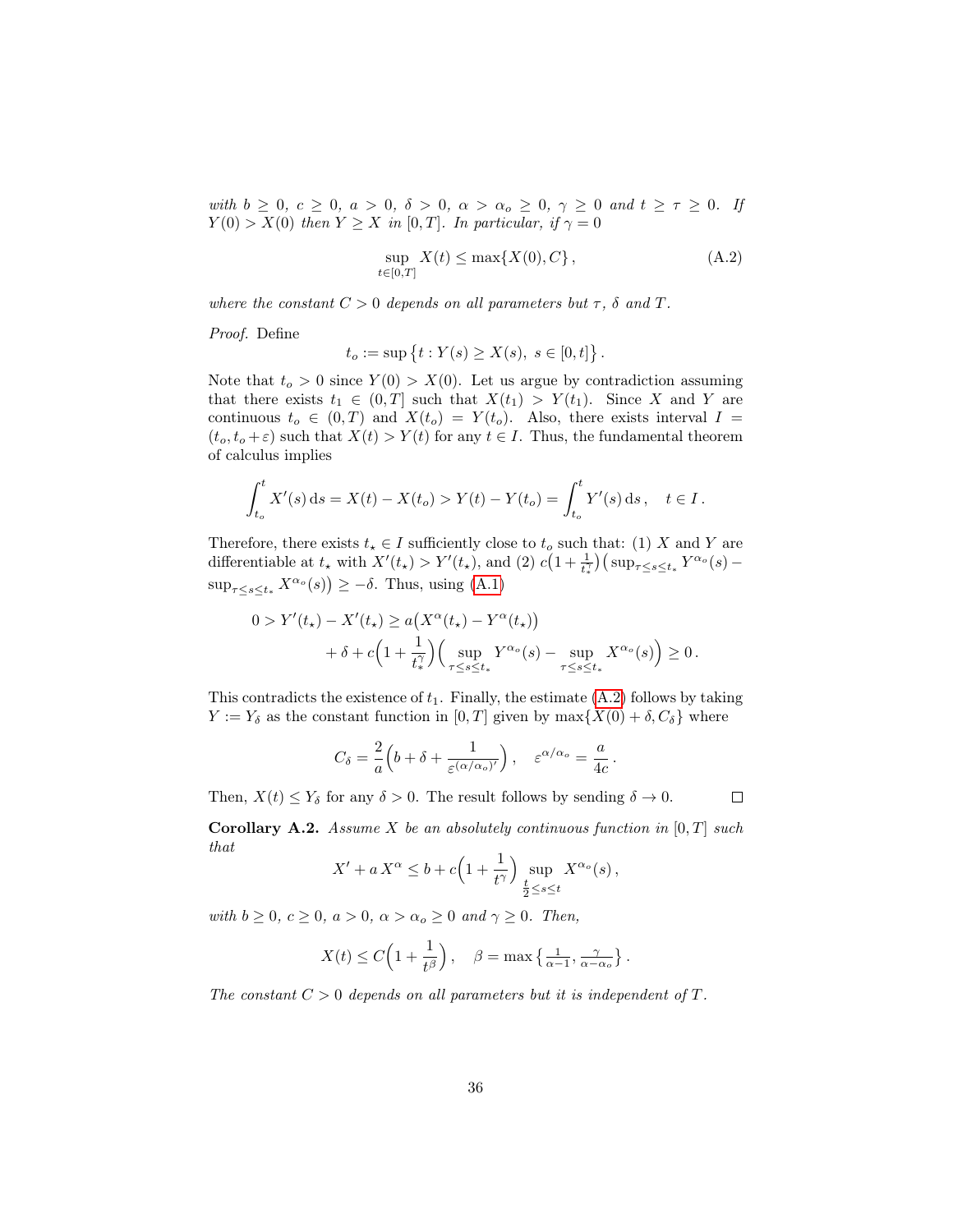Proof. First note that the function

$$
Y(t)=C\Big(1+\frac{1}{t^\beta}\Big)
$$

satisfies  $Y'(t) + aY^{\alpha}(t) \geq b + \delta + \left(1 + \frac{1}{t^{\gamma}}\right) \sup_{\frac{t}{2} \leq s \leq t} Y^{\alpha_{o}}(s)$  for C sufficiently large depending on all parameters. Second, since  $X$  is bounded on  $[0, T]$ , there exists sufficiently small  $t_o > 0$  such that  $Y(s) > \sup_{t \in [0,T]} X(t)$  for  $s \in (0, t_o)$ . Applying Lemma [A.1](#page-34-0) in the interval [s, T] it follows that  $Y \geq X$  in [s, T]. The result follows since s can be taken arbitrarily small.  $\Box$ 

## Acknowledgements

We acknowledge support form the Brazilian-French Network in Mathematics, which has made possible a visit in Rio de Janeiro where a large part of this work has been done. Th. G. thanks both the Math. Dept. at PUC and IMPA for their warm welcome. P.A. was partially supported by FAPERJ grant no. APQ1 - 111.400/2014 and CNPq grant no. Universal - 442960/2014-0.

### References

- <span id="page-36-6"></span>[1] S. Agmon, A. Douglis, and L. Nirenberg. Estimates near the boundary for solutions of elliptic partial differential equations satisfying general boundary conditions, I. Comm. Pure Appl. Math., 12:623–727, 1959.
- <span id="page-36-0"></span>[2] P. Amorim. Modeling ant foraging: a PDE approach with pheromones and trail formation. Technical report, Universidade Federal do Rio de Janeiro, 2014. Submitted, avalaible at the url [http://arxiv.org/abs/1409.3808](http://arxiv.org/abs/1409.3808 ).
- <span id="page-36-1"></span>[3] A. Bertozzi, M. Kumar, T. Laurent, and S. Ramakrishnan. Spatiotemporal chemotactic model for ant foraging. Modern Physics Letters B, 28(30), 2014.
- <span id="page-36-2"></span>[4] E. Boissard, P. Degond, and S. Motsch. Trail formation based on directed pheromone deposition. J. Math. Biol., 66(6):1267–1301, 2013. DOI 10.1007/s00285-012-0529-6.
- <span id="page-36-3"></span>[5] H. Brézis. Analyse fonctionnelle. Théorie et applications. Masson, 1987.
- <span id="page-36-4"></span>[6] L. Caffarelli and A. Vasseur. Drift diffusion equations with fractional diffusion and the quasi-geostrophic equation. Ann. Math., 171:1903-1930, 2010.
- <span id="page-36-5"></span>[7] L. Caffarelli and A. Vasseur. The De Giorgi method for nonlocal fluid dynamics. In Nonlinear Partial Differential Equations, Advanced Courses in Math.–CRM Barcelona, pages 1–38, 2012.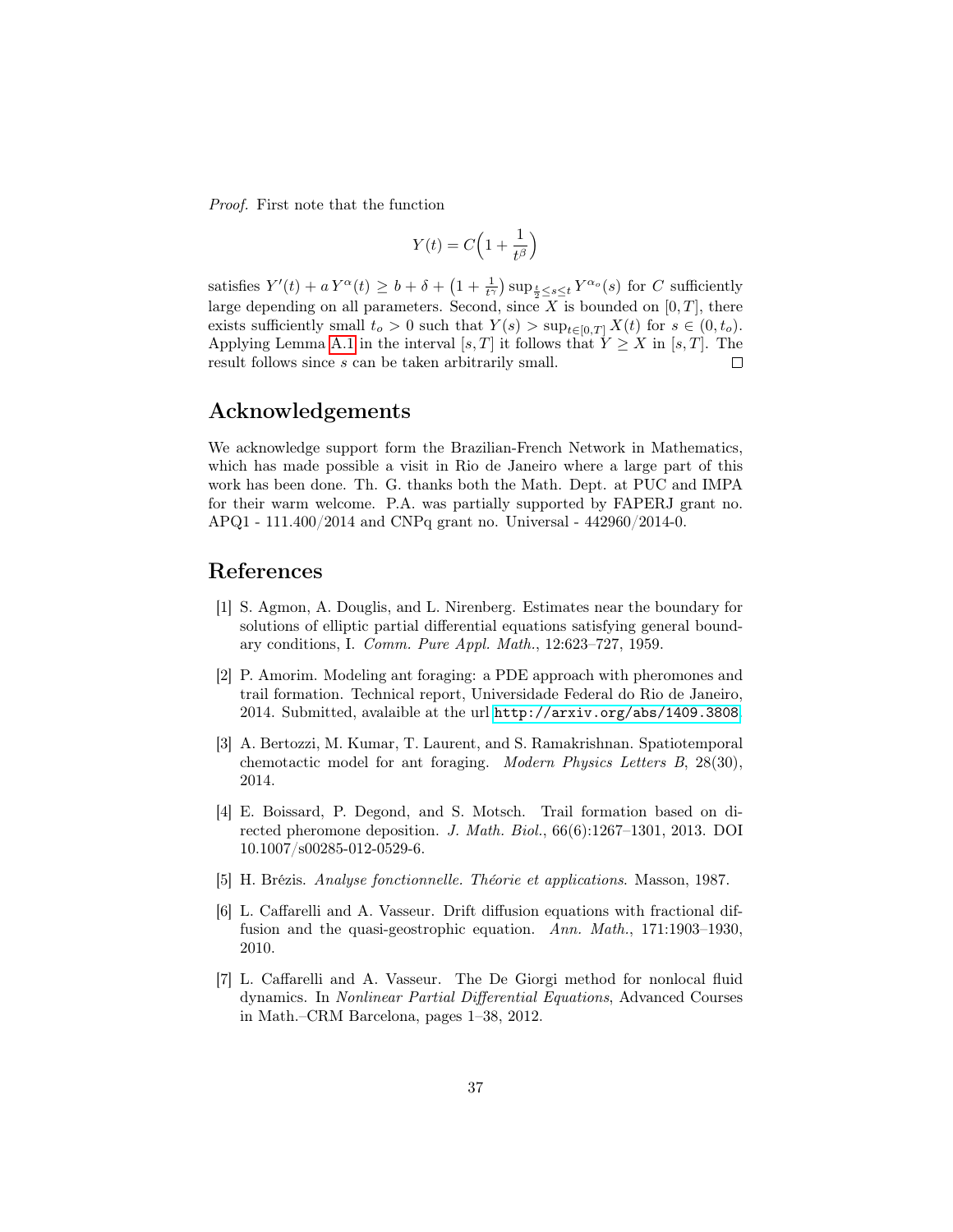- <span id="page-37-6"></span>[8] Y. Chen and T. Kolokolnikov. A minimal model of predatorswarm dynamics. J. of the Royal Soc. Interface, 2014. Movies on [https://sites.google.com/a/u.northwestern.edu/yuxin-chen/](https://sites.google.com/a/u.northwestern.edu/yuxin-chen/research/predator-prey-dynamics) [research/predator-prey-dynamics](https://sites.google.com/a/u.northwestern.edu/yuxin-chen/research/predator-prey-dynamics).
- <span id="page-37-0"></span>[9] F. Cucker and S. Smale. Emergent behavior in flocks. IEEE Trans. Automat. Control, 52:852–862, 2007.
- <span id="page-37-1"></span>[10] F. Cucker and S. Smale. On the mathematics of emergence. Japan. J. Math., 2:197– 227, 2007.
- <span id="page-37-11"></span>[11] E. De Giorgi. Sulla differenziabilità e l'analiticità delle estremali degli integrali multipli regolari. Mem. Accad. Sci. Torino. Cl. Sci. Fis. Mat. Nat. (3), 3:25–43, 1957.
- <span id="page-37-7"></span>[12] A. Fasano, A. Mancini, and M. Primicerio. Equilibrium of two populations subject of chemotaxis. Math. Models Methods Appl. Sci., 14(4):503-533, 2004.
- <span id="page-37-8"></span>[13] R. C. Fetecau, Y. Huang, and T. Kolokolnikov. Swarm dynamics and equilibria for a nonlocal aggregation model. Nonlinearity, 24(10):2681– 2716, 2011.
- <span id="page-37-9"></span>[14] T. Goudon, B. Nkonga, M. Rascle, and M. Ribot. Self-organized populations interacting under pursuit-evasion dynamics. Phys. D, 2015. To appear.
- <span id="page-37-12"></span>[15] T. Goudon and A. Vasseur. Regularity analysis for systems of reactiondiffusion equations. Ann. Sc. ENS, 43(1):117–141, 2010.
- <span id="page-37-2"></span>[16] J.M. Greenberg and W. Alt. Stability results for a diffusion equation with functional drift approximating a chemotaxis model. Trans. Amer. Math. Soc., 300:235–258, 1987.
- <span id="page-37-3"></span>[17] T. Hillen and K. J. Painter. A user's guide to PDE models for chemotaxis. J. Math. Biol., 58(1-2):183–217, 2009.
- <span id="page-37-4"></span>[18] D. Horstmann. From 1970 until present: the Keller-Segel model in chemotaxis and its consequences. I. Jahresber. Deutsch. Math.-Verein., 105:103– 165, 2003.
- <span id="page-37-5"></span>[19] D. Horstmann. From 1970 until present: the Keller-Segel model in chemotaxis and its consequences. II. Jahresber. Deutsch. Math.-Verein., 106:51– 69, 2003.
- <span id="page-37-10"></span>[20] D. Horstmann. Generalizing the Keller–Segel model: Lyapunov functionals, steady state analysis, and blow-up results for multi-species chemotaxis models in the presence of attraction and repulsion between competitive interacting species. J. Nonlinear Sci., 21:231–270, 2011.